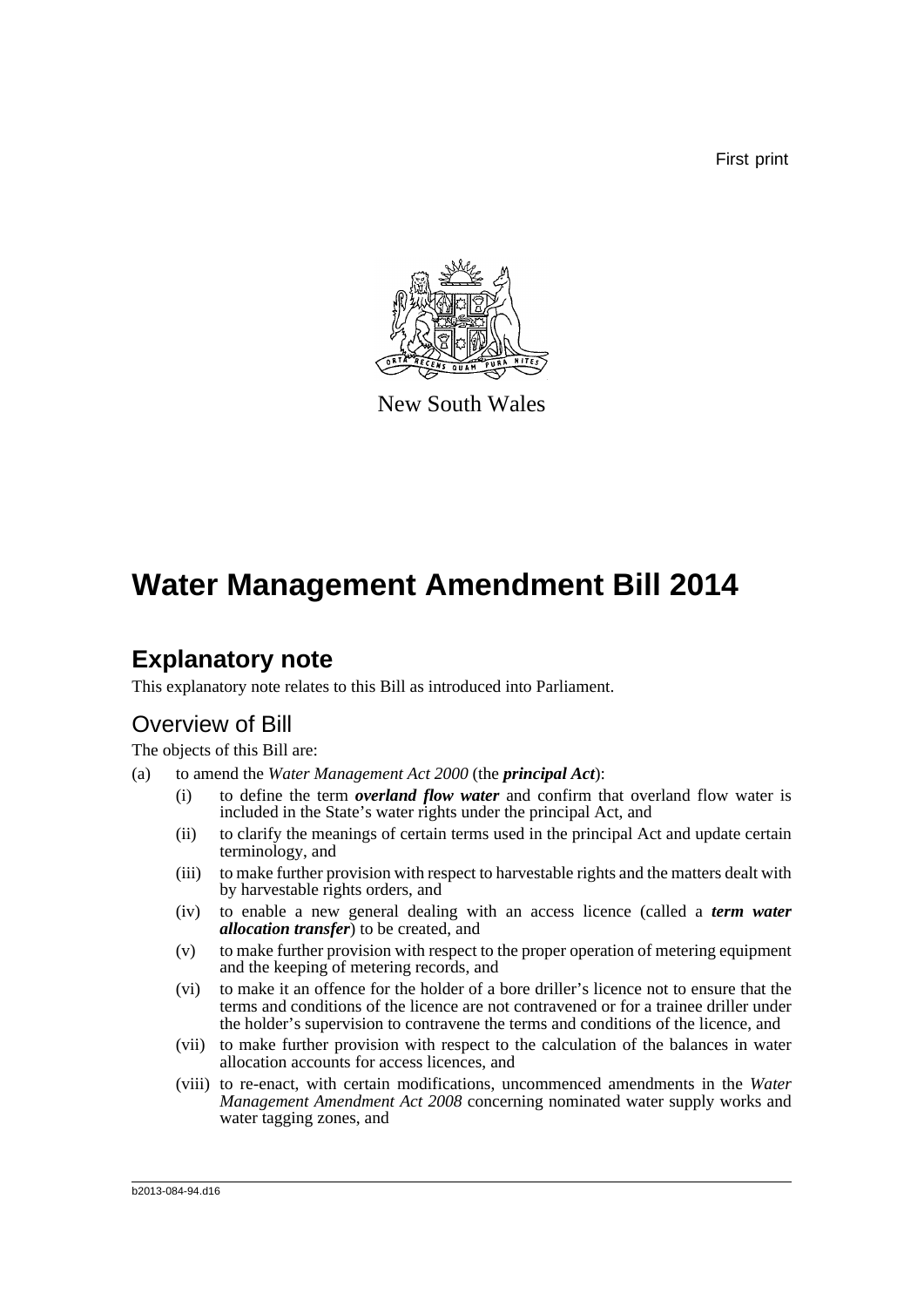- (ix) to provide for the controlled allocation of access licences for a part of an area or water source and for the setting of the minimum price and participation fees for the acquisition of the right to apply for licences that are subject to controlled allocation, and
- (x) to enable the consolidation of management plans and approvals, and
- (xi) to enable the regulations to make provision for the conversion of actual or proposed flood water usage into floodplain access licences, and
- (xii) to make other amendments to streamline processes concerning licensing, approvals and the trading of water entitlements, and
- (xiii) to make provision for matters of a savings or transitional nature, and
- (b) to amend certain water sharing plans to standardise the use of the expression "worst period of low inflows" into a water source in those plans and clarify its meaning, and
- (c) to make consequential amendments to certain other legislation.

## Outline of provisions

**Clause 1** sets out the name (also called the short title) of the proposed Act.

**Clause 2** provides for the commencement of the proposed Act on a day or days to be appointed by proclamation.

#### **Schedule 1 Amendment of Water Management Act 2000 No 92**

#### **1.1 Amendments concerning overland flow water and terminology**

**Schedule 1.1** amends the principal Act:

- (a) to define the term *overland flow water* and confirm that such water is included in the State's water rights under the principal Act, and
- (b) to make it clear that water sources under the principal Act include places with groundwater and alluvial water and places where overland flow water is flowing over or lying for the time being, and
- (c) to make it clear that a water supply work under the Act includes a work (such as a tank or dam) that is constructed or used for the purpose of capturing or storing overland flow water, and
- (d) to update terminology by replacing certain references to rainwater run-off with references to overland flow water.

#### **1.2 Amendments concerning supplementary water access licences**

**Schedule 1.2** amends the principal Act:

- (a) to remove the requirement for the Minister to cancel a supplementary water access licence for a regulated river if the management plan for the river ceases to make provision for the extraction of water under the licence, and
- (b) to enable the holders of supplementary water access licences for regulated rivers to obtain compensation for certain water allocation reductions, and
- (c) to preclude the Minister from cancelling a supplementary water access licence so as to enable the use of water to which the licence relates as planned environmental water, and
- (d) to enable a management plan to make provision for or with respect to the circumstances in which the taking of water pursuant to supplementary water access licences is authorised.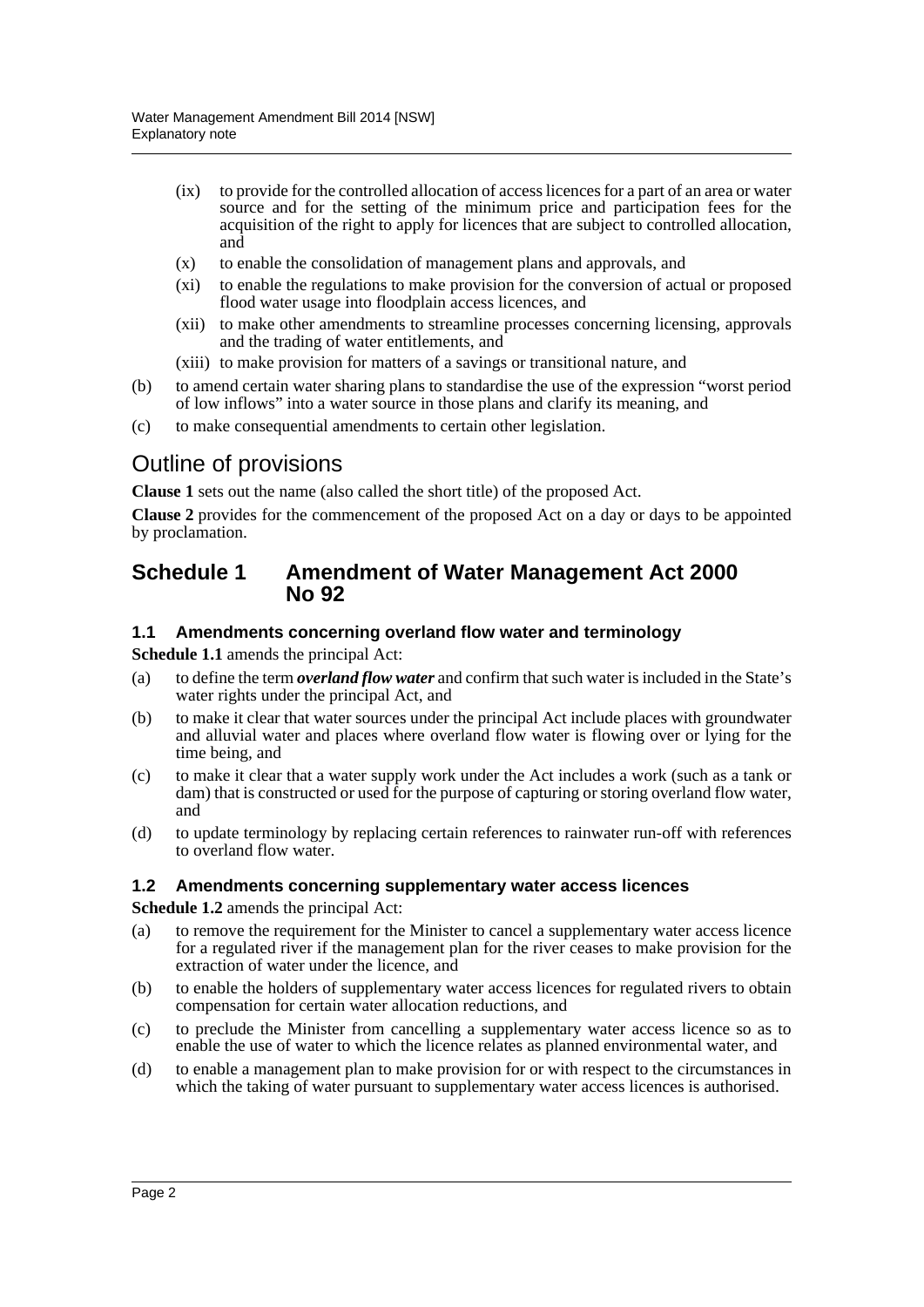#### **1.3 Amendments concerning harvestable rights**

#### **Schedule 1.3** amends the principal Act:

- (a) to enable water supply works in addition to dams to be constructed and used to capture and store water in respect of which a harvestable right is exercisable and provide for the kinds of water that may be stored by means of such works, and
- (b) to make it clear that a harvestable right includes a right to take water from a water supply work that has been constructed for the purpose of capturing and storing water within the harvestable rights area concerned, and
- (c) to clarify the kinds of matters with respect to which a harvestable rights order may make provision (including the methodology for the calculation of the maximum capacity of water supply works that may be constructed by landholders to capture water to be used in exercise of harvestable rights), and
- (d) to enable arrangements to be made for the shared use of a water supply work where the work straddles landholdings, and
- (e) to clarify the meaning of a reference to a landholding for the purposes of calculations made under a harvestable rights order, and
- (f) to enable maps referred to in harvestable rights orders to be made available on the internet.

#### **1.4 Amendments concerning the controlled allocation of access licences**

**Schedule 1.4** amends the principal Act to provide that a controlled allocation order with respect to the acquisition of access licences may set minimum prices and participation fees for their acquisition and be limited to part of a water source or water management area.

#### **1.5 Amendments concerning term water allocation transfers**

**Schedule 1.5** amends the principal Act to create a new kind of general dealing with an access licence to be called a term water allocation transfer.

A term water allocation transfer will enable the holder of a certain kind of access licence to transfer, for a specified period, all or part of the entitlement for a water allocation to be credited to the water allocation account for the licence to another person holding such an access licence.

A term water allocation transfer does not operate to transfer the share component of an access licence to the transferee, but only operates to transfer all or part (as the case requires) of the entitlement to be credited with a water allocation.

#### **1.6 Amendments concerning metering**

**Schedule 1.6** amends the principal Act to make amendments to the metering offences in sections 91H and 91J of the Act that are consistent with amendments made to other metering offences in section 91I by the *Statute Law (Miscellaneous Provisions) Act (No 2) 2012*.

#### **1.7 Amendment concerning bore drilling**

**Schedule 1.7** amends the principal Act to make it an offence for:

- (a) the holder of a bore driller's licence to fail to ensure that the terms and conditions of the licence are not contravened, or
- (b) a trainee driller under the holder's supervision to contravene the terms and conditions of the licence.

#### **1.8 Amendments concerning water allocation accounts and the taking of water**

#### **Schedule 1.8** amends the principal Act:

(a) to create offences by the holders of 2 or more access licences with respect to the taking of water in excess of the combined water allocations under the licences, and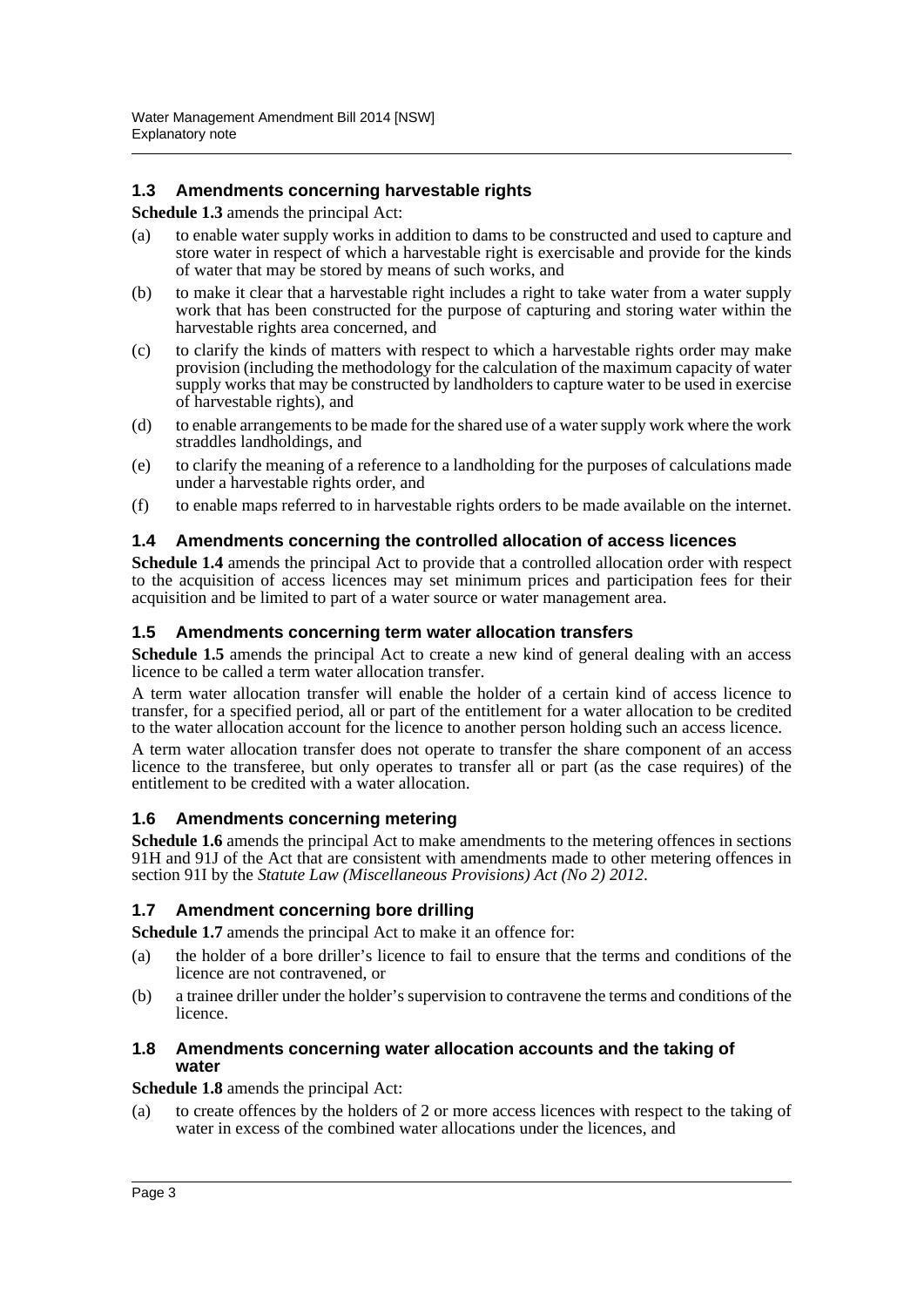- (b) to enable management plans to make provision for or with respect to the circumstances in which the holders of regulated river (high security) access licences or regulated river (general security) access licences for an uncontrolled flow may take water from a water source that has not been credited to the water allocation accounts of those licences, and
- (c) to make amendments in the nature of statute law revision.

#### **1.9 Amendments concerning nominated water supply works and water tagging zones**

**Schedule 1.9** re-enacts, with certain modifications, uncommenced amendments in the *Water Management Amendment Act 2008* concerning nominated water supply works and water tagging zones. In particular, the modified amendments now create an offence for a failure by a relevant notifier to notify the Minister about the nomination (or withdrawal of a nomination) of a water supply work as a work from which water credited to the interstate equivalent of an access licence may be taken.

#### **1.10 Amendments concerning the streamlining of licensing and trading processes**

**Schedule 1.10** amends the principal Act:

- (a) to enable the Minister to refuse to accept the surrender of an access licence or approval in certain circumstances and to enable the Minister to cancel or transfer a surrendered access licence or approval, and
- (b) to enable an applicant for an access licence or approval to amend or withdraw the application for the licence or approval at any time before it is determined, and
- (c) to make it clear that an access licence or approval may be granted subject to conditions that are required or permitted to be imposed by the Act, and
- (d) to provide for conditions imposed when an access licence or approval is granted to take effect on the day the licence or approval takes effect, and
- (e) to clarify the circumstances in which conditions of an access licence or approval may be imposed or varied after the licence or approval is granted, and
- (f) to enable the Minister to amend an approval on his or her own initiative in certain circumstances (including when a part of an approval is cancelled or suspended), and
- (g) to enable an application to the Minister for an approval for a dealing with respect to an access licence to include an application for the dealing to be recorded in the Access Register if the Minister consents to the dealing, and
- (h) to provide for an approval to take effect on the day on which notice of the decision to grant the approval has been given to the applicant rather than once appeal rights have been exhausted (as is currently the case), and
- (i) to enable appeals to be made to the Land and Environment Court against decisions of the Minister to amend approvals on his or her own initiative and to recognise that an appeal may be made against a decision to suspend or cancel part of an approval, and
- (j) to provide for the effect of a stay granted by the Land and Environment Court in an appeal against a decision under the principal Act, and
- (k) to clarify when the Minister is to register certain Ministerial action in the Access Register where that action is appealable, and
- (l) to make it clear that the Minister may include discretionary conditions on an access licence or approval that replaces an entitlement under former water legislation and to enable those conditions to be notified after notice of the replacement licence or approval is given to its holder.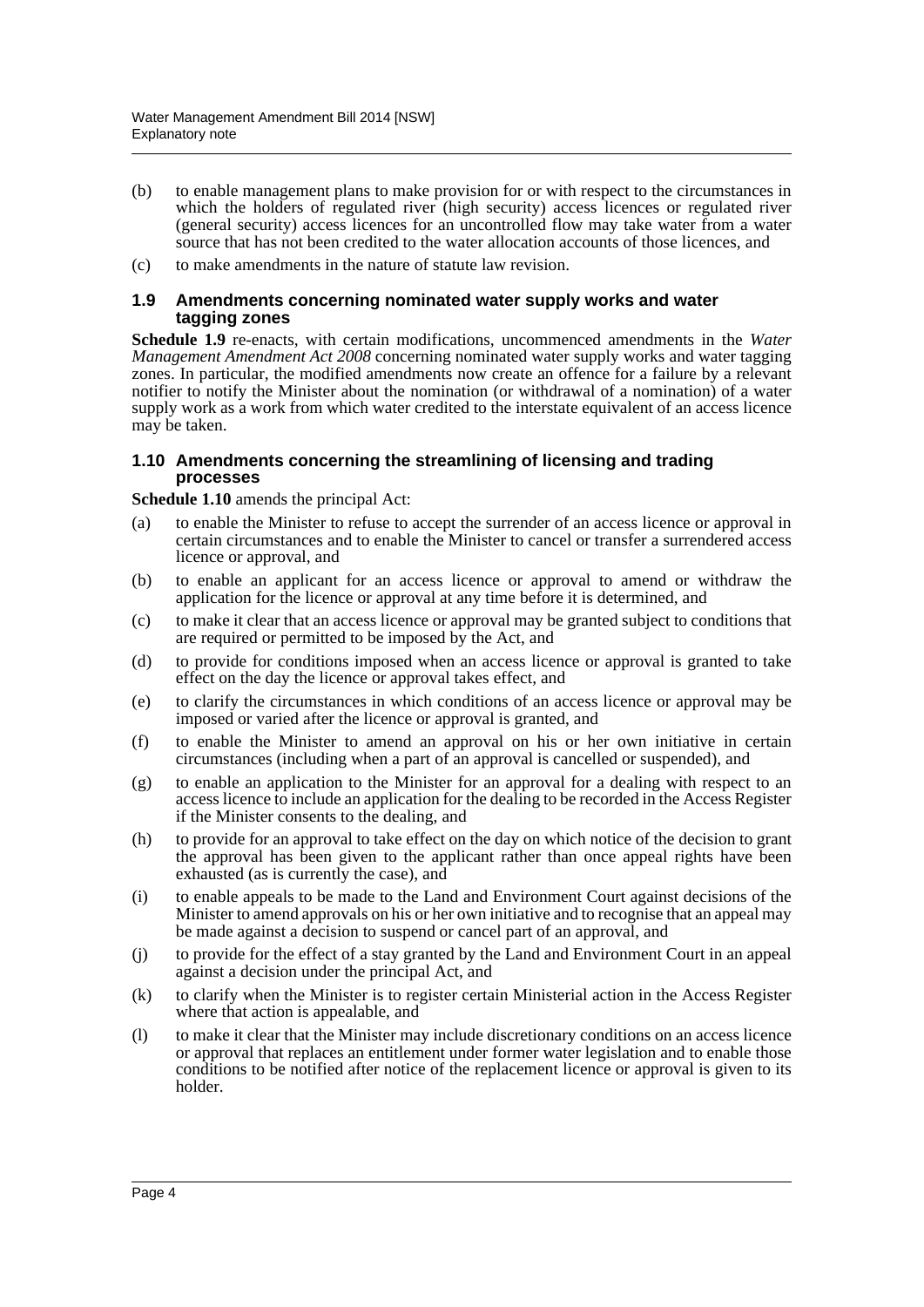#### **1.11 Amendments concerning management plans**

#### **Schedule 1.11** amends the principal Act:

- (a) to enable the Minister to extend a management plan that is due to expire until the second anniversary of its expiry date (instead of the first anniversary, as is currently the case) unless a replacement plan is made earlier if the Minister decides not to extend the plan for a further 10 year period under section 43A of the principal Act, and
- (b) to enable the Minister to consolidate 2 or more management plans into a single plan, and
- (c) to clarify the operation of compensation provisions in the event of the replacement or consolidation of management plans.

#### **1.12 Amendments concerning combined approvals**

**Schedule 1.12** amends the principal Act to enable the Minister to grant 2 or more approvals under the principal Act by means of a single approval document on application or on the Minister's own motion.

#### **1.13 Amendments concerning floodplain harvesting access licences**

**Schedule 1.13** amends the principal Act:

- (a) to provide for 2 kinds of access licences for floodplain harvesting, namely, floodplain harvesting (regulated river) access licences and floodplain harvesting (unregulated river) access licences, and
- (b) to enable the regulations to make provision for or with respect to the conversion of actual or proposed floodplain water usage by landholders into such access licences.

#### **1.14 Amendments concerning the conversion of former entitlements into access licences**

**Schedule 1.14** amends the principal Act:

- (a) to make it clear that Schedule 10 to the principal Act operates (and has always operated) to convert a former entitlement to take or use water for domestic or stock purposes into an access licence if that entitlement arises under Part 2 of the *Water Act 1912*, and
- (b) to make further provision for the calculation of the balance of a water allocation for an access licence that arises from the conversion of a former entitlement under Schedule 10 to the principal Act (including the validation of certain previous calculation of balances).

#### **1.15 Amendments concerning savings and transitional matters**

**Schedule 1.15** amends the principal Act:

- (a) to provide that floodplain management plans under the *Water Act 1912* that are converted into Minister's plans under the principal Act on a transitional basis continue in force for 10 years following their conversion, and
- (b) to include savings and transitional provisions consequent on the enactment of the proposed Act, and
- (c) to enable the Governor to make regulations of a savings and transitional nature consequent on the enactment of any amending Act (including the proposed Act).

### **Schedule 2 Amendment of water sharing plans**

**Schedule 2** amends certain water sharing plans to standardise the use of the expression "worst period of low inflows" into a water source in those plans and clarify its meaning.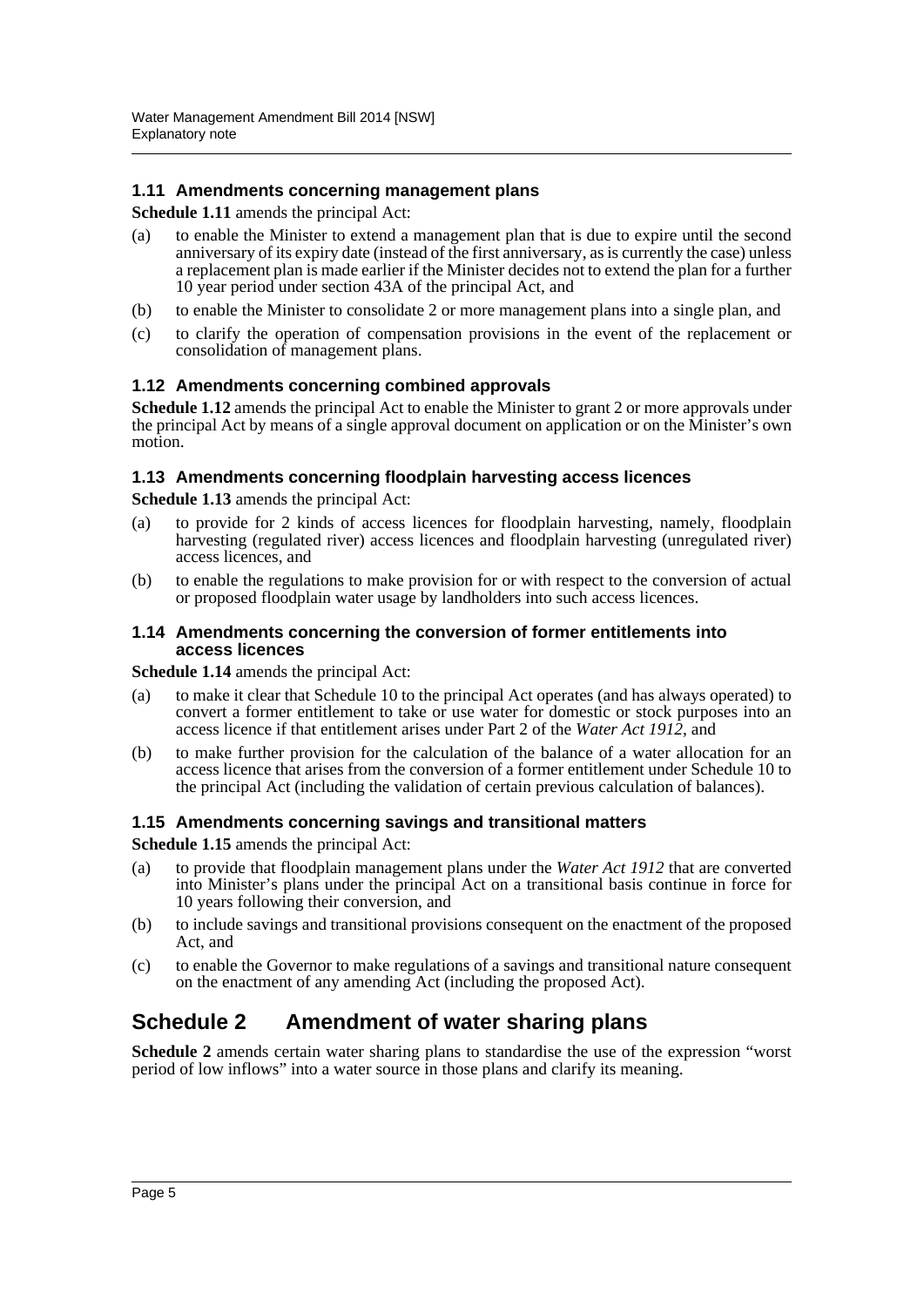## **Schedule 3 Consequential amendment of other legislation**

**Schedule 3.1** makes amendments to the *Water Management Amendment Act 2008* that are consequential on amendments made by Schedule 1.9 (Amendments concerning nominated water supply works and water tagging zones).

**Schedule 3.2** makes amendments to the *Water Management (General) Regulation 2011* that are consequential on the amendments made by Schedule 1.13 (Amendments concerning floodplain harvesting access licences).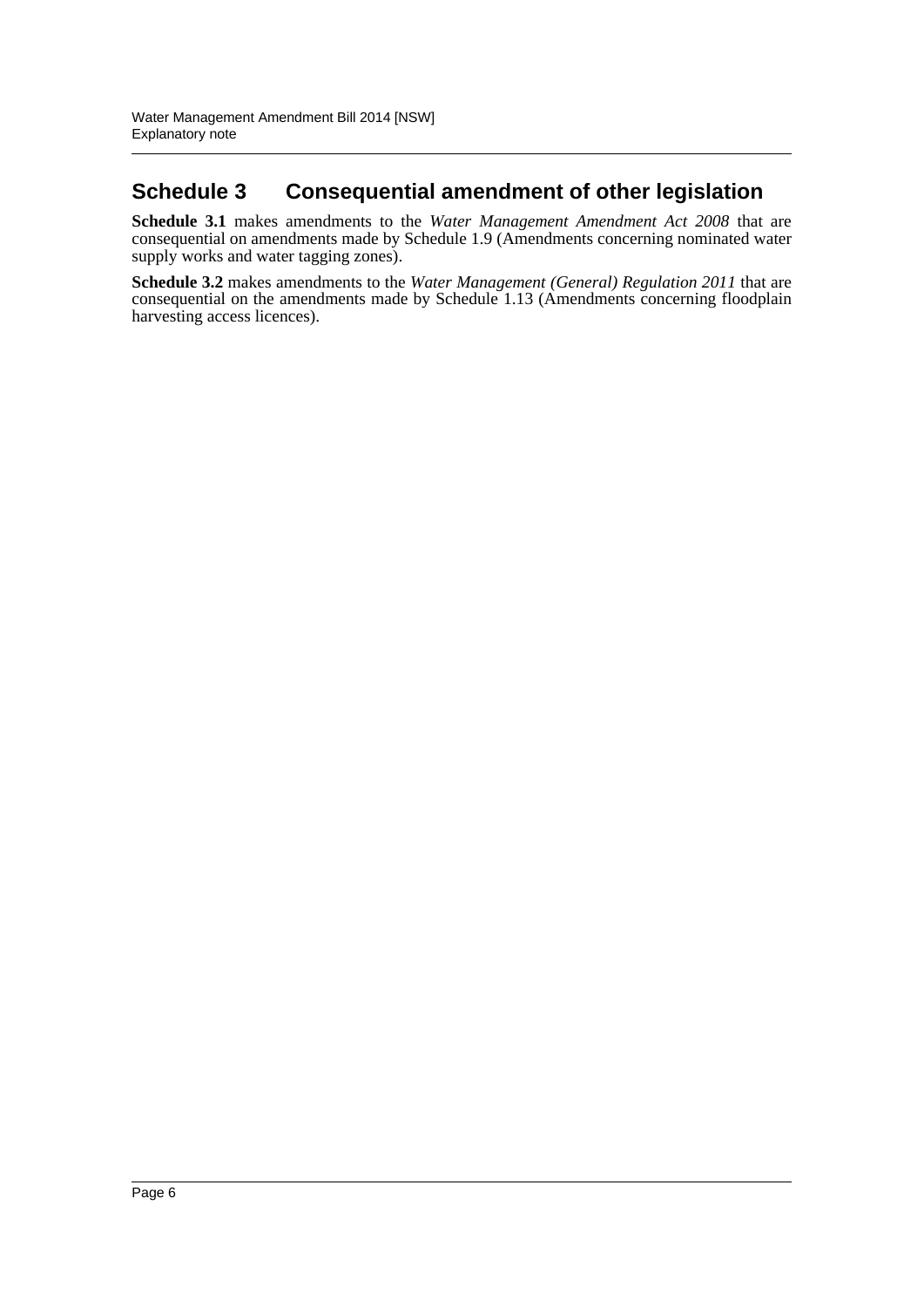First print



New South Wales

# **Water Management Amendment Bill 2014**

# **Contents**

|            |                                                         | Page |
|------------|---------------------------------------------------------|------|
|            | Name of Act                                             |      |
| 2.         | Commencement                                            | າ    |
|            | Schedule 1 Amendment of Water Management Act 2000 No 92 | 3    |
| Schedule 2 | Amendment of water sharing plans                        | 28   |
| Schedule 3 | Consequential amendment of other legislation            | 36   |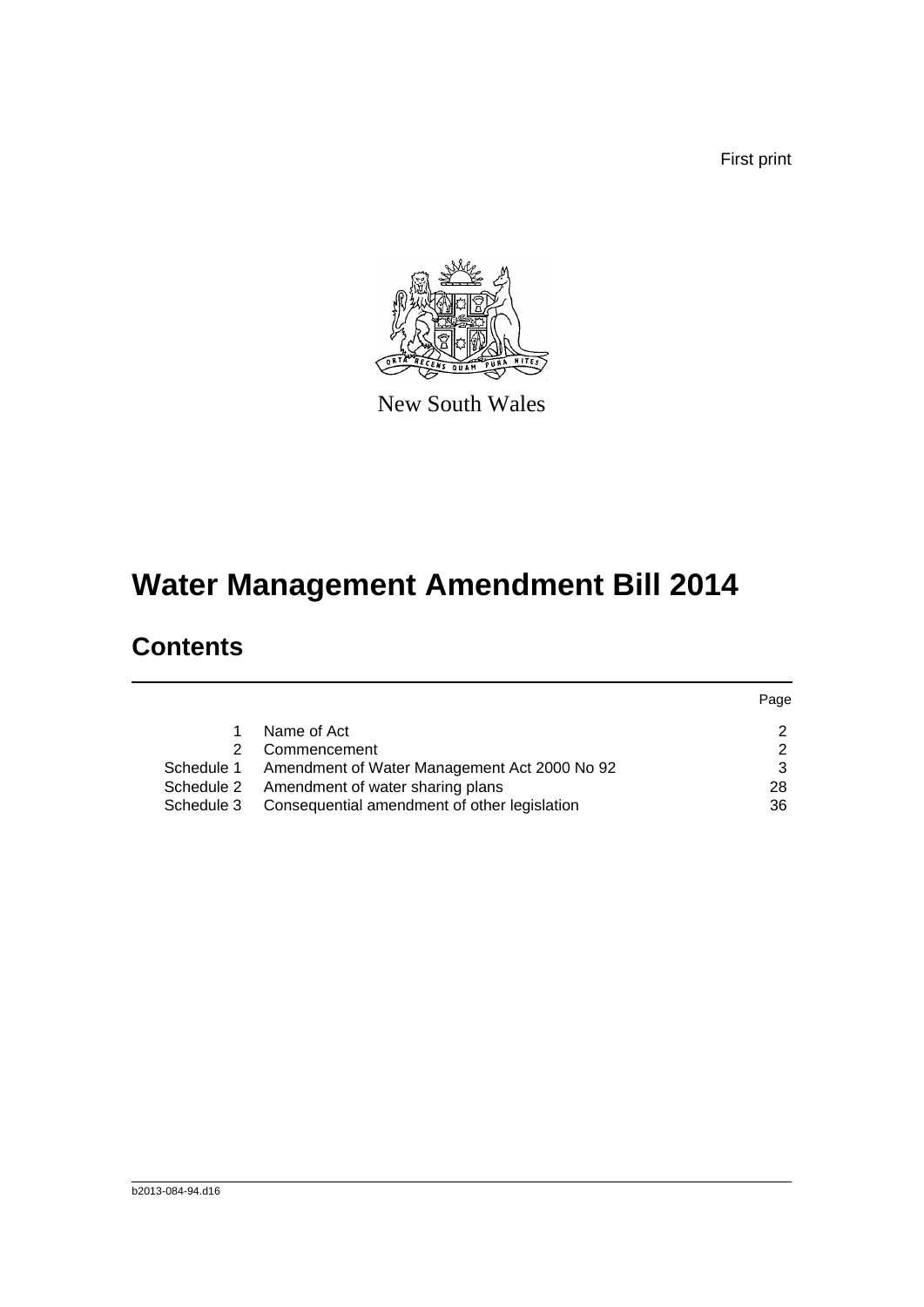

New South Wales

# **Water Management Amendment Bill 2014**

No , 2014

#### **A Bill for**

An Act to make miscellaneous amendments to the *Water Management Act 2000* and certain water sharing plans and to make consequential amendments to certain other legislation.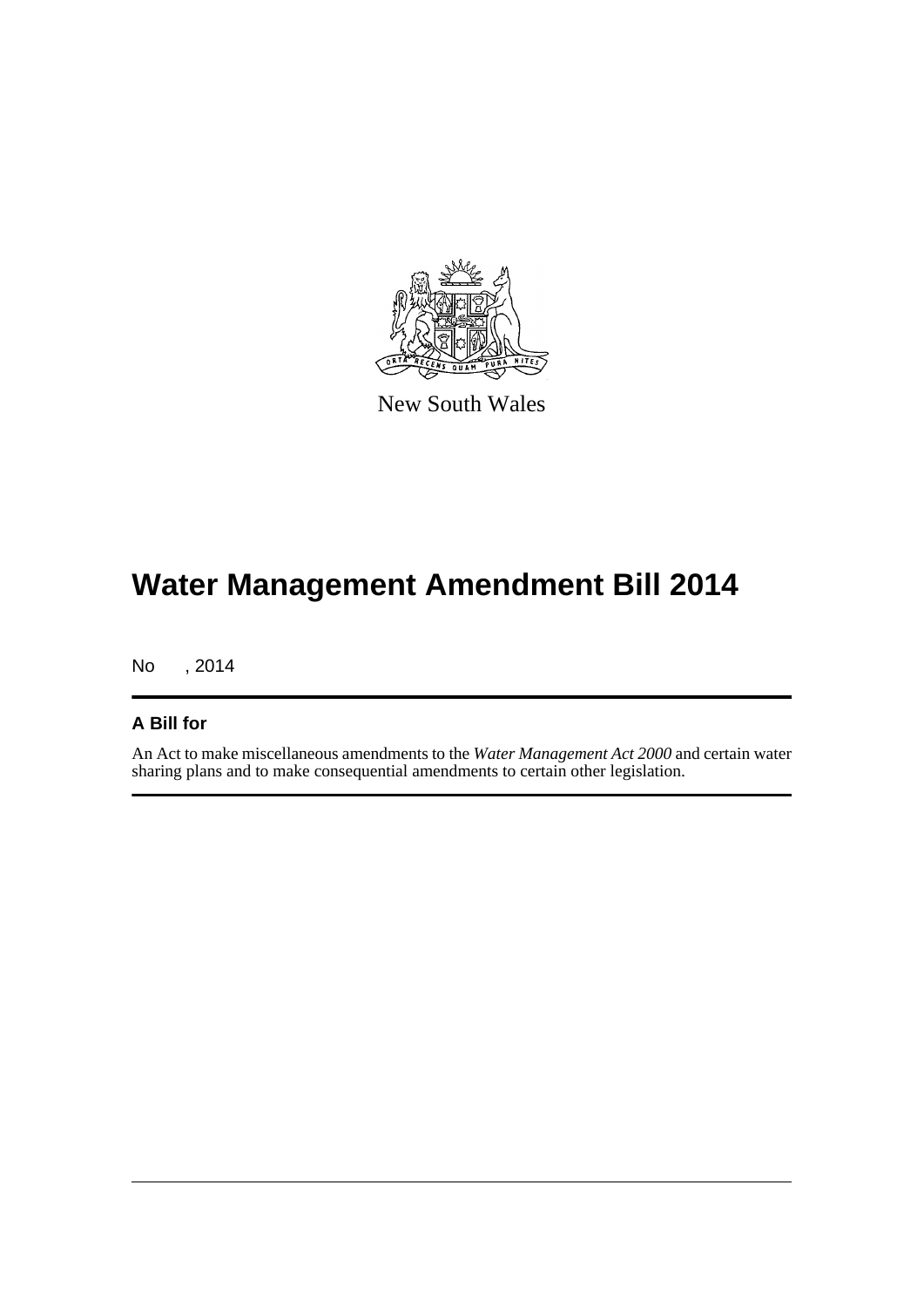<span id="page-8-1"></span><span id="page-8-0"></span>

|                     | The Legislature of New South Wales enacts:                                                                    |        |  |
|---------------------|---------------------------------------------------------------------------------------------------------------|--------|--|
|                     | Name of Act                                                                                                   | 2      |  |
|                     | This Act is the Water Management Amendment Act 2014.                                                          | З      |  |
| <b>Commencement</b> |                                                                                                               |        |  |
| (1)                 | This Act commences on a day or days to be appointed by proclamation, except as<br>provided by subsection (2). | 5<br>6 |  |
| (2)                 | Schedules $1.14$ [1], $1.15$ and 2 commence on the date of assent to this Act.                                | 7      |  |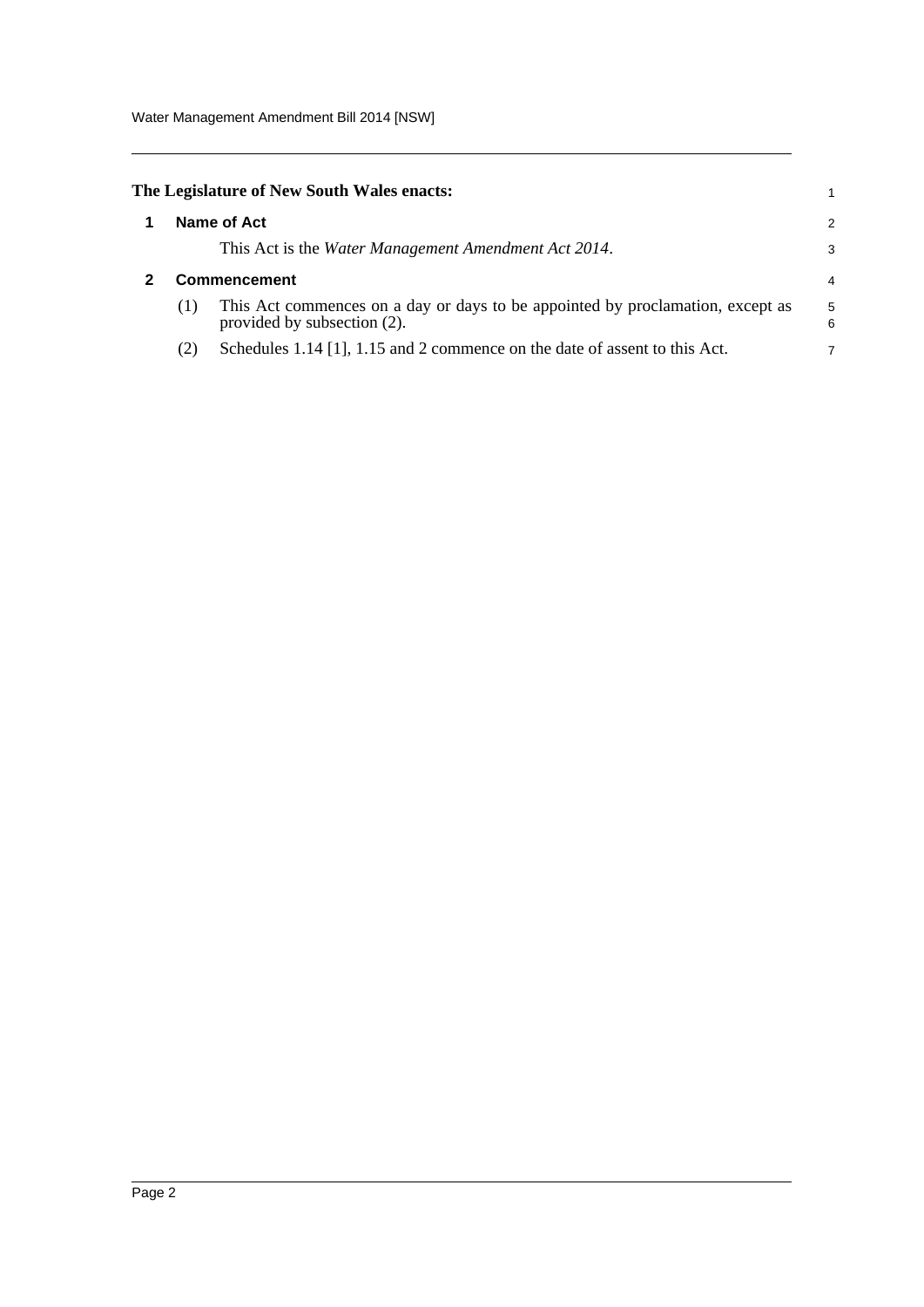<span id="page-9-0"></span>

|       | <b>Schedule 1</b> |                         |            | <b>Amendment of Water Management Act 2000</b><br><b>No 92</b>                                                                                                                                      | $\mathbf{1}$<br>2                       |  |  |
|-------|-------------------|-------------------------|------------|----------------------------------------------------------------------------------------------------------------------------------------------------------------------------------------------------|-----------------------------------------|--|--|
| 1.1   |                   |                         |            | Amendments concerning overland flow water and terminology                                                                                                                                          | 3                                       |  |  |
| [1]   |                   | <b>Section 4A</b>       |            |                                                                                                                                                                                                    |                                         |  |  |
|       |                   | Insert after section 4: |            |                                                                                                                                                                                                    | 5                                       |  |  |
|       | 4A                |                         |            | Meaning of "overland flow water"                                                                                                                                                                   | 6                                       |  |  |
|       |                   | (1)                     | result of: | In this Act, <i>overland flow water</i> means water (including floodwater, rainfall<br>run-off and urban stormwater) that is flowing over or lying on the ground as a                              | $\overline{7}$<br>8<br>$\boldsymbol{9}$ |  |  |
|       |                   |                         | (a)        | rain or any other kinds of precipitation, or                                                                                                                                                       | 10                                      |  |  |
|       |                   |                         | (b)        | rising to the surface from underground, or                                                                                                                                                         | 11                                      |  |  |
|       |                   |                         | (c)        | any other process or action of a kind prescribed by the regulations.                                                                                                                               | 12                                      |  |  |
|       |                   | (2)                     |            | Water is flowing over the ground for the purposes of subsection $(1)$ even if it<br>flows over the ground by means of artificial structures such as roads, canals or<br>road gutters.              | 13<br>14<br>15                          |  |  |
|       |                   | (3)                     |            | However, subsection (1) does not include:                                                                                                                                                          | 16                                      |  |  |
|       |                   |                         | (a)        | water that is collected from a roof (including water collected from a roof<br>using a rainwater tank), or                                                                                          | 17<br>18                                |  |  |
|       |                   |                         | (b)        | water that is flowing over or lying on the bed of a river, lake or estuary,<br><b>or</b>                                                                                                           | 19<br>20                                |  |  |
|       |                   |                         | (c)        | water flowing over or lying on the ground in such circumstances as may<br>be prescribed by the regulations.                                                                                        | 21<br>22                                |  |  |
| $[2]$ |                   |                         |            | Sections 329 (4) (b) and 331 (a) (ii)                                                                                                                                                              | 23                                      |  |  |
|       |                   |                         |            | Omit "rainwater run-off" wherever occurring. Insert instead "overland flow water".                                                                                                                 | 24                                      |  |  |
| $[3]$ |                   |                         |            | Section 392 State's water rights                                                                                                                                                                   | 25                                      |  |  |
|       |                   |                         |            | Omit section 392 (1) (c). Insert instead:                                                                                                                                                          | 26                                      |  |  |
|       |                   |                         | (c)        | all water occurring on or below the surface of the ground (including<br>overland flow water flowing over or lying there for the time being) other<br>than water referred to in subsection $(1A)$ , | 27<br>28<br>29                          |  |  |
| [4]   |                   | <b>Section 392 (1A)</b> |            |                                                                                                                                                                                                    | 30                                      |  |  |
|       |                   |                         |            | Insert after section $392$ (1):                                                                                                                                                                    | 31                                      |  |  |
|       |                   | (1A)                    |            | Subsection $(1)$ (c) does not include any of the following:                                                                                                                                        | 32                                      |  |  |
|       |                   |                         | (a)        | water that is collected from a roof (including water collected from a roof<br>using a rainwater tank),                                                                                             | 33<br>34                                |  |  |
|       |                   |                         | (b)        | water occurring on or below the surface of the ground in such other<br>circumstances as may be prescribed by the regulations.                                                                      | 35<br>36                                |  |  |
| [5]   |                   | <b>Dictionary</b>       |            |                                                                                                                                                                                                    | 37                                      |  |  |
|       |                   |                         |            | Insert in alphabetical order:                                                                                                                                                                      | 38                                      |  |  |
|       |                   |                         |            | <i>overland flow water</i> —see section 4A.                                                                                                                                                        | 39                                      |  |  |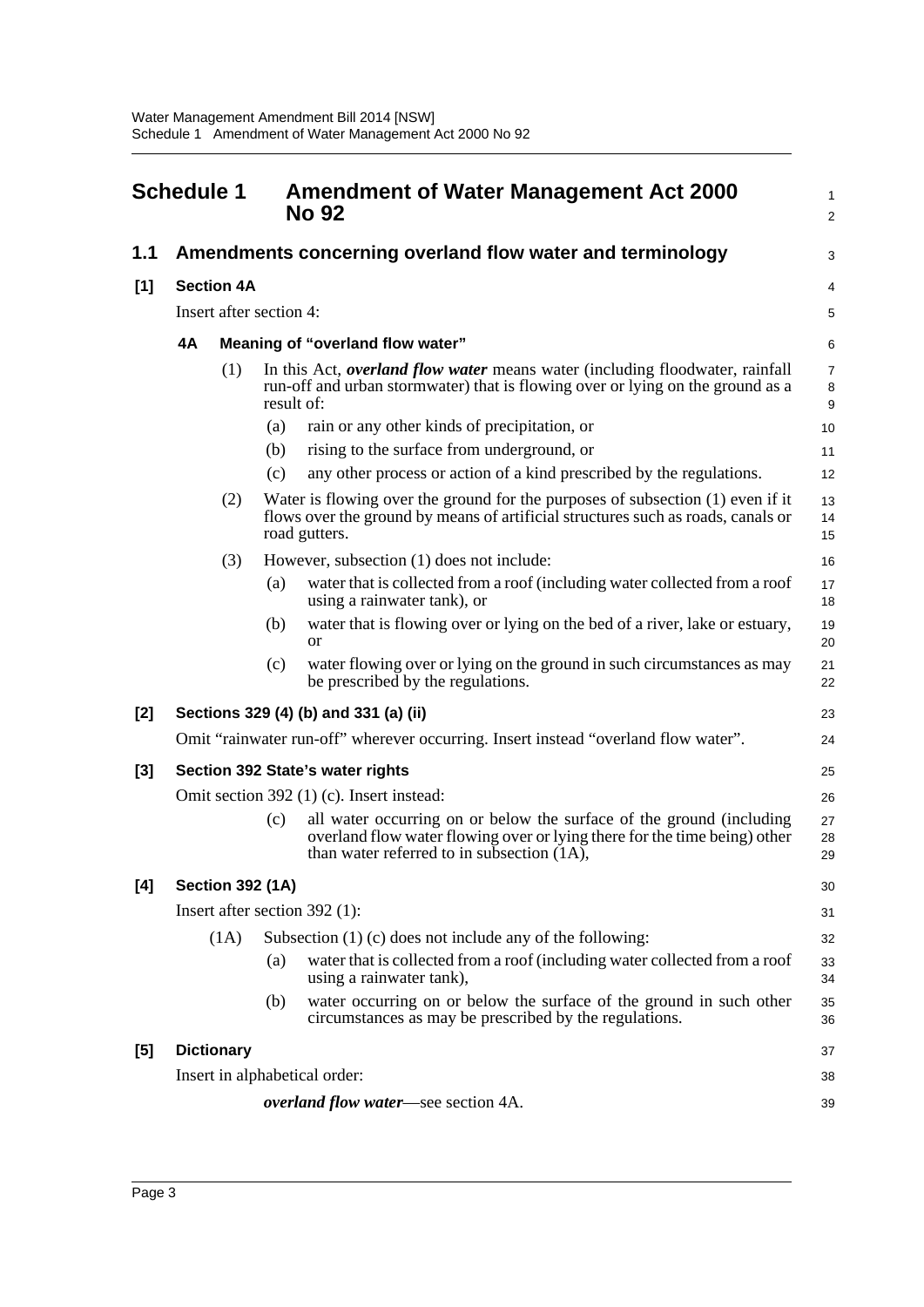| [6]   | Dictionary, definition of "water source"                                                                                                                                                                                                                              | $\mathbf{1}$         |
|-------|-----------------------------------------------------------------------------------------------------------------------------------------------------------------------------------------------------------------------------------------------------------------------|----------------------|
|       | Omit paragraph (b) of the definition. Insert instead:                                                                                                                                                                                                                 | 2                    |
|       | one or more places where water occurs on or below the surface of the<br>(b)<br>ground (including overland flow water flowing over or lying there for<br>the time being),                                                                                              | $\sqrt{3}$<br>4<br>5 |
| $[7]$ | Dictionary, definition of "water supply work"                                                                                                                                                                                                                         | 6                    |
|       | Insert "without limiting paragraphs $(b)$ -(g)," before "a work" in paragraph (a) of the<br>definition.                                                                                                                                                               | 7<br>8               |
| [8]   | Dictionary, definition of "water supply work"                                                                                                                                                                                                                         | $\boldsymbol{9}$     |
|       | Omit paragraph (b) of the definition. Insert instead:                                                                                                                                                                                                                 | 10                   |
|       | a work (such as a tank or dam) that is constructed or used for the purpose<br>(b)<br>of capturing or storing water, or                                                                                                                                                | 11<br>12             |
| 1.2   | Amendments concerning supplementary water access licences                                                                                                                                                                                                             | 13                   |
| [1]   | Section 8A Planned environmental water                                                                                                                                                                                                                                | 14                   |
|       | Omit "supplementary water access licence, and any other category or subcategory of<br>licence prescribed by the regulations," from section 8A (1).                                                                                                                    | 15<br>16             |
|       | Insert instead "category or subcategory of licence prescribed by the regulations".                                                                                                                                                                                    | 17                   |
| $[2]$ | Section 60A Taking water without, or otherwise than authorised by, an access<br>licence                                                                                                                                                                               | 18<br>19             |
|       | Omit "in accordance with the terms of an order in force under section 70" from<br>section $60A(6)$ .                                                                                                                                                                  | 20<br>21             |
|       | Insert instead "in such circumstances as may be authorised by provisions of the relevant<br>management plan that are made for the purposes of section 70".                                                                                                            | 22<br>23             |
| $[3]$ | <b>Section 70</b>                                                                                                                                                                                                                                                     | 24                   |
|       | Omit the section. Insert instead:                                                                                                                                                                                                                                     | 25                   |
|       | 70<br>Special provisions with respect to supplementary water                                                                                                                                                                                                          | 26                   |
|       | A management plan may make provision for or with respect to the<br>circumstances in which the taking of water pursuant to supplementary water<br>access licences is authorised within the whole or any part of a water<br>management area or specified water sources. | 27<br>28<br>29<br>30 |
| [4]   | Section 77A Cancellation of access licences that can no longer be used or are no<br>longer required                                                                                                                                                                   | 31<br>32             |
|       | Insert "unless the access licence is a regulated river supplementary water access licence"<br>after "such an access licence" in section 77A (1).                                                                                                                      | 33<br>34             |
| [5]   | Section 87 Compensation payable in certain circumstances for reductions in water<br>allocations arising during initial period for which management plan is in force                                                                                                   | 35<br>36             |
|       | Insert "that is not a regulated river supplementary water access licence" after<br>"supplementary water access licence" in section 87 (1).                                                                                                                            | 37<br>38             |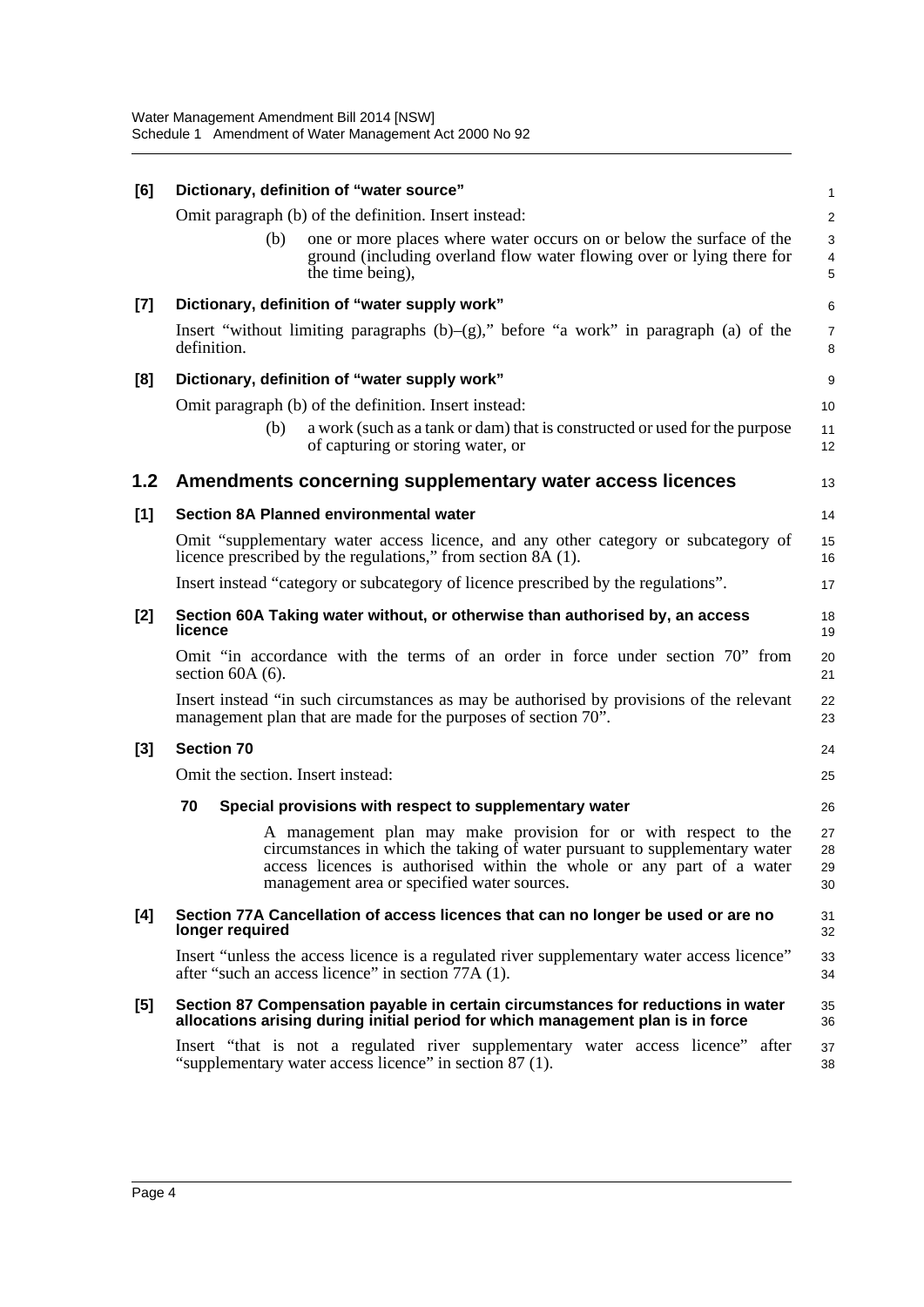| [6]   |                                   |                   |                      | Section 87AA Compensation payable in certain circumstances for reductions in<br>water allocations arising after initial period that management plan is in force                                                                                                                                                                                                                                   | $\mathbf{1}$<br>$\overline{c}$ |
|-------|-----------------------------------|-------------------|----------------------|---------------------------------------------------------------------------------------------------------------------------------------------------------------------------------------------------------------------------------------------------------------------------------------------------------------------------------------------------------------------------------------------------|--------------------------------|
|       |                                   |                   |                      | Insert after section $87AA(1)$ (f):                                                                                                                                                                                                                                                                                                                                                               | 3                              |
|       |                                   |                   | (f1)                 | floodplain harvesting (regulated river) access licences,                                                                                                                                                                                                                                                                                                                                          | 4                              |
|       |                                   |                   | (f2)                 | floodplain harvesting (unregulated river) access licences,                                                                                                                                                                                                                                                                                                                                        | 5                              |
|       |                                   |                   | (f3)                 | regulated river supplementary water access licences,                                                                                                                                                                                                                                                                                                                                              | 6                              |
| $[7]$ |                                   |                   | Section 87AA (1) (g) |                                                                                                                                                                                                                                                                                                                                                                                                   | 7                              |
|       |                                   |                   |                      | Omit "supplementary water access licences".                                                                                                                                                                                                                                                                                                                                                       | 8                              |
|       |                                   |                   |                      | Insert instead "excluded supplementary water access licences".                                                                                                                                                                                                                                                                                                                                    | 9                              |
| [8]   |                                   |                   | Section 87AA (11)    |                                                                                                                                                                                                                                                                                                                                                                                                   | 10                             |
|       |                                   |                   |                      | Insert after section 87AA (10):                                                                                                                                                                                                                                                                                                                                                                   | 11                             |
|       |                                   | (11)              |                      | In this section:                                                                                                                                                                                                                                                                                                                                                                                  | 12                             |
|       |                                   |                   |                      | <i>excluded supplementary water access licence</i> means a supplementary water<br>access licence other than a regulated river supplementary water access licence.                                                                                                                                                                                                                                 | 13<br>14                       |
| [9]   |                                   | <b>Dictionary</b> |                      |                                                                                                                                                                                                                                                                                                                                                                                                   | 15                             |
|       |                                   |                   |                      | Insert in alphabetical order:                                                                                                                                                                                                                                                                                                                                                                     | 16                             |
|       |                                   |                   |                      | <i>regulated river supplementary water access licence</i> means a supplementary<br>water access licence (including a subcategory of such a licence) that entitles<br>its holder to shares of water from a water source that is a regulated river.                                                                                                                                                 | 17<br>18<br>19                 |
| 1.3   |                                   |                   |                      | Amendments concerning harvestable rights                                                                                                                                                                                                                                                                                                                                                          | 20                             |
| [1]   |                                   | <b>Section 53</b> |                      |                                                                                                                                                                                                                                                                                                                                                                                                   | 21                             |
|       | Omit the section. Insert instead: |                   |                      |                                                                                                                                                                                                                                                                                                                                                                                                   | 22                             |
|       | 53                                |                   |                      | <b>Harvestable rights</b>                                                                                                                                                                                                                                                                                                                                                                         | 23                             |
|       |                                   | (1)               |                      | An owner or occupier of a landholding within a harvestable rights area is<br>entitled, without the need for any access licence, water supply work approval<br>or water use approval, to do each of the following in accordance with the<br>harvestable rights order by which the area is constituted:                                                                                             | 24<br>25<br>26<br>27           |
|       |                                   |                   | (a)                  | to construct and use one or more water supply works for the purpose of<br>capturing and storing water of a kind specified by the harvestable rights<br>order.                                                                                                                                                                                                                                     | 28<br>29<br>30                 |
|       |                                   |                   | (b)                  | to take and use that water.                                                                                                                                                                                                                                                                                                                                                                       | 31                             |
|       |                                   | (2)               |                      | One or more water supply works may be constructed and used under<br>subsection $(1)$ $(a)$ for the storage of both water that has been captured in<br>exercise of a harvestable right and other water that has been lawfully taken<br>from a water source if the capacity of the work or works does not exceed the<br>maximum harvestable right volume specified by the harvestable rights order. | 32<br>33<br>34<br>35<br>36     |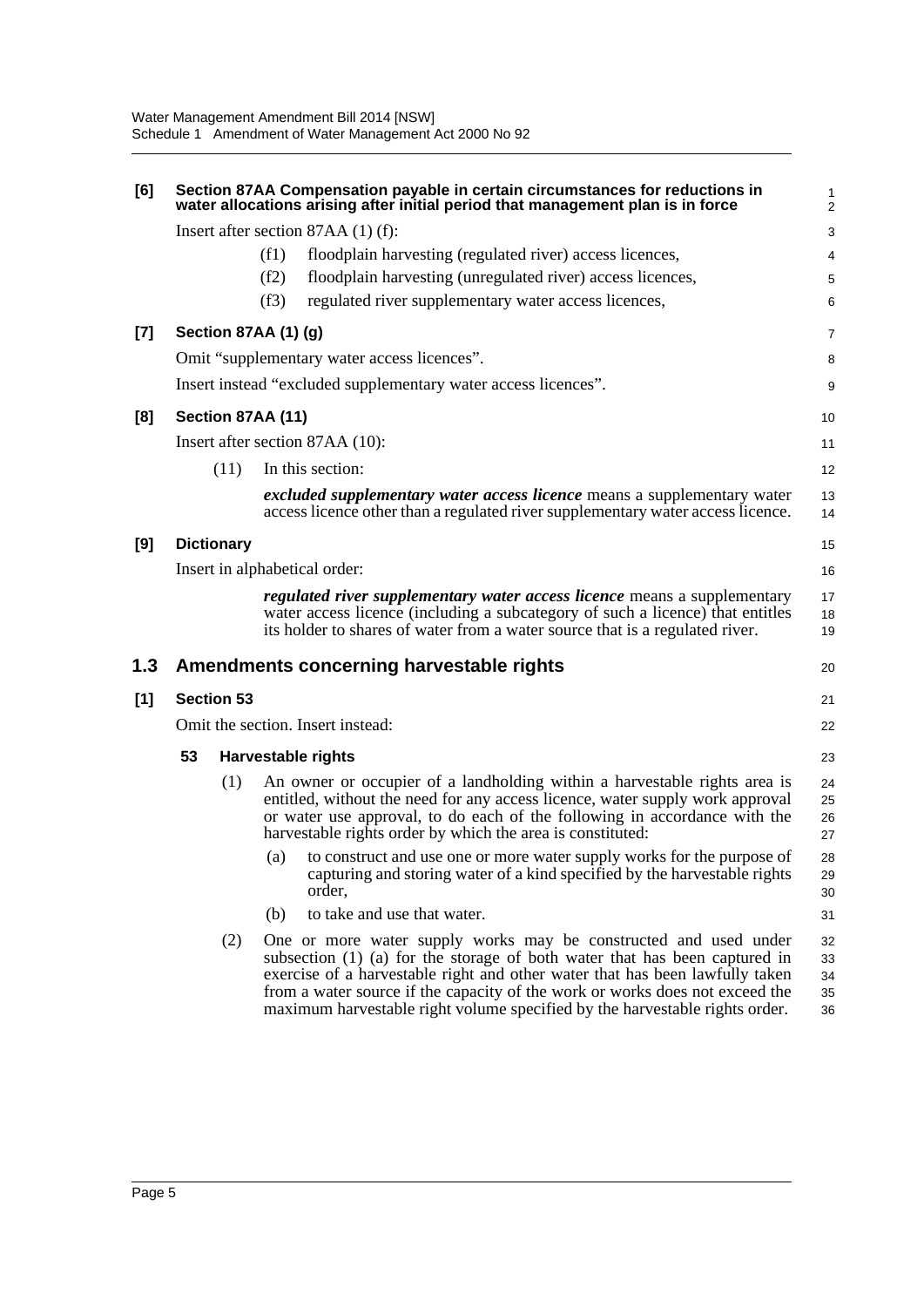|       |    | (3)               | section: | The following provisions apply where the capacity of the water supply work<br>or works by means of which water is to be captured or stored in exercise of a<br>harvestable right exceeds the maximum harvestable right volume specified by<br>the harvestable rights order for works constructed under the authority of this                                                                                                                         | 1<br>$\sqrt{2}$<br>3<br>$\overline{\mathbf{4}}$<br>5 |
|-------|----|-------------------|----------|------------------------------------------------------------------------------------------------------------------------------------------------------------------------------------------------------------------------------------------------------------------------------------------------------------------------------------------------------------------------------------------------------------------------------------------------------|------------------------------------------------------|
|       |    |                   | (a)      | an access licence or water use approval is not required for water that is<br>captured or stored by the work or works in exercise of a harvestable<br>right,                                                                                                                                                                                                                                                                                          | 6<br>$\boldsymbol{7}$<br>8                           |
|       |    |                   | (b)      | if water (other than water captured or stored in exercise of a harvestable<br>right) is also captured or stored by the work or works—an access licence<br>and water use approval is required to authorise the taking and use of<br>water from that source for any volume taken and stored in excess of the<br>maximum harvestable right volume unless the water is taken under the<br>authority of a domestic and stock right or native title right, | 9<br>10<br>11<br>12<br>13<br>14                      |
|       |    |                   | (c)      | a water supply work approval for the water supply work or works is<br>required despite subsection (1).                                                                                                                                                                                                                                                                                                                                               | 15<br>16                                             |
|       |    | (4)               |          | Without limiting subsection $(1)$ , a single water supply work may be used by 2<br>or more landholders regardless of who constructed it if the shared use is<br>permitted by the harvestable rights order.                                                                                                                                                                                                                                           | 17<br>18<br>19                                       |
|       |    | (5)               |          | This section does not allow a landholder:                                                                                                                                                                                                                                                                                                                                                                                                            | 20                                                   |
|       |    |                   | (a)      | to supply any other land with water that has been captured and stored in<br>exercise of a harvestable right, or                                                                                                                                                                                                                                                                                                                                      | 21<br>22                                             |
|       |    |                   | (b)      | to construct or use a water supply work in a river unless the river is<br>declared by the relevant harvestable rights order to be a minor stream<br>for the purposes of this Division.                                                                                                                                                                                                                                                               | 23<br>24<br>25                                       |
|       |    | (6)               |          | In this section:                                                                                                                                                                                                                                                                                                                                                                                                                                     | 26                                                   |
|       |    |                   |          | <i>capture</i> , in relation to a water supply work, includes pumping water for the<br>purposes of storage in another water supply work.                                                                                                                                                                                                                                                                                                             | 27<br>28                                             |
| $[2]$ |    | <b>Section 54</b> |          |                                                                                                                                                                                                                                                                                                                                                                                                                                                      | 29                                                   |
|       |    |                   |          | Omit the section. Insert instead:                                                                                                                                                                                                                                                                                                                                                                                                                    | 30                                                   |
|       | 54 |                   |          | Harvestable rights orders                                                                                                                                                                                                                                                                                                                                                                                                                            | 31                                                   |
|       |    | (1)               |          | The Minister, by order published on the NSW legislation website, may:                                                                                                                                                                                                                                                                                                                                                                                | 32                                                   |
|       |    |                   | (a)      | constitute any land as a harvestable rights area, and                                                                                                                                                                                                                                                                                                                                                                                                | 33                                                   |
|       |    |                   | (b)      | name the area that is constituted, and                                                                                                                                                                                                                                                                                                                                                                                                               | 34                                                   |
|       |    |                   | (c)      | fix the boundaries of the area that is constituted.                                                                                                                                                                                                                                                                                                                                                                                                  | 35                                                   |
|       |    |                   |          | Note. An order under this section may be amended or repealed by a subsequent order<br>(see section 43 of the Interpretation Act 1987).                                                                                                                                                                                                                                                                                                               | 36<br>37                                             |
|       |    | (2)               |          | The order by which a harvestable rights area is constituted must specify:                                                                                                                                                                                                                                                                                                                                                                            | 38                                                   |
|       |    |                   | (a)      | the kinds of water (such as overland flow water) that may be captured<br>and stored in the area in exercise of harvestable rights, and                                                                                                                                                                                                                                                                                                               | 39<br>40                                             |
|       |    |                   | (b)      | the method for calculating the maximum harvestable right volume for<br>works constructed or used in exercise of harvestable rights on<br>landholdings in the area by reference to a proportion (not being less than<br>10%) of the average regional overland flow waters for that area.                                                                                                                                                              | 41<br>42<br>43<br>44                                 |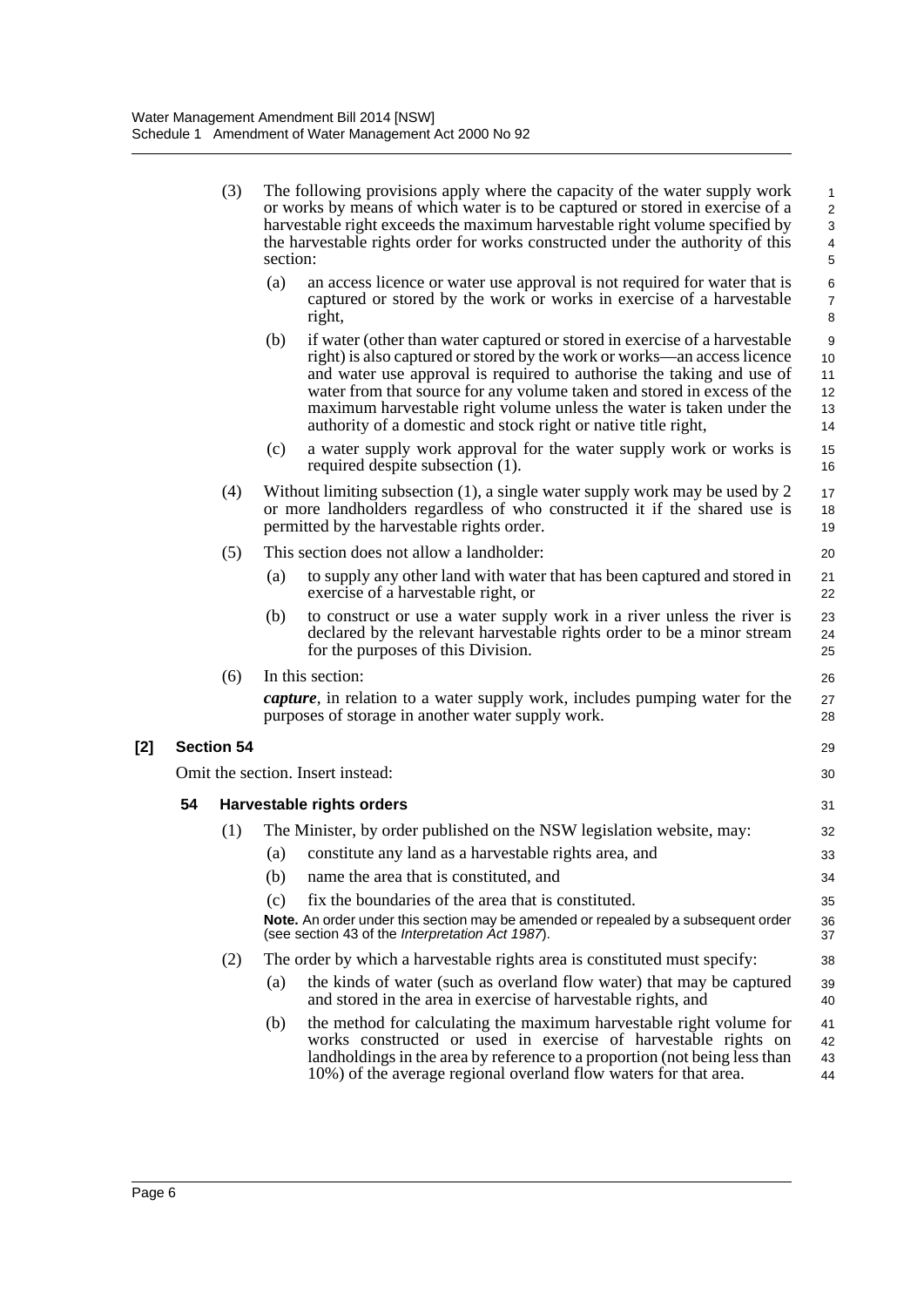|     | (3)                        |     | Without limiting subsection $(2)$ (b), the kinds of ways in which a maximum<br>harvestable right volume for landholdings in a harvestable rights area may be<br>expressed include by reference to the capacity of water supply works or<br>volumetric limits. | $\mathbf{1}$<br>$\sqrt{2}$<br>$\ensuremath{\mathsf{3}}$<br>4 |
|-----|----------------------------|-----|---------------------------------------------------------------------------------------------------------------------------------------------------------------------------------------------------------------------------------------------------------------|--------------------------------------------------------------|
|     | (4)                        |     | The order may also deal with the following matters:                                                                                                                                                                                                           | $\mathbf 5$                                                  |
|     |                            | (a) | the types and locations of water supply works that may be used by a<br>landholder to capture and store water,                                                                                                                                                 | 6<br>$\overline{7}$                                          |
|     |                            | (b) | the means by which the maximum capacity of a water supply work that<br>may be constructed or used by a landholder to capture and store water<br>is to be calculated,                                                                                          | 8<br>$\boldsymbol{9}$<br>10                                  |
|     |                            | (c) | the arrangements that may be made by landholders for the shared use of<br>a water supply work that straddles their landholdings,                                                                                                                              | 11<br>12                                                     |
|     |                            | (d) | the method for accounting for water that is captured or stored in the<br>circumstances referred to in section 53 (3),                                                                                                                                         | 13<br>14                                                     |
|     |                            | (e) | the procedures to be followed for calculating the average overland flow<br>water for a landholding in the area,                                                                                                                                               | 15<br>16                                                     |
|     |                            | (f) | rules about the purposes for which water may be captured, taken, stored<br>or used,                                                                                                                                                                           | 17<br>18                                                     |
|     |                            | (g) | such other matters as are necessary or convenient to give effect to the<br>order.                                                                                                                                                                             | 19<br>20                                                     |
|     | (5)                        |     | For the purpose of calculating any matter under an order under this section, a<br>reference in the order to an area of land is, in the case of a landholding, a<br>reference to the area of the landholding.                                                  | 21<br>22<br>23                                               |
|     | (6)                        |     | An order under this section may deal with any matter by reference to a map<br>held by the Department.                                                                                                                                                         | 24<br>25                                                     |
|     | (7)                        |     | Any map that is referred to as provided by subsection (6) is to be available for<br>public inspection, free of charge, by either or both of the following means:                                                                                              | 26<br>27                                                     |
|     |                            | (a) | at the appropriate regional office of the Department for the area to<br>which the relevant order relates, during normal office hours,                                                                                                                         | 28<br>29                                                     |
|     |                            | (b) | on the website of the Department or any other website that the Minister<br>considers to be readily accessible by members of the public.                                                                                                                       | 30<br>31                                                     |
| 1.4 |                            |     | Amendments concerning the controlled allocation of access licences                                                                                                                                                                                            | 32                                                           |
| [1] |                            |     | Section 65 Controlled allocation of access licences                                                                                                                                                                                                           | 33                                                           |
|     |                            |     | Insert "(or part of such an area or source)" after "water source" in section $65(2)(a)$ .                                                                                                                                                                     | 34                                                           |
| [2] | Section 65 (2) (c) and (d) |     |                                                                                                                                                                                                                                                               | 35                                                           |
|     |                            |     | Insert at the end of section $65(2)(b)$ :                                                                                                                                                                                                                     | 36                                                           |
|     |                            |     | , and                                                                                                                                                                                                                                                         | 37                                                           |
|     |                            | (c) | may set a minimum price for the acquisition of the right to apply for the<br>access licence or licences concerned, and                                                                                                                                        | 38<br>39                                                     |
|     |                            | (d) | may set a fee for participation in the auction, tender or other means<br>specified by the order with respect to the access licence or licences<br>concerned.                                                                                                  | 40<br>41<br>42                                               |
|     |                            |     |                                                                                                                                                                                                                                                               |                                                              |

 $[2]$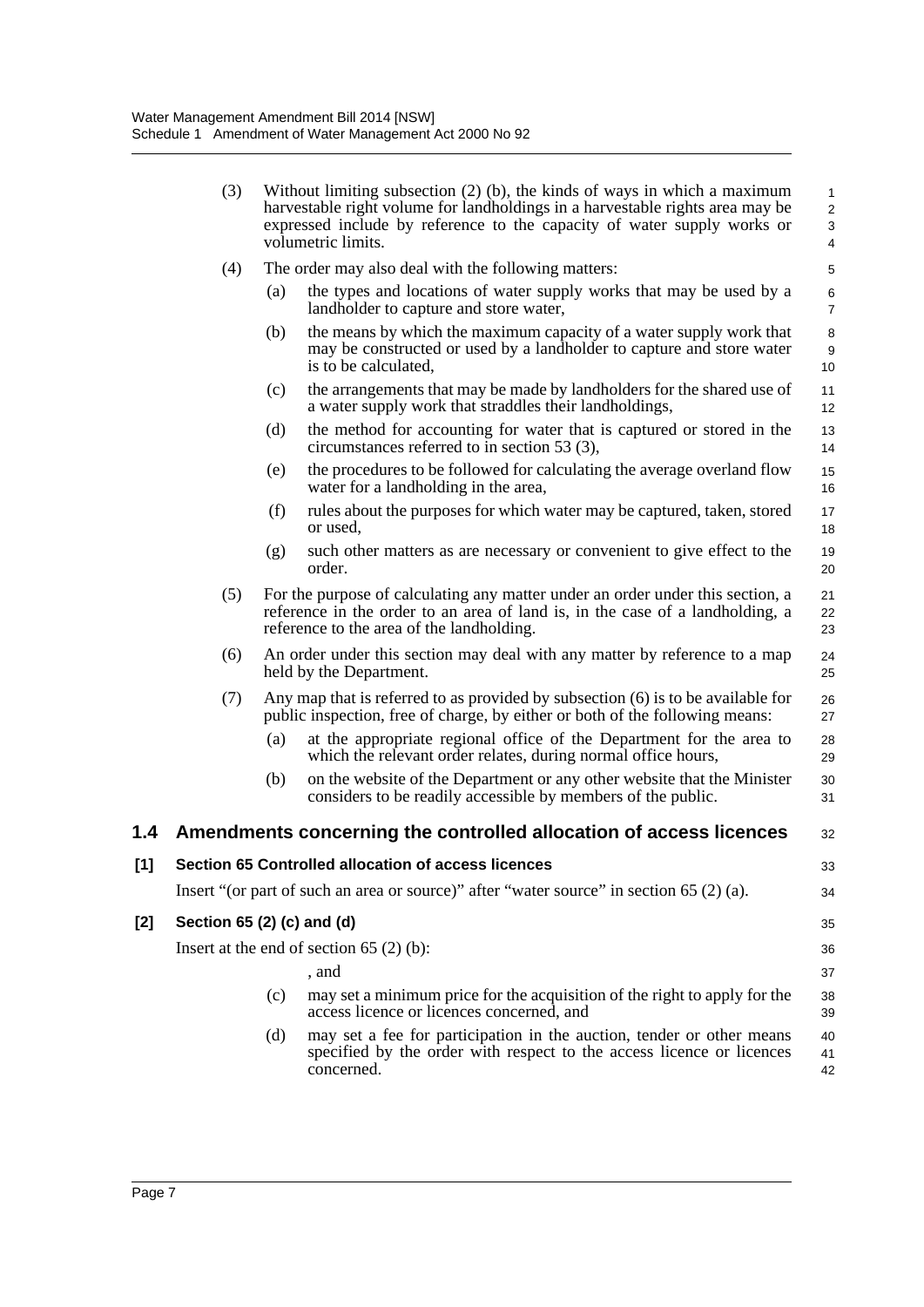| [3]     |             | <b>Section 65 (3)</b> |                                                                                                                                                                                                                                                                                                                                                                                    | $\mathbf{1}$                           |
|---------|-------------|-----------------------|------------------------------------------------------------------------------------------------------------------------------------------------------------------------------------------------------------------------------------------------------------------------------------------------------------------------------------------------------------------------------------|----------------------------------------|
|         |             |                       | Insert after section $65$ (2):                                                                                                                                                                                                                                                                                                                                                     | $\overline{2}$                         |
|         |             | (3)                   | For the avoidance of doubt, the Independent Pricing and Regulatory Tribunal<br>does not have jurisdiction under the Independent Pricing and Regulatory<br>Tribunal Act 1992 to investigate or determine minimum prices for the<br>purposes of this section.                                                                                                                        | 3<br>$\overline{4}$<br>$\sqrt{5}$<br>6 |
| $1.5\,$ |             |                       | Amendments concerning term water allocation transfers                                                                                                                                                                                                                                                                                                                              | $\overline{7}$                         |
| $[1]$   |             |                       | <b>Section 71M Transfer of access licences</b>                                                                                                                                                                                                                                                                                                                                     | 8                                      |
|         |             |                       | Insert after section $71M(8)$ :                                                                                                                                                                                                                                                                                                                                                    | 9                                      |
|         |             | (9)                   | The transferee of an access licence is taken to hold the access licence subject<br>to any term water allocation transfer, as referred to in section 71NA, that is in<br>effect when, or is due to come into effect after, the licence is transferred.                                                                                                                              | 10<br>11<br>12                         |
| [2]     |             | <b>Section 71NA</b>   |                                                                                                                                                                                                                                                                                                                                                                                    | 13                                     |
|         |             |                       | Insert after section 71N:                                                                                                                                                                                                                                                                                                                                                          | 14                                     |
|         | <b>71NA</b> |                       | Term transfers of water allocation entitlements                                                                                                                                                                                                                                                                                                                                    | 15                                     |
|         |             | (1)                   | <b>Application of section</b>                                                                                                                                                                                                                                                                                                                                                      | 16                                     |
|         |             |                       | Without limiting section 71N, this section applies to access licences except<br>local water utility access licences and major utility access licences.                                                                                                                                                                                                                             | 17<br>18                               |
|         |             | (2)                   | <b>Creation of term water allocation transfers</b>                                                                                                                                                                                                                                                                                                                                 | 19                                     |
|         |             |                       | The holder of an access licence to which this section applies (the <i>holder of the</i><br><i>primary access licence</i> ) may transfer, for a specified period, an entitlement for<br>a water allocation to be credited to the water allocation account for the licence<br>to another person holding an access licence (the <i>transferee</i> ) to which this<br>section applies. | 20<br>21<br>22<br>23<br>24             |
|         |             | (3)                   | A transfer referred to in subsection (2) (a <i>term water allocation transfer</i> ) may<br>provide for all or part of the entitlement for the water allocation concerned to<br>be transferred.                                                                                                                                                                                     | 25<br>26<br>27                         |
|         |             | (4)                   | The specified period for a term water allocation transfer:                                                                                                                                                                                                                                                                                                                         | 28                                     |
|         |             |                       | (a)<br>must not exceed a period of 10 years, and                                                                                                                                                                                                                                                                                                                                   | 29                                     |
|         |             |                       | must commence on 1 July of a year and expire on 30 June of another<br>(b)<br>year, and                                                                                                                                                                                                                                                                                             | 30<br>31                               |
|         |             |                       | must not commence on 1 July of another year that is more than 5 years<br>(c)<br>ahead (calculated from 1 July of the year the transfer is executed).                                                                                                                                                                                                                               | 32<br>33                               |
|         |             | (5)                   | The consents of both the Minister and the proposed transferee to the term<br>water allocation transfer are required.                                                                                                                                                                                                                                                               | 34<br>35                               |
|         |             | (6)                   | Effect of term water allocation transfers                                                                                                                                                                                                                                                                                                                                          | 36                                     |
|         |             |                       | A term water allocation transfer does not operate to transfer the share<br>component of an access licence to the transferee, but only operates to transfer<br>all or part (as the case requires) of the entitlement to be credited with a water<br>allocation.                                                                                                                     | 37<br>38<br>39<br>40                   |
|         |             | (7)                   | During the period for which a term water allocation transfer has effect:                                                                                                                                                                                                                                                                                                           | 41                                     |
|         |             |                       | the transferee is taken to be entitled to have all or part of the water<br>$\left( a\right)$<br>allocation (as the case requires) that the holder of the primary access                                                                                                                                                                                                            | 42<br>43                               |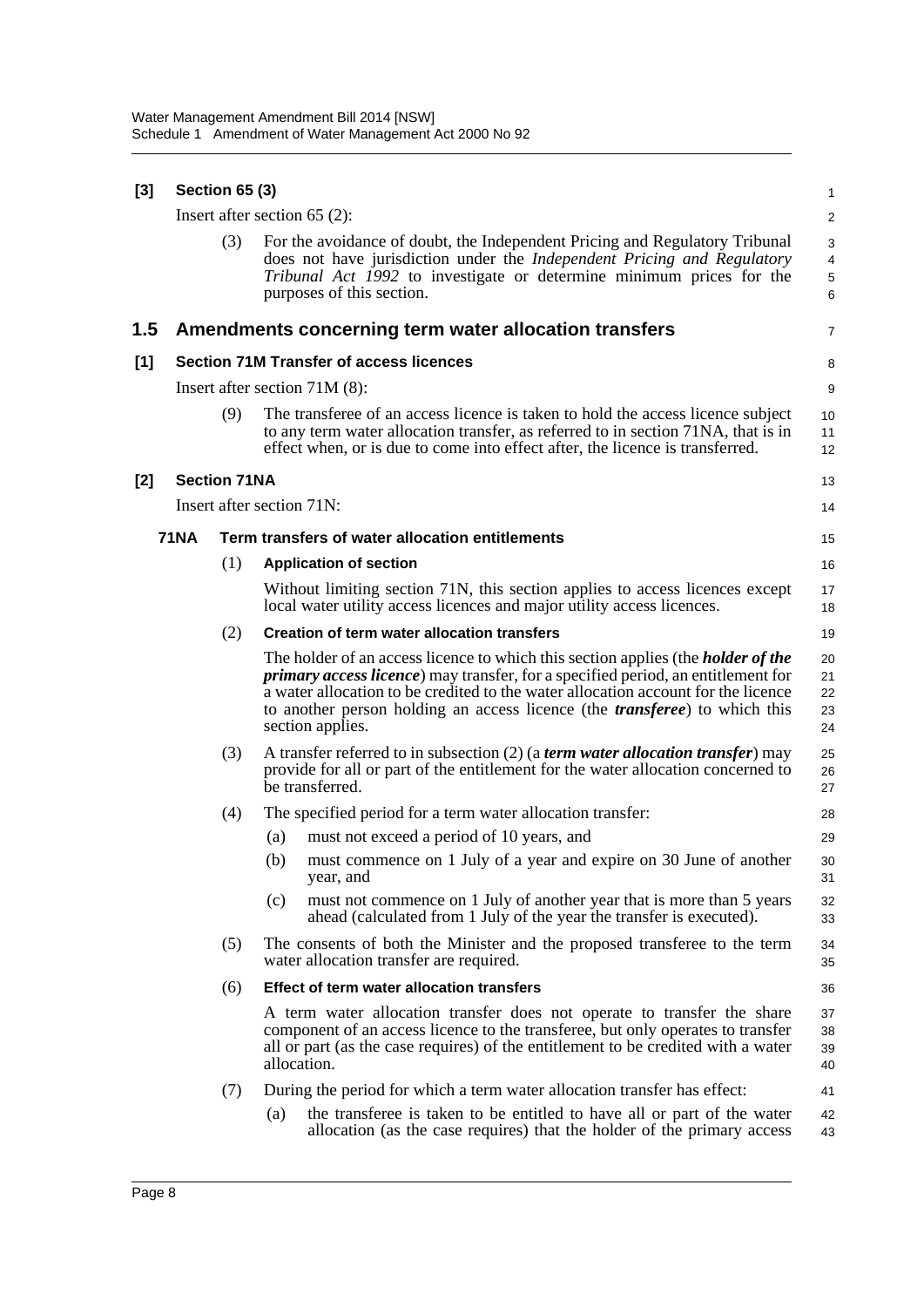|      |     | licence would have been entitled to have credited to the water allocation<br>account for the primary licence credited to the water allocation account<br>for the transferee's access licence, and                                                                                                                                                                                                    | $\mathbf{1}$<br>$\overline{\mathbf{c}}$<br>3        |
|------|-----|------------------------------------------------------------------------------------------------------------------------------------------------------------------------------------------------------------------------------------------------------------------------------------------------------------------------------------------------------------------------------------------------------|-----------------------------------------------------|
|      | (b) | the holder of the primary access licence is taken not to be entitled to<br>have any or that part (as the case requires) of the water allocation<br>credited to the water allocation account for the primary access licence,<br>and                                                                                                                                                                   | $\overline{\mathbf{4}}$<br>5<br>6<br>$\overline{7}$ |
|      | (c) | the transferee is taken to be the holder of the primary access licence<br>concerned in relation to all or that part (as the case requires) of the water<br>allocation, to the exclusion of the holder of the primary access licence,<br>for the following purposes:<br>the payment of charges with respect to the usage of water credited<br>(i)<br>to the water allocation account for the licence, | 8<br>9<br>10<br>11<br>12<br>13                      |
|      |     | (ii)<br>any other purpose prescribed by the regulations.                                                                                                                                                                                                                                                                                                                                             | 14                                                  |
| (8)  |     | Termination and cancellation of term water allocation transfers                                                                                                                                                                                                                                                                                                                                      | 15                                                  |
|      |     | A term water allocation transfer may be terminated before its expiry:                                                                                                                                                                                                                                                                                                                                | 16                                                  |
|      | (a) | by agreement of both the holder of the primary access licence and the<br>transferee, or                                                                                                                                                                                                                                                                                                              | 17<br>18                                            |
|      | (b) | by the holder of the primary access licence if the transferee does not<br>comply with any obligation imposed on the transferee by the contract or<br>other arrangement under which the transfer was effected.                                                                                                                                                                                        | 19<br>20<br>21                                      |
| (9)  |     | If a term water allocation transfer is terminated:                                                                                                                                                                                                                                                                                                                                                   | 22                                                  |
|      | (a) | the holder of the primary access licence is not entitled to have recredited<br>to the water allocation account for the primary access licence any of the<br>transferred water allocation that has already been credited to the water<br>allocation account of the transferee's access licence, and                                                                                                   | 23<br>24<br>25<br>26                                |
|      | (b) | the transferee continues to be entitled to any of the transferred water<br>allocation that has already been credited to the water allocation account<br>of the transferee's access licence.                                                                                                                                                                                                          | 27<br>28<br>29                                      |
| (10) |     | A term water allocation transfer may be cancelled before it commences by<br>agreement of both the holder of the primary access licence and the transferee.                                                                                                                                                                                                                                           | 30<br>31                                            |
| (11) |     | <b>Extension of term water allocation transfers</b>                                                                                                                                                                                                                                                                                                                                                  | 32                                                  |
|      |     | A term water allocation transfer may, with the consent of the Minister, be<br>extended before it expires by agreement of both the holder of the primary<br>access licence and the transferee, but not so as to result in an extended period<br>that exceeds 10 years in total.                                                                                                                       | 33<br>34<br>35<br>36                                |
| (12) |     | Alteration of commencement date for term water allocation transfers                                                                                                                                                                                                                                                                                                                                  | 37                                                  |
|      |     | The commencement date for a term water allocation transfer may, by<br>agreement of both the holder of the primary access licence and the transferee,<br>be altered before the date on which the transfer is due to commence.                                                                                                                                                                         | 38<br>39<br>40                                      |
| (13) |     | An application to record an alteration to the commencement date for a term<br>water allocation transfer in the Access Register must be lodged before<br>31 March in the calendar year in which the transfer is to take effect.                                                                                                                                                                       | 41<br>42<br>43                                      |
| (14) |     | Time for making applications for Ministerial consent and registration                                                                                                                                                                                                                                                                                                                                | 44                                                  |
|      |     | The holder of the primary access licence must lodge both an application for the<br>consent of the Minister to any of the following dealings and an application for                                                                                                                                                                                                                                   | 45<br>46                                            |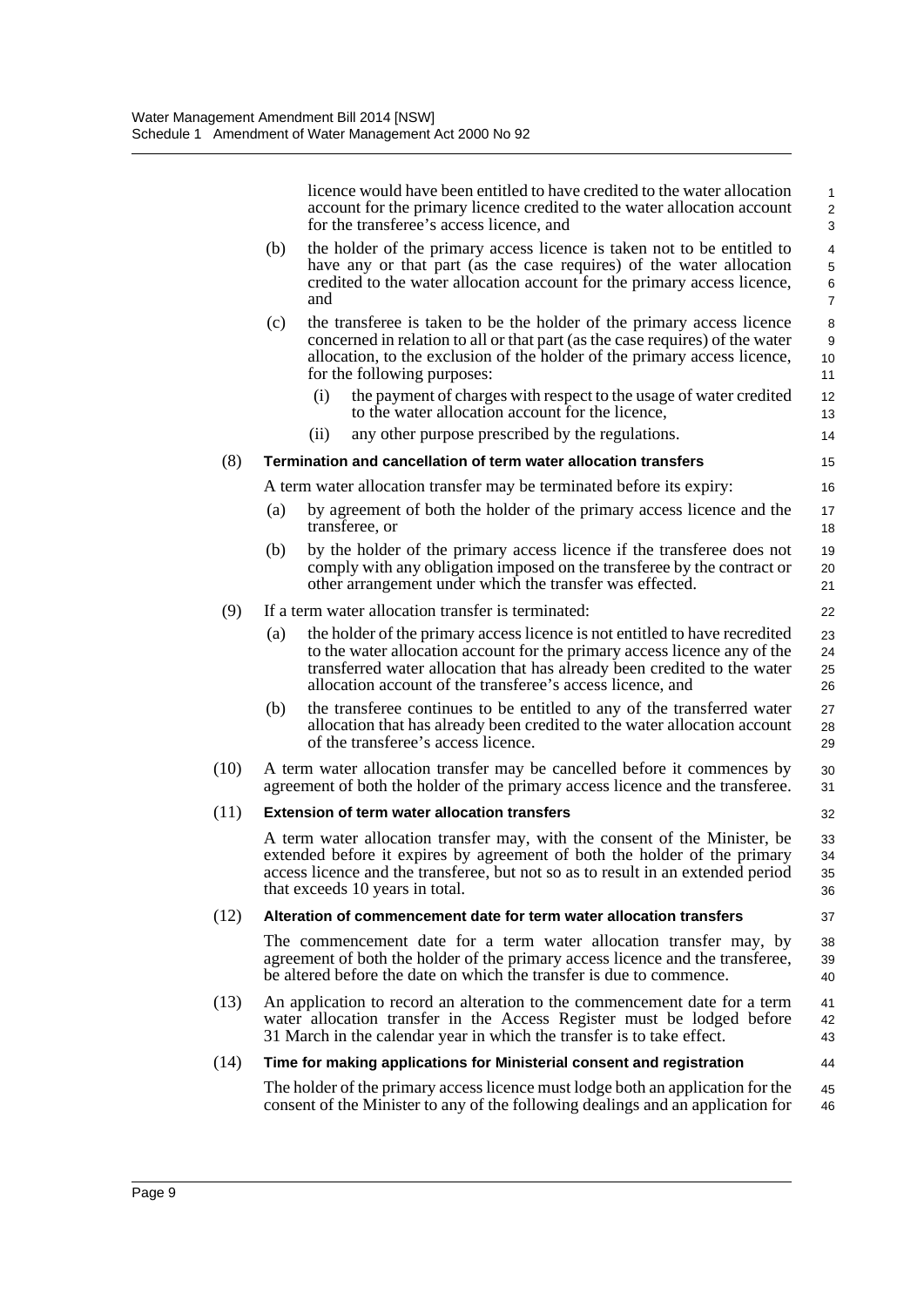|          |                                 |      | any such dealing to be registered in the Access Register before 31 March in<br>the calendar year in which the dealing is to take effect:                                                                                                                                                                                                                                                                                    | 1<br>$\overline{2}$              |
|----------|---------------------------------|------|-----------------------------------------------------------------------------------------------------------------------------------------------------------------------------------------------------------------------------------------------------------------------------------------------------------------------------------------------------------------------------------------------------------------------------|----------------------------------|
|          |                                 | (a)  | the creation of a term water allocation transfer,                                                                                                                                                                                                                                                                                                                                                                           | 3                                |
|          |                                 | (b)  | the extension of the term for a term water allocation transfer.                                                                                                                                                                                                                                                                                                                                                             | 4                                |
|          |                                 |      | Note. See section 71L (2A), which enables an application for consent to a general<br>dealing to be combined with an application for the dealing to be registered if consent is<br>given. The 6-month or prescribed period referred to in section 71L (2) for registration<br>of applications is taken to have been satisfied in cases of such joint applications.                                                           | 5<br>6<br>$\boldsymbol{7}$<br>8  |
|          | (15)                            |      | <b>Regulation-making powers</b>                                                                                                                                                                                                                                                                                                                                                                                             | 9                                |
|          |                                 |      | The regulations may make provision for or with respect to the manner in which<br>term water allocation transfers are to be terminated, extended, cancelled or<br>altered for the purposes of this section.                                                                                                                                                                                                                  | 10<br>11<br>12                   |
| $^{[3]}$ |                                 |      | <b>Section 71X Dealings on default</b>                                                                                                                                                                                                                                                                                                                                                                                      | 13                               |
|          |                                 |      | Omit "On" from section $71X(4)$ .                                                                                                                                                                                                                                                                                                                                                                                           | 14                               |
|          |                                 |      | Insert instead "Except as provided by subsection (4A), on".                                                                                                                                                                                                                                                                                                                                                                 | 15                               |
| [4]      | Section 71X (4A)                |      |                                                                                                                                                                                                                                                                                                                                                                                                                             | 16                               |
|          | Insert after section $71X(4)$ : |      |                                                                                                                                                                                                                                                                                                                                                                                                                             | 17                               |
|          | (4A)                            | Act. | If an access licence that is transferred is subject to a term water allocation<br>transfer, as referred to in section 71NA, that has been registered (whether or<br>not it has come into effect), the transferee is taken to hold the licence subject<br>to the term water allocation transfer for the balance of the period for which it<br>has effect unless it is sooner cancelled or terminated in accordance with this | 18<br>19<br>20<br>21<br>22<br>23 |
| [5]      |                                 |      | Section 71X (8), definition of "affected person"                                                                                                                                                                                                                                                                                                                                                                            | 24                               |
|          |                                 |      | Omit the definition. Insert instead:                                                                                                                                                                                                                                                                                                                                                                                        | 25                               |
|          |                                 |      | <i>affected person</i> , in relation to the transfer of an access licence or holding in an<br>access licence under this section, means:                                                                                                                                                                                                                                                                                     | 26<br>27                         |
|          |                                 | (a)  | any person on whom notice is required to be served under<br>subsection $(1)$ (b), or who is entitled to purchase money from a sale<br>under subsection $(2)$ , in relation to the transfer, or                                                                                                                                                                                                                              | 28<br>29<br>30                   |
|          |                                 | (b)  | any person who is a transferee under a term water allocation transfer, as<br>referred to in section 71NA, in connection with the licence.                                                                                                                                                                                                                                                                                   | 31<br>32                         |
| [6]      |                                 |      | Section 74 Exit from co-held access licence                                                                                                                                                                                                                                                                                                                                                                                 | 33                               |
|          | Insert after section $74(6)$ :  |      |                                                                                                                                                                                                                                                                                                                                                                                                                             | 34                               |
|          | (6A)                            |      | An application may not be made under this section by a co-holder of an access<br>licence if a term water allocation transfer, as referred to in section 71NA, has<br>been granted with respect to the co-holder's entitlements to a water allocation<br>under the access licence.                                                                                                                                           | 35<br>36<br>37<br>38             |
| [7]      |                                 |      | <b>Section 77 Surrender of access licences</b>                                                                                                                                                                                                                                                                                                                                                                              | 39                               |
|          | Insert after section $77(2)$ :  |      |                                                                                                                                                                                                                                                                                                                                                                                                                             | 40                               |
|          | (2A)                            |      | In the case of an access licence that is a primary access licence in connection<br>with a term water allocation transfer, as referred to in section 71NA, the notice<br>of surrender must be accompanied by documentary evidence that the<br>transferee under the transfer consents to the licence being surrendered.                                                                                                       | 41<br>42<br>43<br>44             |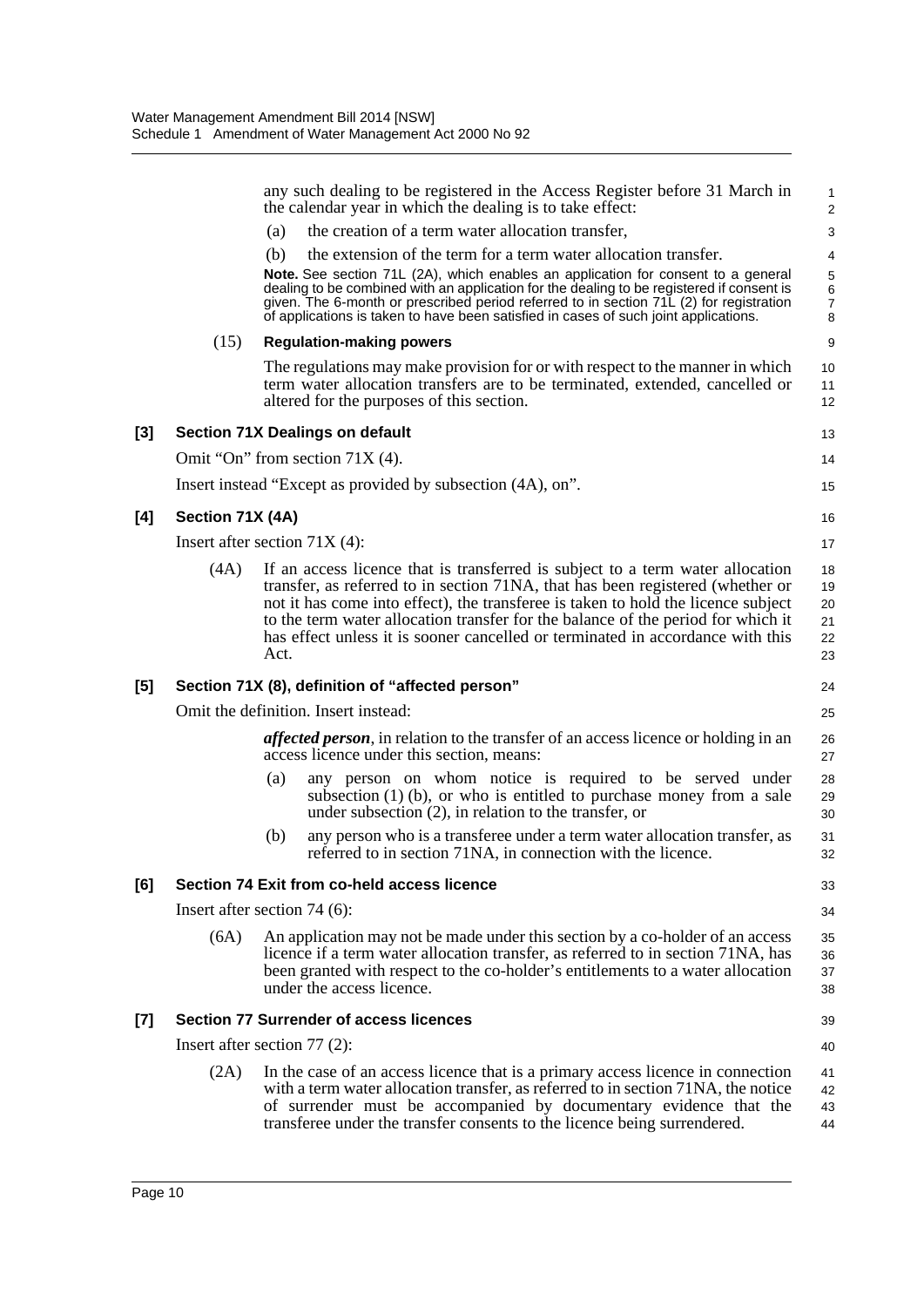| [8]    |                                   | Section 78 Suspension and cancellation of access licences                                                                                                                                                                                                                                                           | 1                                  |
|--------|-----------------------------------|---------------------------------------------------------------------------------------------------------------------------------------------------------------------------------------------------------------------------------------------------------------------------------------------------------------------|------------------------------------|
|        |                                   | Insert at the end of section 78 $(3)$ $(d)$ :                                                                                                                                                                                                                                                                       | $\overline{\mathbf{c}}$            |
|        |                                   | , and                                                                                                                                                                                                                                                                                                               | 3                                  |
|        | (e)                               | any entitlement of the transferee under a term water allocation transfer,<br>as referred to in section 71NA, in relation to the licence to have the<br>water allocation account for the transferee's access licence credited<br>with all or part of the water allocation of the suspended licence will<br>continue. | 4<br>5<br>6<br>$\overline{7}$<br>8 |
| [9]    | penalty                           | Section 78A Notification of intention to suspend, cancel or require payment of                                                                                                                                                                                                                                      | 9<br>10                            |
|        |                                   | Omit section 78A (1) (a). Insert instead:                                                                                                                                                                                                                                                                           | 11                                 |
|        | (a)                               | has given written notice to:                                                                                                                                                                                                                                                                                        | 12                                 |
|        |                                   | the holder of the access licence, and<br>(i)                                                                                                                                                                                                                                                                        | 13                                 |
|        |                                   | if there are security holders in relation to the access licence—<br>(ii)<br>those security holders, and                                                                                                                                                                                                             | 14<br>15                           |
|        |                                   | if the holder of another access licence is the transferee under a<br>(iii)<br>term water allocation transfer, as referred to in section 71NA, in<br>relation to the access licence—that holder, and                                                                                                                 | 16<br>17<br>18                     |
| $[10]$ |                                   | Section 85 Keeping of water allocation accounts                                                                                                                                                                                                                                                                     | 19                                 |
|        |                                   | Omit "Water" from section 85 (2). Insert instead "Subject to section 71NA (7), water".                                                                                                                                                                                                                              | 20                                 |
| $[11]$ | <b>Dictionary</b>                 |                                                                                                                                                                                                                                                                                                                     | 21                                 |
|        |                                   | Insert after paragraph (b) in the definition of <i>general dealing</i> :                                                                                                                                                                                                                                            | 22                                 |
|        |                                   | the transfer of an entitlement to be credited with the water<br>(ba)<br>allocation of an access licence, as referred to in section 71NA,                                                                                                                                                                            | 23<br>24                           |
| 1.6    |                                   | <b>Amendments concerning metering</b>                                                                                                                                                                                                                                                                               | 25                                 |
| [1]    |                                   | Section 91H Failure to install or maintain metering equipment                                                                                                                                                                                                                                                       | 26                                 |
|        |                                   | Omit section 91H (2). Insert instead:                                                                                                                                                                                                                                                                               | 27                                 |
|        | (2)                               | A person is guilty of an offence if the person fails to ensure the proper<br>operation of any metering equipment that has been installed in connection with<br>a water supply work or drainage work.<br>Tier 2 penalty.                                                                                             | 28<br>29<br>30<br>31               |
| $[2]$  | <b>Section 91J</b>                |                                                                                                                                                                                                                                                                                                                     | 32                                 |
|        | Omit the section. Insert instead: |                                                                                                                                                                                                                                                                                                                     | 33                                 |
|        | 91J                               | Failure to keep metering records                                                                                                                                                                                                                                                                                    | 34                                 |
|        |                                   | A person is guilty of an offence if the person fails to keep metering records that<br>the person is required under this Act to keep with respect to any metering<br>equipment that has been installed in connection with a water supply work or<br>drainage work.<br>Tier 2 penalty.                                | 35<br>36<br>37<br>38<br>39         |
|        |                                   |                                                                                                                                                                                                                                                                                                                     |                                    |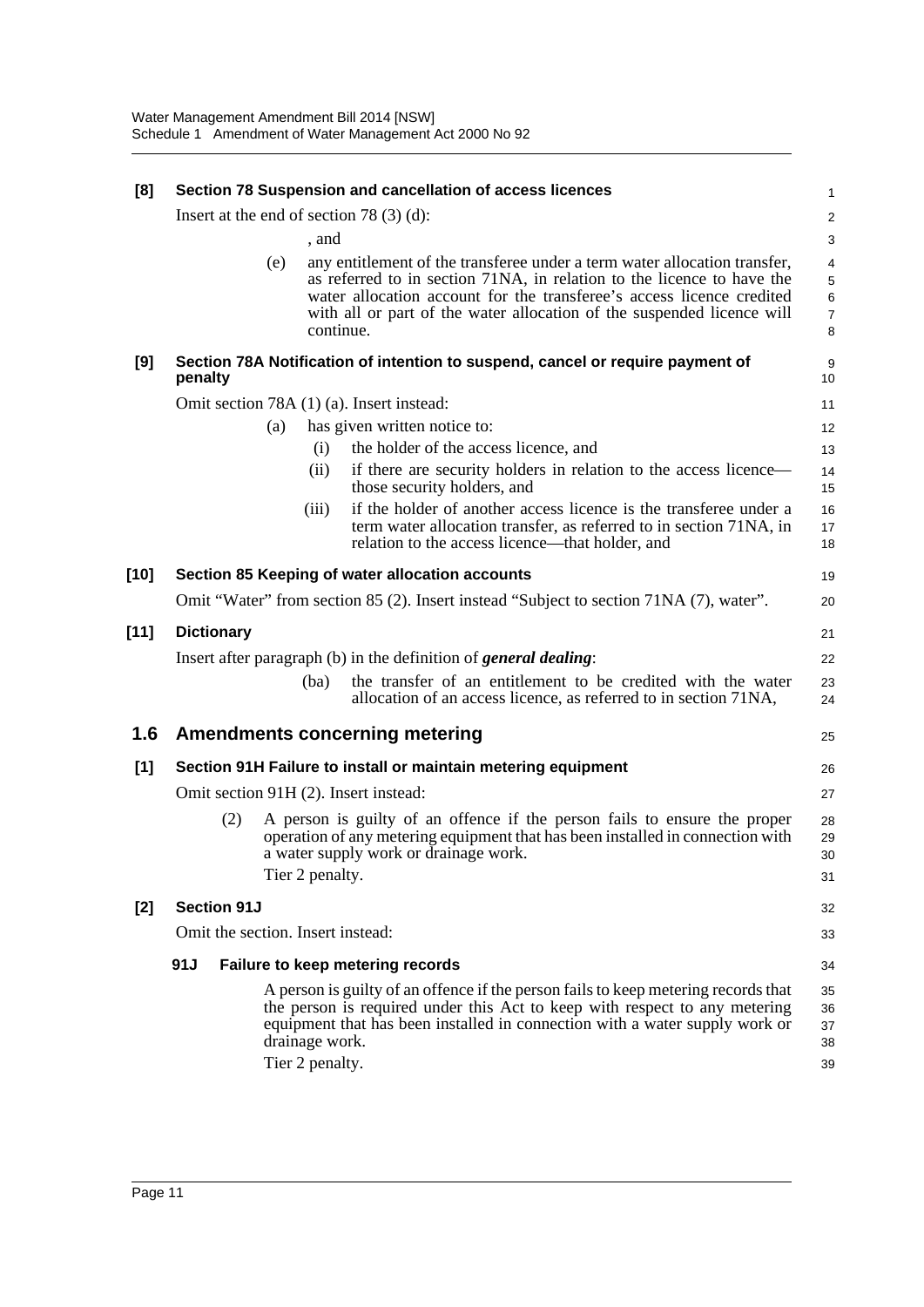| 1.7 |       |                     | Amendment concerning bore drilling                                                                                                                                                                                 | $\mathbf{1}$                       |
|-----|-------|---------------------|--------------------------------------------------------------------------------------------------------------------------------------------------------------------------------------------------------------------|------------------------------------|
|     |       | <b>Section 346A</b> |                                                                                                                                                                                                                    | $\overline{c}$                     |
|     |       |                     | Insert after section 346:                                                                                                                                                                                          | 3                                  |
|     | 346A  |                     | Contravention of terms and conditions of bore driller's licence                                                                                                                                                    | 4                                  |
|     |       | (1)                 | The holder of a bore driller's licence must ensure that the terms and conditions<br>of the licence are not contravened.<br>Tier 2 penalty.                                                                         | $\mathbf 5$<br>6<br>$\overline{7}$ |
|     | (2)   |                     | It is a defence to a prosecution under subsection $(1)$ if the accused person<br>establishes:                                                                                                                      | 8<br>9                             |
|     |       |                     | that the contravention of the term or condition was caused by a person<br>(a)<br>other than the holder of the bore driller's licence, and                                                                          | 10<br>11                           |
|     |       |                     | (b)<br>that the holder took all reasonable steps to prevent the contravention of<br>the term or condition.                                                                                                         | 12<br>13                           |
|     |       | (3)                 | A person who is a trainee driller carrying out bore drilling under the<br>supervision of the holder of a bore driller's licence must not contravene the<br>terms and conditions of the licence.<br>Tier 2 penalty. | 14<br>15<br>16<br>17               |
|     |       | (4)                 | It is a defence to a prosecution under subsection $(3)$ if the accused person<br>establishes that the accused person took all reasonable steps to prevent the<br>contravention of the term or condition.           | 18<br>19<br>20                     |
| 1.8 | water |                     | Amendments concerning water allocation accounts and the taking of                                                                                                                                                  | 21<br>22                           |
| [1] |       |                     | Section 60C Taking water for which there is no, or insufficient, water allocation                                                                                                                                  | 23                                 |
|     |       | section $60C(1)$ .  | Insert "Offences involving allocations under a single access licence" as the heading to                                                                                                                            | 24<br>25                           |
| [2] |       |                     | Section 60C (5)-(10)                                                                                                                                                                                               | 26                                 |
|     |       |                     | Insert after section $60C(4)$ :                                                                                                                                                                                    | 27                                 |
|     |       | (5)                 | Offences involving allocations under 2 or more access licences                                                                                                                                                     | 28                                 |
|     |       |                     | A holder of 2 or more access licences that nominate the same water supply<br>work to take water from one or more water sources under this Part:                                                                    | 29<br>30                           |
|     |       |                     | who intentionally takes water by means of that work from the source or<br>(a)<br>sources concerned in excess of the combined water allocations for the<br>access licences, or                                      | 31<br>32<br>33                     |
|     |       |                     | who knows or has reasonable cause to believe that the taking of the<br>(b)<br>water from the source or sources concerned is in excess of the combined<br>water allocations for the access licences,                | 34<br>35<br>36                     |
|     |       |                     | is guilty of an offence.                                                                                                                                                                                           | 37                                 |
|     |       |                     | Tier 1 penalty.                                                                                                                                                                                                    | 38                                 |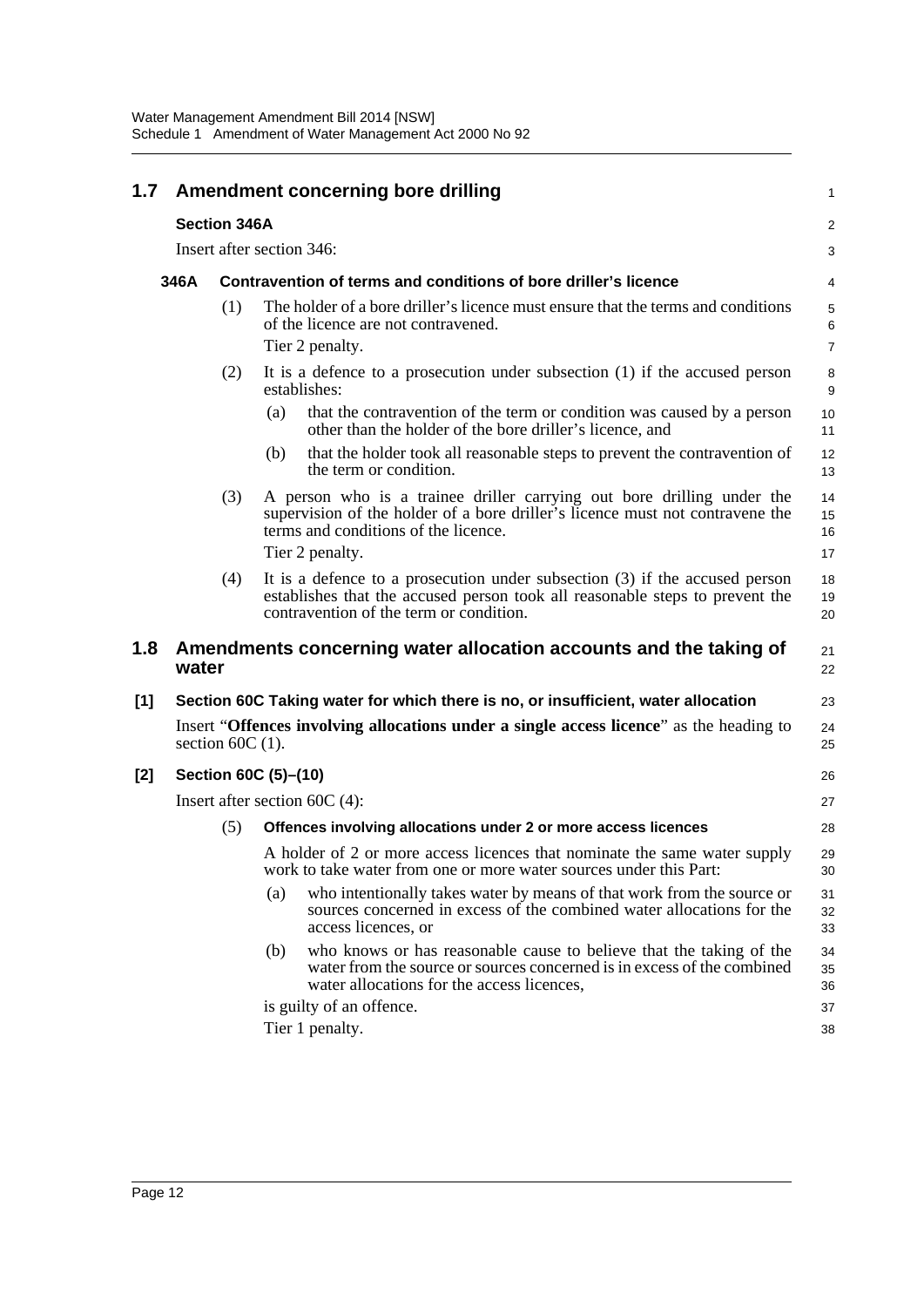|       | (6)                  | A holder of 2 or more access licences that nominate the same water supply<br>work to take water from one or more water sources under this Part is guilty of<br>an offence if the holder takes water by means of that work from the source or<br>sources concerned in excess of the combined water allocations for the access<br>licences.<br>Tier 2 penalty.                                                                         | $\mathbf{1}$<br>$\overline{c}$<br>3<br>$\overline{\mathbf{4}}$<br>$\sqrt{5}$<br>6 |
|-------|----------------------|--------------------------------------------------------------------------------------------------------------------------------------------------------------------------------------------------------------------------------------------------------------------------------------------------------------------------------------------------------------------------------------------------------------------------------------|-----------------------------------------------------------------------------------|
|       | (7)                  | A holder of 2 or more access licences that authorise the holder to take water<br>from the same water source under this Part:                                                                                                                                                                                                                                                                                                         | $\overline{7}$<br>8                                                               |
|       |                      | (a)<br>who intentionally takes water from that water source in excess of the<br>combined water allocations for the access licences, or                                                                                                                                                                                                                                                                                               | $\boldsymbol{9}$<br>10                                                            |
|       |                      | (b)<br>who knows or has reasonable cause to believe that the taking of the<br>water from that source is in excess of the combined water allocations for<br>the access licences,                                                                                                                                                                                                                                                      | 11<br>12<br>13                                                                    |
|       |                      | is guilty of an offence.                                                                                                                                                                                                                                                                                                                                                                                                             | 14                                                                                |
|       |                      | Tier 1 penalty.                                                                                                                                                                                                                                                                                                                                                                                                                      | 15                                                                                |
|       | (8)                  | A holder of 2 or more access licences that authorise the holder to take water<br>from the same water source under this Part is guilty of an offence if the holder<br>takes water from that source in excess of the combined water allocations for<br>the access licences in relation to that source.<br>Tier 2 penalty.                                                                                                              | 16<br>17<br>18<br>19<br>20                                                        |
|       | (9)                  | If a person who has the control or management of a water supply work takes<br>water by means of that work in contravention of subsection $(6)$ , and the water<br>supply work is nominated in relation to an access licence held by some other<br>person, both persons are taken to have contravened that subsection.                                                                                                                | 21<br>22<br>23<br>24                                                              |
|       | (10)                 | Either person referred to in subsection (9) may be proceeded against and<br>convicted for an offence under subsection $(6)$ , as the case requires, whether or<br>not the other person has been proceeded against or convicted for such an<br>offence.                                                                                                                                                                               | 25<br>26<br>27<br>28                                                              |
| $[3]$ | Section 60D, heading |                                                                                                                                                                                                                                                                                                                                                                                                                                      | 29                                                                                |
|       |                      | Omit "from". Insert instead "by".                                                                                                                                                                                                                                                                                                                                                                                                    | 30                                                                                |
| [4]   |                      | Section 60G Minister may charge for water illegally taken                                                                                                                                                                                                                                                                                                                                                                            | 31                                                                                |
|       |                      | Insert after section $60G(1)$ :                                                                                                                                                                                                                                                                                                                                                                                                      | 32                                                                                |
|       | (1A)                 | If the person holds 2 or more access licences that authorise the holder to take<br>water from the water source concerned, the Minister may, in accordance with<br>criteria specified by the regulations, take the action referred to in subsection<br>(1) (b) in relation to the water allocation accounts for each of the licences.                                                                                                 | 33<br>34<br>35<br>36                                                              |
| [5]   |                      | Section 85A Authorisation to take water from uncontrolled flows                                                                                                                                                                                                                                                                                                                                                                      | 37                                                                                |
|       |                      | Omit section $85A(2)$ – $(7)$ . Insert instead:                                                                                                                                                                                                                                                                                                                                                                                      | 38                                                                                |
|       | (2)                  | The management plan may make provision for or with respect to the<br>circumstances in which the holders of regulated river (high security) access<br>licences or regulated river (general security) access licences, or both, that<br>relate to a water source to which this section applies are authorised to take<br>water from the water source that has not been credited to the water allocation<br>accounts of those licences. | 39<br>40<br>41<br>42<br>43<br>44                                                  |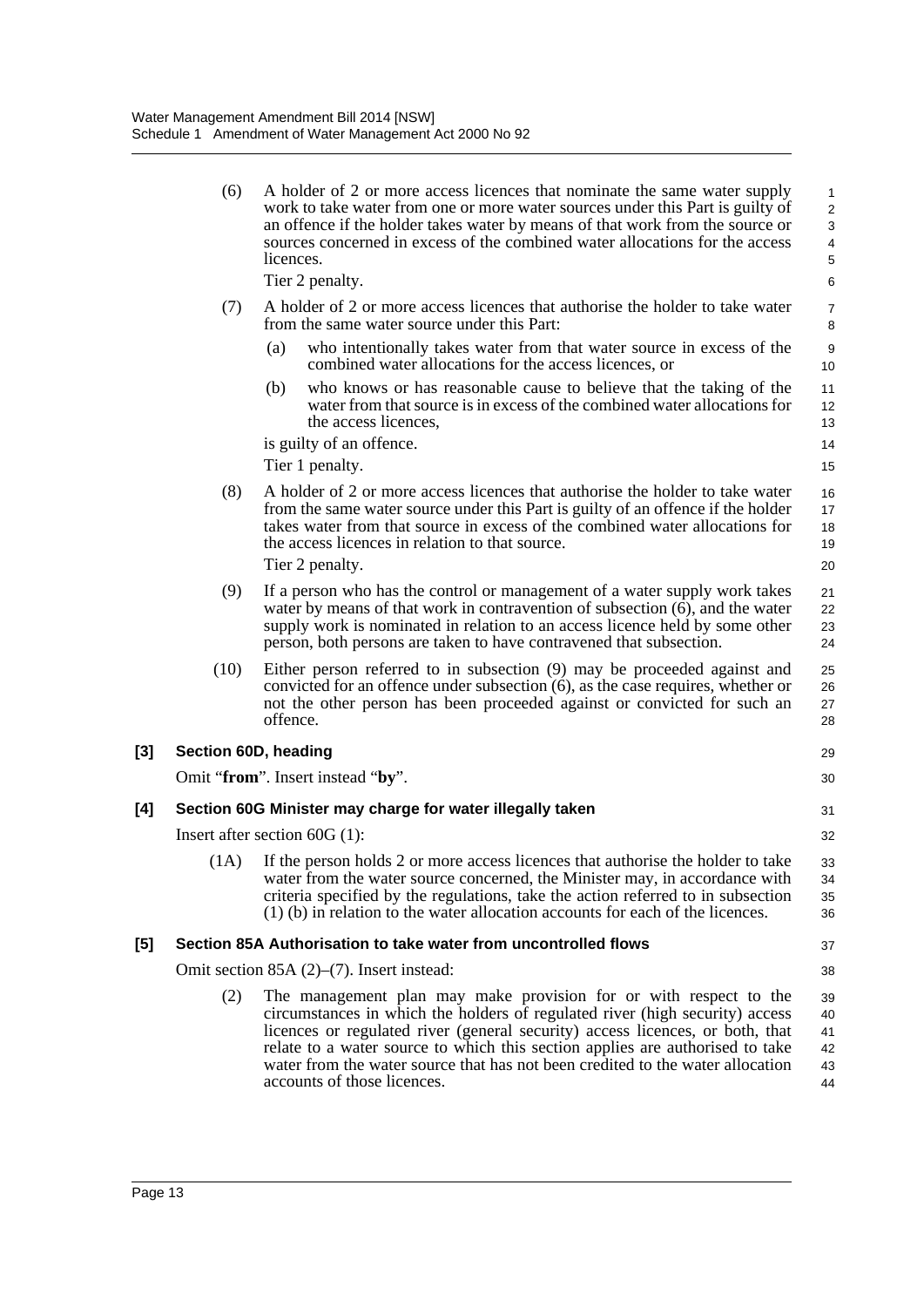| 1.9   | Amendments concerning nominated water supply works and water<br>tagging zones |                                                                      |       |                                                                                                                                                                                                                                                       |                          |  |  |  |
|-------|-------------------------------------------------------------------------------|----------------------------------------------------------------------|-------|-------------------------------------------------------------------------------------------------------------------------------------------------------------------------------------------------------------------------------------------------------|--------------------------|--|--|--|
| $[1]$ |                                                                               | <b>Section 71W</b>                                                   |       |                                                                                                                                                                                                                                                       |                          |  |  |  |
|       |                                                                               |                                                                      |       | Omit the section. Insert instead:                                                                                                                                                                                                                     | 4                        |  |  |  |
|       | <b>71W</b>                                                                    | Access licence may nominate water supply works and extraction points |       |                                                                                                                                                                                                                                                       |                          |  |  |  |
|       |                                                                               | (1)                                                                  | as:   | On the application of the holder of an access licence made in accordance with<br>the regulations, the Minister may consent to the amendment of the licence so                                                                                         | 6<br>$\overline{7}$<br>8 |  |  |  |
|       |                                                                               |                                                                      | (a)   | to nominate a specified water supply work or extraction point in the<br>water management area or water source nominated by the licence as a<br>work or point by means of or from which water credited to the licence<br>may be taken, or              | 9<br>10<br>11<br>12      |  |  |  |
|       |                                                                               |                                                                      | (b)   | to nominate a specified water supply work or extraction point in another<br>water management area or another water source as a work or point by<br>means of or from which water credited to the licence may be taken, or                              | 13<br>14<br>15           |  |  |  |
|       |                                                                               |                                                                      | (c)   | to nominate a specified water supply work or extraction point in a NSW<br>water tagging zone as a work or point by means of or from which water<br>credited to the licence may be taken, or                                                           | 16<br>17<br>18           |  |  |  |
|       |                                                                               |                                                                      | (d)   | to nominate a specified extraction point in an interstate water tagging<br>zone as an extraction point from which water credited to the licence may<br>be taken,                                                                                      | 19<br>20<br>21           |  |  |  |
|       |                                                                               |                                                                      |       | or so as to withdraw such a nomination.                                                                                                                                                                                                               | 22                       |  |  |  |
|       |                                                                               | (2)                                                                  | work. | For the avoidance of doubt, a water supply work may be nominated under<br>subsection (1) even though no approval is required to be held in relation to the                                                                                            | 23<br>24<br>25           |  |  |  |
|       |                                                                               | (3)                                                                  |       | The relevant notifier for a water supply work must notify the Minister, in<br>accordance with the regulations, of any of the following:                                                                                                               | 26<br>27                 |  |  |  |
|       |                                                                               |                                                                      | (a)   | that the work has been nominated (whether by reference to the work<br>itself or by reference to an extraction point at which it is located) as a<br>work from which water credited to the interstate equivalent of an access<br>licence may be taken, | 28<br>29<br>30<br>31     |  |  |  |
|       |                                                                               |                                                                      | (b)   | that such a nomination has been withdrawn.<br>Tier 3 penalty.                                                                                                                                                                                         | 32<br>33                 |  |  |  |
|       |                                                                               | (4)                                                                  |       | The regulations may make provision for or with respect to:                                                                                                                                                                                            | 34                       |  |  |  |
|       |                                                                               |                                                                      | (a)   | the making of nominations referred to in subsection $(1)$ , including:                                                                                                                                                                                | 35                       |  |  |  |
|       |                                                                               |                                                                      |       | the identification of water supply works or extraction points for<br>(i)<br>the purposes of nominations, and                                                                                                                                          | 36<br>37                 |  |  |  |
|       |                                                                               |                                                                      |       | the circumstances in which particular nominations are, or are not,<br>(ii)<br>permitted under that subsection, and                                                                                                                                    | 38<br>39                 |  |  |  |
|       |                                                                               |                                                                      | (b)   | the giving of notifications to the Minister under subsection (3),<br>including the form and timing of such notifications.                                                                                                                             | 40<br>41                 |  |  |  |
|       |                                                                               | (5)                                                                  |       | In this section:                                                                                                                                                                                                                                      | 42                       |  |  |  |
|       |                                                                               |                                                                      |       | <i>relevant notifier</i> for a water supply work means:                                                                                                                                                                                               | 43                       |  |  |  |
|       |                                                                               |                                                                      | (a)   | if an approval is in force for the work—the holder of the approval, or                                                                                                                                                                                | 44                       |  |  |  |
|       |                                                                               |                                                                      | (b)   | if there is no approval in force for the work—the owner of the work.<br>water supply work includes a reference to a group of such works.                                                                                                              | 45<br>46                 |  |  |  |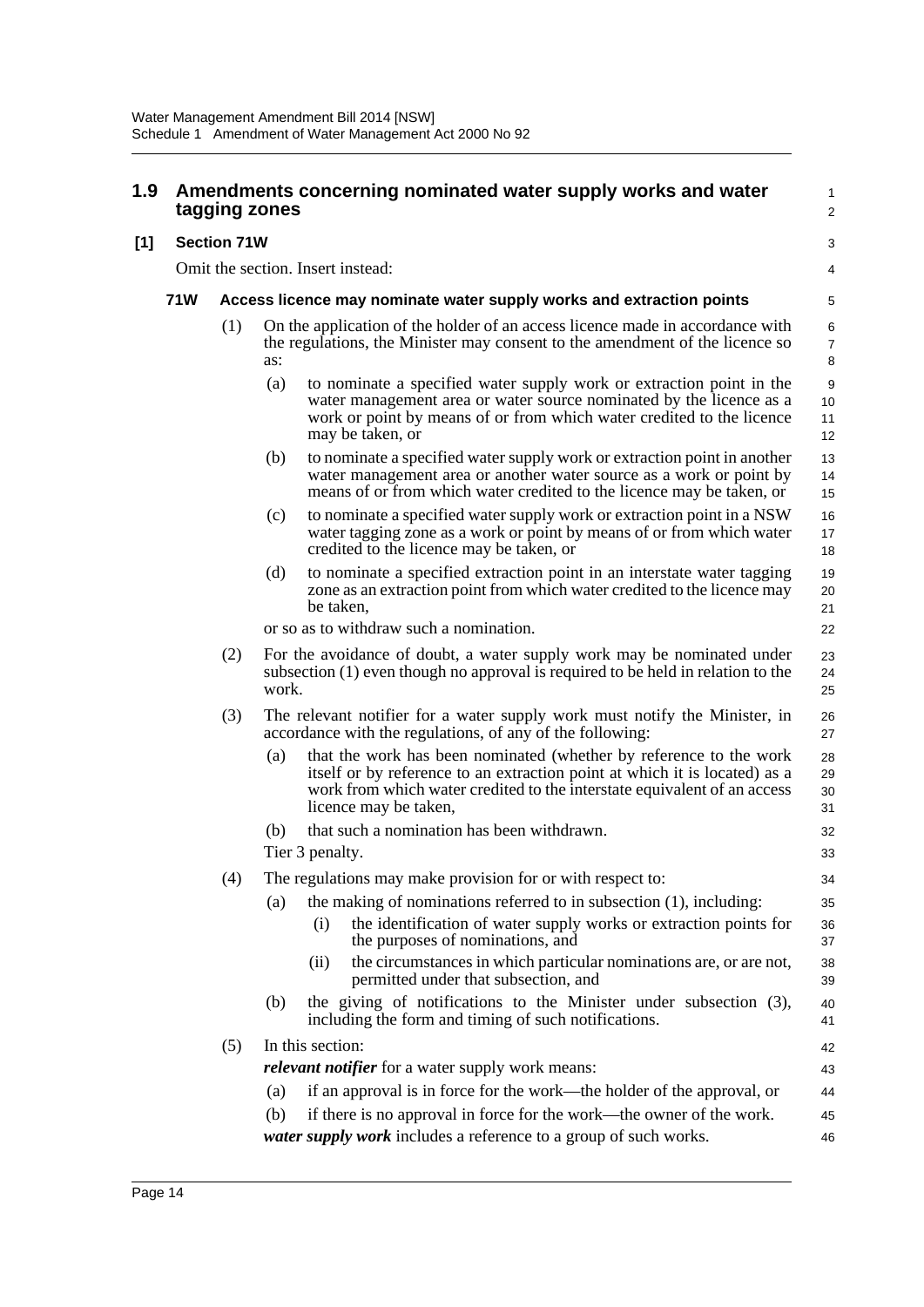| $[2]$ |                          | Section 71Z Access licence dealing principles                                                                                                                                                  |                     |  |  |  |
|-------|--------------------------|------------------------------------------------------------------------------------------------------------------------------------------------------------------------------------------------|---------------------|--|--|--|
|       |                          | Omit section 71Z (2). Insert instead:                                                                                                                                                          | $\overline{2}$      |  |  |  |
|       | (2)                      | The access licence dealing principles may include provisions relating to any<br>or all of the following:                                                                                       | 3<br>4              |  |  |  |
|       |                          | the establishment of interstate water tagging zones,<br>(a)                                                                                                                                    | 5                   |  |  |  |
|       |                          | (b)<br>the establishment of NSW water tagging zones,                                                                                                                                           | 6                   |  |  |  |
|       |                          | the criteria to be considered for the granting of an application with<br>(c)<br>respect to a nomination referred to in section $71W(1)$ (b), (c) or (d).                                       | $\overline{7}$<br>8 |  |  |  |
| $[3]$ |                          | Section 391A Interstate arrangements in relation to access licences and approvals                                                                                                              | 9                   |  |  |  |
|       |                          | Omit "in cases referred to in section 71W (2) or 89 (2)" from section 391A (1).                                                                                                                | 10                  |  |  |  |
|       |                          | Insert instead "pursuant to section 71W or 89".                                                                                                                                                | 11                  |  |  |  |
| [4]   | <b>Dictionary</b>        |                                                                                                                                                                                                | 12                  |  |  |  |
|       |                          | Insert in alphabetical order:                                                                                                                                                                  | 13                  |  |  |  |
|       |                          | interstate water tagging zone means an interstate water tagging zone<br>established by the access licence dealing principles.                                                                  | 14<br>15            |  |  |  |
|       |                          | NSW water tagging zone means a NSW water tagging zone established by the<br>access licence dealing principles.                                                                                 | 16<br>17            |  |  |  |
|       |                          |                                                                                                                                                                                                |                     |  |  |  |
|       | processes                | 1.10 Amendments concerning the streamlining of licensing and trading                                                                                                                           | 18<br>19            |  |  |  |
| $[1]$ |                          | Section 61 Applications for granting of access licences                                                                                                                                        | 20                  |  |  |  |
|       |                          | Insert after section $61$ (6):                                                                                                                                                                 | 21                  |  |  |  |
|       | (7)                      | An applicant for an access licence may, by notice in writing to the Minister,<br>amend or withdraw the application for the access licence at any time before the<br>application is determined. | 22<br>23<br>24      |  |  |  |
| $[2]$ |                          | <b>Section 63 Determination of applications</b>                                                                                                                                                | 25                  |  |  |  |
|       |                          | Insert after section $63$ (1):                                                                                                                                                                 | 26                  |  |  |  |
|       | (1A)                     | An access licence may be granted unconditionally or subject to such<br>conditions as are required or permitted to be imposed under Division 3.                                                 | 27<br>28            |  |  |  |
| $[3]$ | <b>Section 66A</b>       |                                                                                                                                                                                                | 29                  |  |  |  |
|       | Insert after section 66: |                                                                                                                                                                                                | 30                  |  |  |  |
|       | 66A                      | Imposition of conditions on granting of access licence                                                                                                                                         | 31                  |  |  |  |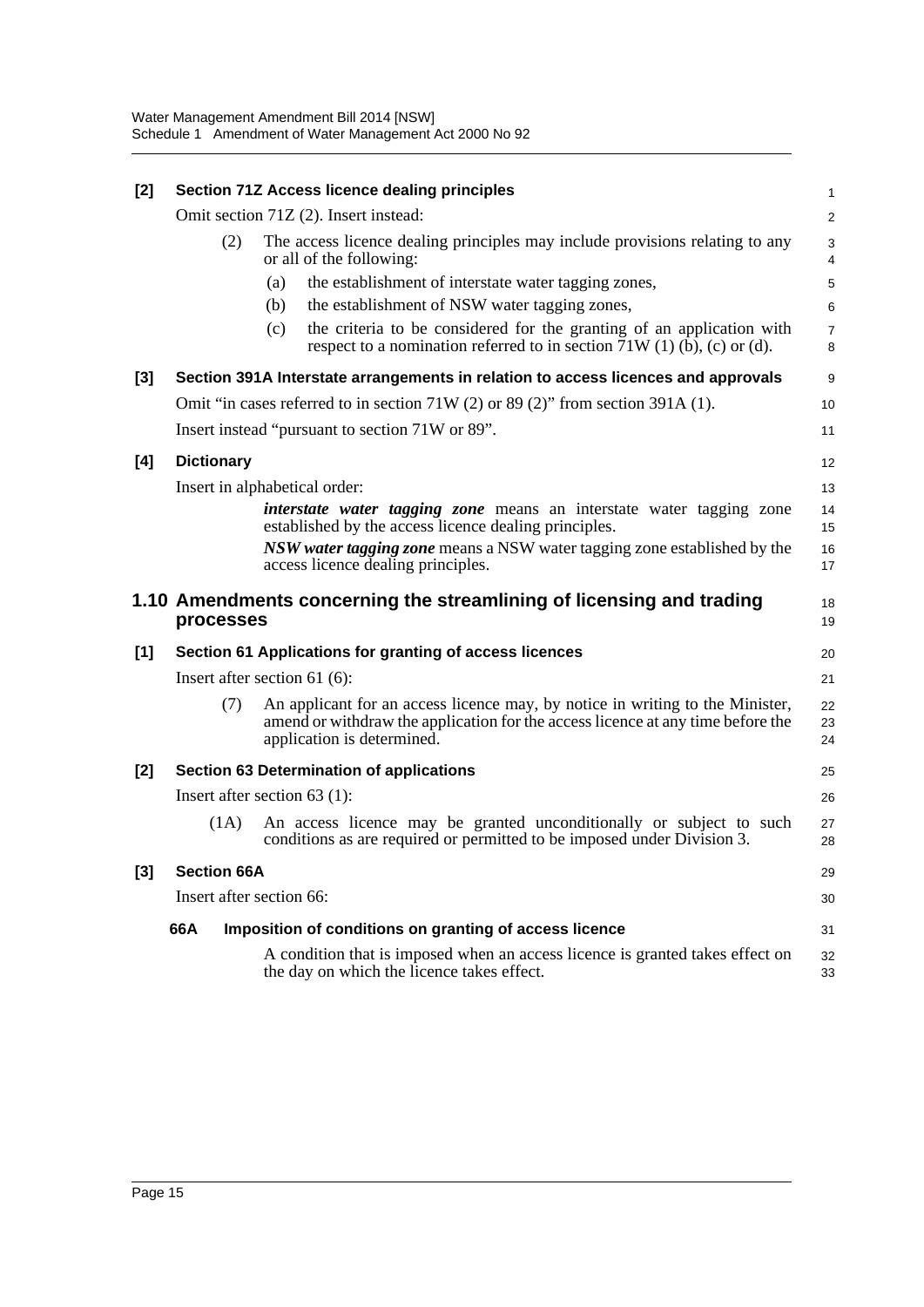| [4] | <b>Section 67</b> |                                                          |     |                                                                                                                                                                                                                                                                                                                                                                                                   |                             |  |
|-----|-------------------|----------------------------------------------------------|-----|---------------------------------------------------------------------------------------------------------------------------------------------------------------------------------------------------------------------------------------------------------------------------------------------------------------------------------------------------------------------------------------------------|-----------------------------|--|
|     |                   |                                                          |     | Omit the section. Insert instead:                                                                                                                                                                                                                                                                                                                                                                 | $\overline{c}$              |  |
|     | 67                | Imposition of conditions after access licence is granted |     |                                                                                                                                                                                                                                                                                                                                                                                                   |                             |  |
|     |                   | (1)                                                      |     | The Minister may impose discretionary conditions on an access licence after<br>it has been granted, but only if the Minister:                                                                                                                                                                                                                                                                     | 4<br>$\sqrt{5}$             |  |
|     |                   |                                                          | (a) | has given written notice to the holder of the access licence that the<br>Minister proposes to impose such conditions, and                                                                                                                                                                                                                                                                         | $\,6$<br>$\overline{7}$     |  |
|     |                   |                                                          | (b) | has given the holder of the access licence a reasonable opportunity to<br>make submissions to the Minister with respect to the proposed<br>conditions, and                                                                                                                                                                                                                                        | 8<br>$\boldsymbol{9}$<br>10 |  |
|     |                   |                                                          | (c) | has taken any such submissions into consideration.                                                                                                                                                                                                                                                                                                                                                | 11                          |  |
|     |                   | (2)                                                      |     | Subsection (1) does not apply to conditions imposed on an access licence:                                                                                                                                                                                                                                                                                                                         | 12                          |  |
|     |                   |                                                          | (a) | at the request of the holder of the access licence, or                                                                                                                                                                                                                                                                                                                                            | 13                          |  |
|     |                   |                                                          | (b) | as a result of action taken under section 66 $(3)$ , or                                                                                                                                                                                                                                                                                                                                           | 14                          |  |
|     |                   |                                                          | (c) | when the access licence is amended under section 68B, or                                                                                                                                                                                                                                                                                                                                          | 15                          |  |
|     |                   |                                                          | (d) | in connection with a dealing under Division 4.                                                                                                                                                                                                                                                                                                                                                    | 16                          |  |
|     |                   | (3)                                                      |     | Mandatory conditions of an access licence may be imposed, amended,<br>revoked or suspended by the Minister whenever it is necessary to do so in<br>order to enable compliance with or to give effect to this Act, the regulations or<br>a relevant management plan.                                                                                                                               | 17<br>18<br>19<br>20        |  |
|     |                   | (4)                                                      |     | The Minister must cause written notice of any conditions imposed, amended,<br>revoked or suspended under this section to be served on the holder of the<br>access licence concerned.                                                                                                                                                                                                              | 21<br>22<br>23              |  |
|     |                   | (5)                                                      |     | A condition imposed or a change referred to in subsection (4) takes effect on<br>the day on which the notice referred to in that subsection is served on the<br>holder of the access licence or on such later day as may be specified in the<br>notice in that regard.                                                                                                                            | 24<br>25<br>26<br>27        |  |
|     |                   | (6)                                                      |     | The regulations may make provision for or with respect to the manner in which<br>written notices may be given for the purposes of this section.                                                                                                                                                                                                                                                   | 28<br>29                    |  |
| [5] |                   |                                                          |     | Section 71L How does a dealing take effect?                                                                                                                                                                                                                                                                                                                                                       | 30                          |  |
|     |                   |                                                          |     | Insert after section $71L(2)$ :                                                                                                                                                                                                                                                                                                                                                                   | 31                          |  |
|     |                   |                                                          |     | (2A) An application for the Minister's consent to a general dealing may also include<br>an application for the Minister to record the dealing in the Access Register in<br>the event that the Minister consents to the dealing. Any such application to<br>record the dealing is taken to have been made in accordance with<br>subsection (2) regardless of when the Minister's consent is given. | 32<br>33<br>34<br>35<br>36  |  |
| [6] |                   |                                                          |     | <b>Section 77 Surrender of access licences</b>                                                                                                                                                                                                                                                                                                                                                    | 37                          |  |
|     |                   |                                                          |     | Omit "The" from section 77 (1). Insert instead "Subject to subsection (2B), the".                                                                                                                                                                                                                                                                                                                 | 38                          |  |
| [7] |                   | Section 77 (2B)                                          |     |                                                                                                                                                                                                                                                                                                                                                                                                   | 39                          |  |
|     |                   |                                                          |     | Insert before section $77(3)$ :                                                                                                                                                                                                                                                                                                                                                                   | 40                          |  |
|     |                   | (2B)                                                     |     | The Minister may, by written notice served on the holder of the access licence,<br>refuse to accept the surrender of the access licence if the Minister considers it<br>appropriate to do so or in such other circumstances as may be prescribed by<br>the regulations.                                                                                                                           | 41<br>42<br>43<br>44        |  |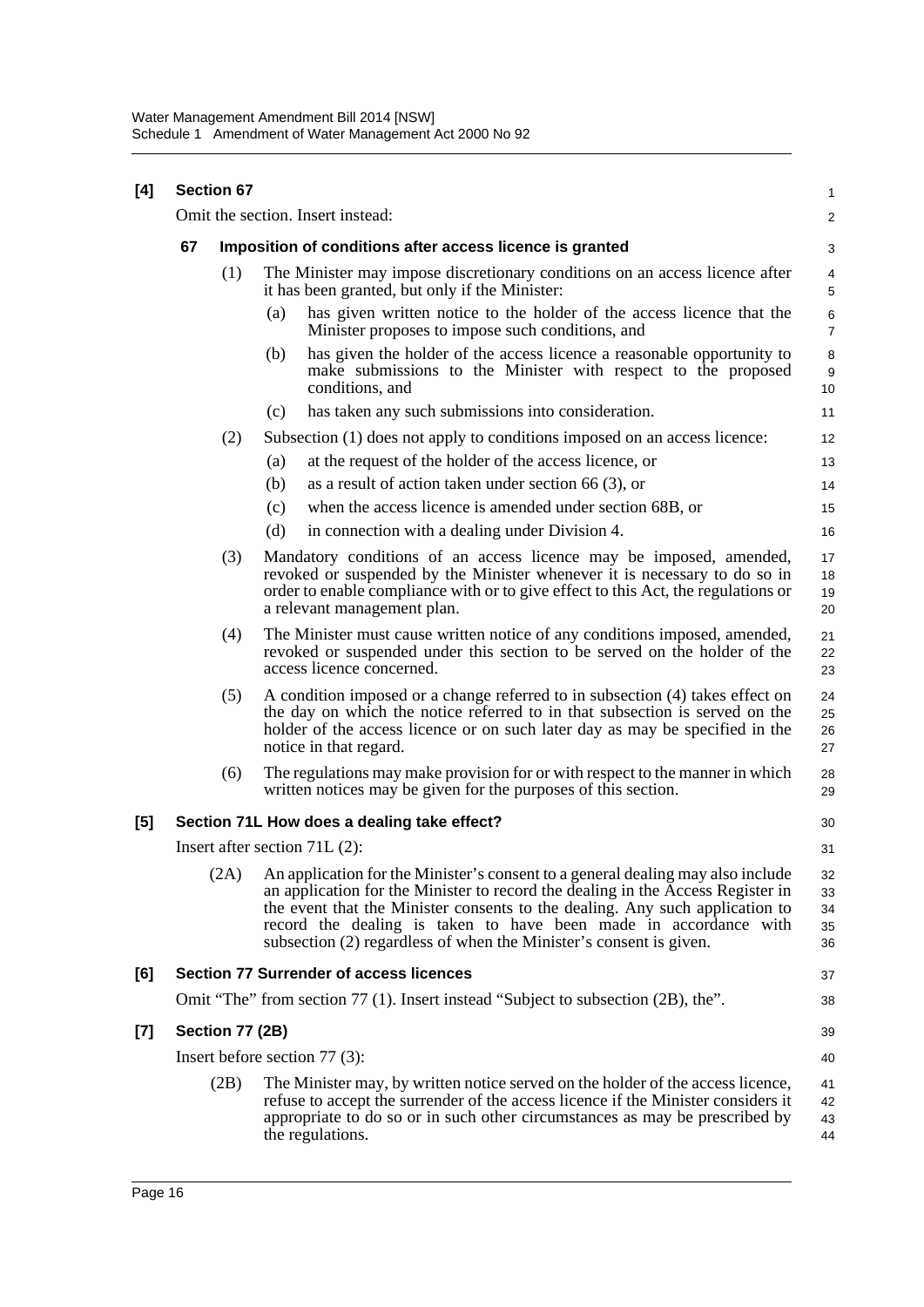| [8]    | Section 77 (4)                       |                                                                                                                                                                                                                                   | 1              |  |  |  |
|--------|--------------------------------------|-----------------------------------------------------------------------------------------------------------------------------------------------------------------------------------------------------------------------------------|----------------|--|--|--|
|        | Omit the subsection. Insert instead: |                                                                                                                                                                                                                                   |                |  |  |  |
|        | (4)                                  | Without limiting section 77A or 78, the Minister may:                                                                                                                                                                             | 3              |  |  |  |
|        |                                      | cancel a surrendered access licence, or<br>(a)                                                                                                                                                                                    | $\overline{4}$ |  |  |  |
|        |                                      | (b)<br>record in the Access Register that the Minister is the holder of the<br>surrendered access licence.                                                                                                                        | 5<br>6         |  |  |  |
| [9]    | <b>Section 77 (5)</b>                |                                                                                                                                                                                                                                   | 7              |  |  |  |
|        |                                      | Insert "(b)" after "Subsection (4)".                                                                                                                                                                                              | 8              |  |  |  |
| $[10]$ |                                      | <b>Section 92 Applications for approvals</b>                                                                                                                                                                                      | 9              |  |  |  |
|        |                                      | Insert after section 92 (7):                                                                                                                                                                                                      | 10             |  |  |  |
|        | (8)                                  | An applicant for an approval may, by notice in writing to the Minister, amend<br>or withdraw the application for the approval at any time before the application<br>is determined.                                                | 11<br>12<br>13 |  |  |  |
| $[11]$ |                                      | <b>Section 95 Determination of applications</b>                                                                                                                                                                                   | 14             |  |  |  |
|        |                                      | Insert after section $95(1)$ :                                                                                                                                                                                                    | 15             |  |  |  |
|        | (1A)                                 | An approval may be granted unconditionally or subject to such conditions as<br>are required or permitted to be imposed under Division 3.                                                                                          | 16<br>17       |  |  |  |
| $[12]$ | <b>Section 95 (5)</b>                |                                                                                                                                                                                                                                   | 18             |  |  |  |
|        | Omit the subsection. Insert instead: |                                                                                                                                                                                                                                   |                |  |  |  |
|        | (5)                                  | An approval takes effect on the day on which notice of the decision to grant<br>the approval has been given to the applicant.                                                                                                     | 20<br>21       |  |  |  |
| $[13]$ | <b>Section 100A</b>                  |                                                                                                                                                                                                                                   | 22             |  |  |  |
|        |                                      | Insert after section 100:                                                                                                                                                                                                         | 23             |  |  |  |
|        | 100A                                 | Imposition of conditions on granting of approval                                                                                                                                                                                  | 24             |  |  |  |
|        |                                      | A condition that is imposed when an approval is granted takes effect on the day<br>on which the approval takes effect.                                                                                                            | 25<br>26       |  |  |  |
| $[14]$ |                                      | Section 102 Imposition or change of conditions after approval is granted                                                                                                                                                          | 27             |  |  |  |
|        |                                      | Insert after section $102(5)$ :                                                                                                                                                                                                   | 28             |  |  |  |
|        | (6)                                  | The regulations may make provision for or with respect to the manner in which<br>written notices may be given for the purposes of this section.                                                                                   | 29<br>30       |  |  |  |
| $[15]$ |                                      | <b>Section 107 Amendment of approvals</b>                                                                                                                                                                                         | 31             |  |  |  |
|        |                                      | Omit section 107 (1). Insert instead:                                                                                                                                                                                             | 32             |  |  |  |
|        | (1)                                  | Without limiting any other power conferred by another provision of this Act,<br>the Minister may amend an approval:                                                                                                               | 33<br>34       |  |  |  |
|        |                                      | on the application of the holder of the approval, or<br>(a)                                                                                                                                                                       | 35             |  |  |  |
|        |                                      | to create 2 or more approvals from a single approval in such<br>(b)<br>circumstances as may be prescribed by the regulations, or                                                                                                  | 36<br>37       |  |  |  |
|        |                                      | (c)<br>in such other circumstances as may be prescribed by the regulations.<br>Note. Section 109 (2A) also enables the Minister to amend an approval to give effect<br>to the suspension or cancellation of part of the approval. | 38<br>39<br>40 |  |  |  |
|        |                                      |                                                                                                                                                                                                                                   |                |  |  |  |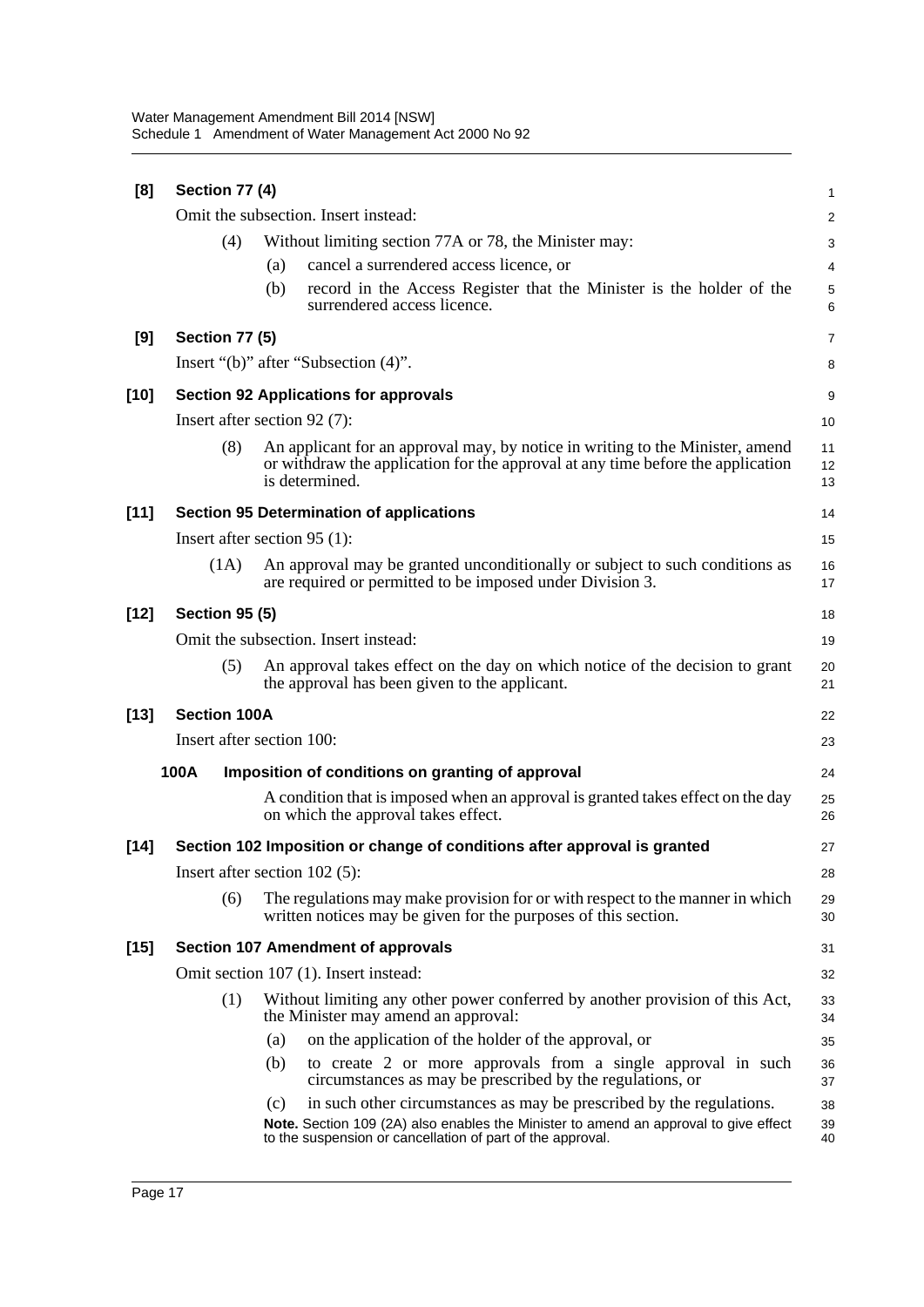| (1A)                                                 | Action under subsection $(1)$ (b) or $(c)$ may not be taken in relation to an<br>approval unless the Minister:                                                                                                                                              | 1<br>$\overline{\mathbf{c}}$                                                                                                                                                                                                                                                                                                                                                                                                                                                                                                                                                                                                                                                                                                                                                                                                           |  |  |
|------------------------------------------------------|-------------------------------------------------------------------------------------------------------------------------------------------------------------------------------------------------------------------------------------------------------------|----------------------------------------------------------------------------------------------------------------------------------------------------------------------------------------------------------------------------------------------------------------------------------------------------------------------------------------------------------------------------------------------------------------------------------------------------------------------------------------------------------------------------------------------------------------------------------------------------------------------------------------------------------------------------------------------------------------------------------------------------------------------------------------------------------------------------------------|--|--|
|                                                      | has given written notice to the holder of the approval that the Minister<br>(a)<br>proposes to take such action, and                                                                                                                                        | 3<br>$\overline{\mathcal{L}}$                                                                                                                                                                                                                                                                                                                                                                                                                                                                                                                                                                                                                                                                                                                                                                                                          |  |  |
|                                                      | has given the holder of the approval a reasonable opportunity to make<br>(b)<br>submissions to the Minister with respect to the proposed action, and                                                                                                        | 5<br>6                                                                                                                                                                                                                                                                                                                                                                                                                                                                                                                                                                                                                                                                                                                                                                                                                                 |  |  |
|                                                      | has taken any such submissions into consideration.<br>(c)                                                                                                                                                                                                   | 7                                                                                                                                                                                                                                                                                                                                                                                                                                                                                                                                                                                                                                                                                                                                                                                                                                      |  |  |
|                                                      |                                                                                                                                                                                                                                                             | 8                                                                                                                                                                                                                                                                                                                                                                                                                                                                                                                                                                                                                                                                                                                                                                                                                                      |  |  |
|                                                      |                                                                                                                                                                                                                                                             | 9                                                                                                                                                                                                                                                                                                                                                                                                                                                                                                                                                                                                                                                                                                                                                                                                                                      |  |  |
|                                                      |                                                                                                                                                                                                                                                             | 10                                                                                                                                                                                                                                                                                                                                                                                                                                                                                                                                                                                                                                                                                                                                                                                                                                     |  |  |
|                                                      |                                                                                                                                                                                                                                                             | 11                                                                                                                                                                                                                                                                                                                                                                                                                                                                                                                                                                                                                                                                                                                                                                                                                                     |  |  |
|                                                      |                                                                                                                                                                                                                                                             | 12                                                                                                                                                                                                                                                                                                                                                                                                                                                                                                                                                                                                                                                                                                                                                                                                                                     |  |  |
|                                                      |                                                                                                                                                                                                                                                             | 13                                                                                                                                                                                                                                                                                                                                                                                                                                                                                                                                                                                                                                                                                                                                                                                                                                     |  |  |
| (1A)                                                 | The Minister may, by written notice served on the holder of the approval,<br>refuse to accept the surrender of the approval if the Minister considers it<br>appropriate to do so or in such other circumstances as may be prescribed by<br>the regulations. | 14<br>15<br>16<br>17                                                                                                                                                                                                                                                                                                                                                                                                                                                                                                                                                                                                                                                                                                                                                                                                                   |  |  |
|                                                      |                                                                                                                                                                                                                                                             | 18                                                                                                                                                                                                                                                                                                                                                                                                                                                                                                                                                                                                                                                                                                                                                                                                                                     |  |  |
|                                                      |                                                                                                                                                                                                                                                             | 19                                                                                                                                                                                                                                                                                                                                                                                                                                                                                                                                                                                                                                                                                                                                                                                                                                     |  |  |
| (3)                                                  | Without limiting section 109, the Minister may:                                                                                                                                                                                                             | 20                                                                                                                                                                                                                                                                                                                                                                                                                                                                                                                                                                                                                                                                                                                                                                                                                                     |  |  |
|                                                      | cancel a surrendered approval, or<br>(a)                                                                                                                                                                                                                    | 21                                                                                                                                                                                                                                                                                                                                                                                                                                                                                                                                                                                                                                                                                                                                                                                                                                     |  |  |
|                                                      |                                                                                                                                                                                                                                                             | 22                                                                                                                                                                                                                                                                                                                                                                                                                                                                                                                                                                                                                                                                                                                                                                                                                                     |  |  |
| Section 109 Suspension and cancellation of approvals |                                                                                                                                                                                                                                                             |                                                                                                                                                                                                                                                                                                                                                                                                                                                                                                                                                                                                                                                                                                                                                                                                                                        |  |  |
|                                                      |                                                                                                                                                                                                                                                             | 24                                                                                                                                                                                                                                                                                                                                                                                                                                                                                                                                                                                                                                                                                                                                                                                                                                     |  |  |
|                                                      |                                                                                                                                                                                                                                                             | 25                                                                                                                                                                                                                                                                                                                                                                                                                                                                                                                                                                                                                                                                                                                                                                                                                                     |  |  |
|                                                      |                                                                                                                                                                                                                                                             | 26                                                                                                                                                                                                                                                                                                                                                                                                                                                                                                                                                                                                                                                                                                                                                                                                                                     |  |  |
| (2A)                                                 | If the Minister suspends or cancels a part of an approval, the Minister may<br>amend the approval so as to give effect to that suspension or cancellation.                                                                                                  | 27<br>28                                                                                                                                                                                                                                                                                                                                                                                                                                                                                                                                                                                                                                                                                                                                                                                                                               |  |  |
|                                                      |                                                                                                                                                                                                                                                             | 29                                                                                                                                                                                                                                                                                                                                                                                                                                                                                                                                                                                                                                                                                                                                                                                                                                     |  |  |
|                                                      |                                                                                                                                                                                                                                                             | 30                                                                                                                                                                                                                                                                                                                                                                                                                                                                                                                                                                                                                                                                                                                                                                                                                                     |  |  |
|                                                      |                                                                                                                                                                                                                                                             | 31                                                                                                                                                                                                                                                                                                                                                                                                                                                                                                                                                                                                                                                                                                                                                                                                                                     |  |  |
|                                                      |                                                                                                                                                                                                                                                             | 32                                                                                                                                                                                                                                                                                                                                                                                                                                                                                                                                                                                                                                                                                                                                                                                                                                     |  |  |
|                                                      | a decision to amend an approval otherwise than on the basis of an<br>(k1)<br>application made by the holder of the approval,                                                                                                                                | 33<br>34                                                                                                                                                                                                                                                                                                                                                                                                                                                                                                                                                                                                                                                                                                                                                                                                                               |  |  |
|                                                      |                                                                                                                                                                                                                                                             | 35                                                                                                                                                                                                                                                                                                                                                                                                                                                                                                                                                                                                                                                                                                                                                                                                                                     |  |  |
|                                                      |                                                                                                                                                                                                                                                             | 36                                                                                                                                                                                                                                                                                                                                                                                                                                                                                                                                                                                                                                                                                                                                                                                                                                     |  |  |
|                                                      |                                                                                                                                                                                                                                                             | <b>Section 107 (2)</b><br>Insert "remove," after "alter,".<br>Section 108 Surrender of approvals<br>Omit "The" from section 108 (1). Insert instead "Subject to subsection (1A), the".<br><b>Section 108 (1A)</b><br>Insert after section 108 (1):<br><b>Section 108 (3)</b><br>Insert after section $108(2)$ :<br>(b)<br>transfer the surrendered approval to the Minister or to another person.<br>Insert "(or any part of an approval)" after "cancel an approval" in section 109 (1).<br><b>Section 109 (2A)</b><br>Insert after section $109(2)$ :<br>Section 113 Register of approvals<br>Insert "transferred," after "amended," in section 113 (1) (b).<br>Section 368 Appeals to Land and Environment Court<br>Insert after section 368 $(1)$ (k):<br>Section 368 (1) (I)<br>Insert "or part of an approval" after "approval". |  |  |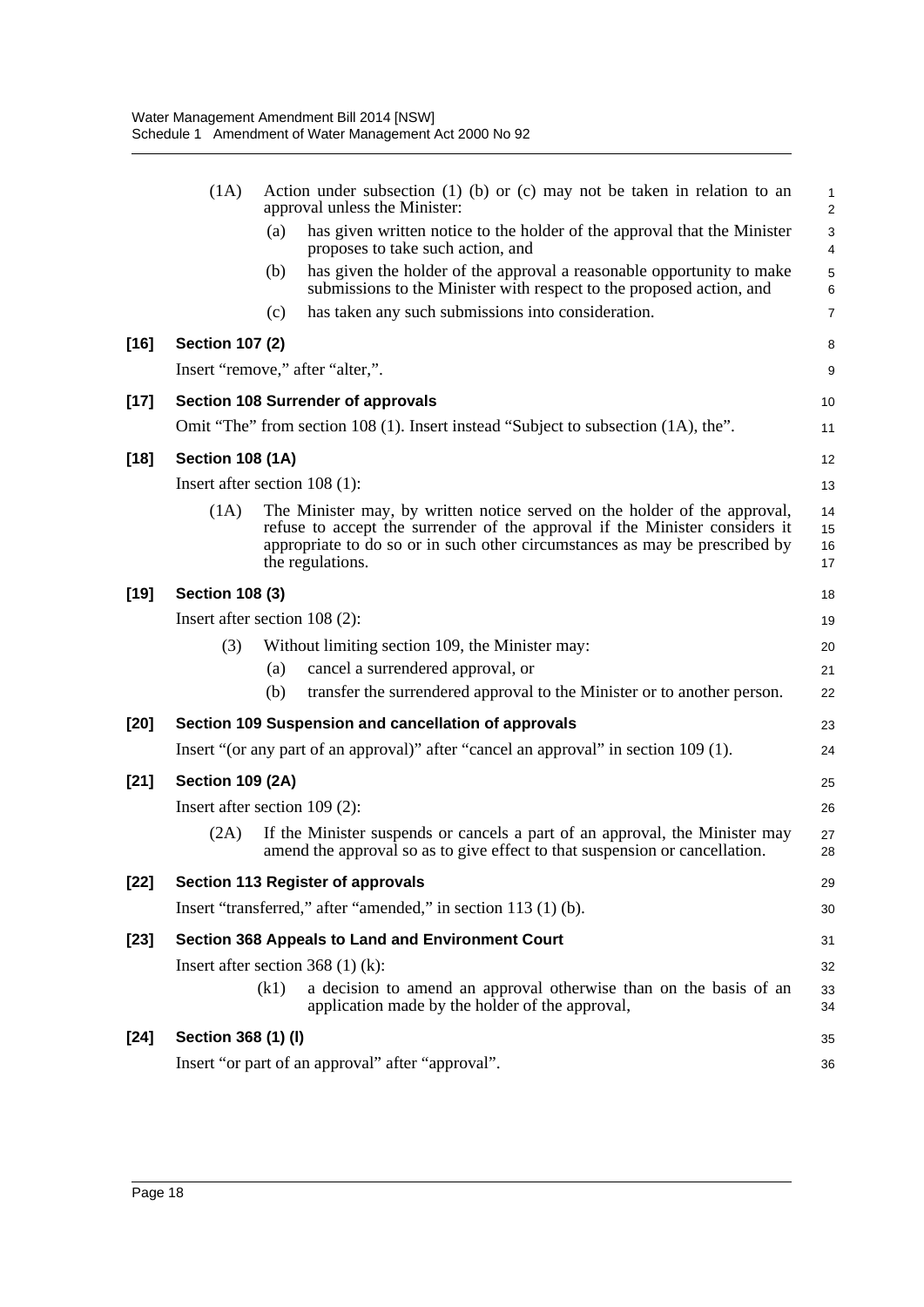| $[25]$ | <b>Section 368 (5A)</b>  |                    |     |                                                                                                                                                                                                                                                                                                                                                                                                                                                |                                  |
|--------|--------------------------|--------------------|-----|------------------------------------------------------------------------------------------------------------------------------------------------------------------------------------------------------------------------------------------------------------------------------------------------------------------------------------------------------------------------------------------------------------------------------------------------|----------------------------------|
|        |                          |                    |     | Insert after section 368 (5):                                                                                                                                                                                                                                                                                                                                                                                                                  | $\overline{\mathbf{c}}$          |
|        |                          | (5A)               |     | If the Land and Environment Court directs that a decision under appeal is<br>stayed, the decision does not operate until the stay ceases to have effect or the<br>Land and Environment Court confirms the decision or the appeal is<br>withdrawn, whichever first occurs.                                                                                                                                                                      | 3<br>4<br>5<br>6                 |
| $[26]$ |                          |                    |     | <b>Schedule 1A Access Register</b>                                                                                                                                                                                                                                                                                                                                                                                                             | 7                                |
|        |                          |                    |     | Omit clause 1 (3). Insert instead:                                                                                                                                                                                                                                                                                                                                                                                                             | 8                                |
|        |                          | (3)                |     | The Minister must not register any Ministerial action (other than the grant of<br>an access licence) until:                                                                                                                                                                                                                                                                                                                                    | 9<br>10                          |
|        |                          |                    | (a) | the end of the time permitted by section 368 (3) for making an appeal<br>with respect to the decision, or                                                                                                                                                                                                                                                                                                                                      | 11<br>12                         |
|        |                          |                    | (b) | if an appeal is made against the decision within that time, at or after the<br>time the appeal is finally disposed of.                                                                                                                                                                                                                                                                                                                         | 13<br>14                         |
| $[27]$ |                          |                    |     | Schedule 10 Conversion of former entitlements to access licences and approvals                                                                                                                                                                                                                                                                                                                                                                 | 15                               |
|        |                          |                    |     | Omit clause 20 (2). Insert instead:                                                                                                                                                                                                                                                                                                                                                                                                            | 16                               |
|        |                          | (2)                |     | A replacement access licence or approval:                                                                                                                                                                                                                                                                                                                                                                                                      | 17                               |
|        |                          |                    | (a) | is to include any mandatory conditions that are required to be imposed<br>on the licence or approval, and                                                                                                                                                                                                                                                                                                                                      | 18<br>19                         |
|        |                          |                    | (b) | may include such other conditions <i>(discretionary conditions)</i> as the<br>Minister thinks fit, including (but not limited to) conditions relating to<br>the protection of the environment.                                                                                                                                                                                                                                                 | 20<br>21<br>22                   |
|        |                          | (2A)               |     | Notice of any mandatory or discretionary conditions of a replacement access<br>licence or approval may be given in the written notice given under subclause<br>(1) or by one or more subsequent written notices.                                                                                                                                                                                                                               | 23<br>24<br>25                   |
|        |                          | (2B)               |     | Discretionary conditions imposed on a replacement access licence or approval<br>before the commencement of this subclause are taken to have been validly<br>imposed (and always to have been validly imposed) to the extent that the<br>conditions would have been validly imposed had subclauses (2) and (2A) (as<br>substituted or inserted by the Water Management Amendment Act 2014) been<br>in force at the time that they were imposed. | 26<br>27<br>28<br>29<br>30<br>31 |
|        |                          |                    |     | 1.11 Amendments concerning management plans                                                                                                                                                                                                                                                                                                                                                                                                    | 32                               |
| $[1]$  |                          |                    |     | Section 43A Extension of duration of management plan dealing with water sharing                                                                                                                                                                                                                                                                                                                                                                | 33                               |
|        |                          |                    |     | Omit "first anniversary" from section 43A (6). Insert instead "second anniversary".                                                                                                                                                                                                                                                                                                                                                            | 34                               |
| $[2]$  |                          | <b>Section 45A</b> |     |                                                                                                                                                                                                                                                                                                                                                                                                                                                | 35                               |
|        | Insert after section 45: |                    |     |                                                                                                                                                                                                                                                                                                                                                                                                                                                | 36                               |
|        | 45A                      |                    |     | <b>Consolidation of management plans</b>                                                                                                                                                                                                                                                                                                                                                                                                       | 37                               |
|        |                          | (1)                |     | The Minister may, by order published on NSW legislation website,<br>consolidate 2 or more management plans by:                                                                                                                                                                                                                                                                                                                                 | 38<br>39                         |
|        |                          |                    | (a) | repealing one or more management plans and amending another<br>management plan to make provision with respect to the matters dealt<br>with by the repealed plan or plans, or                                                                                                                                                                                                                                                                   | 40<br>41<br>42                   |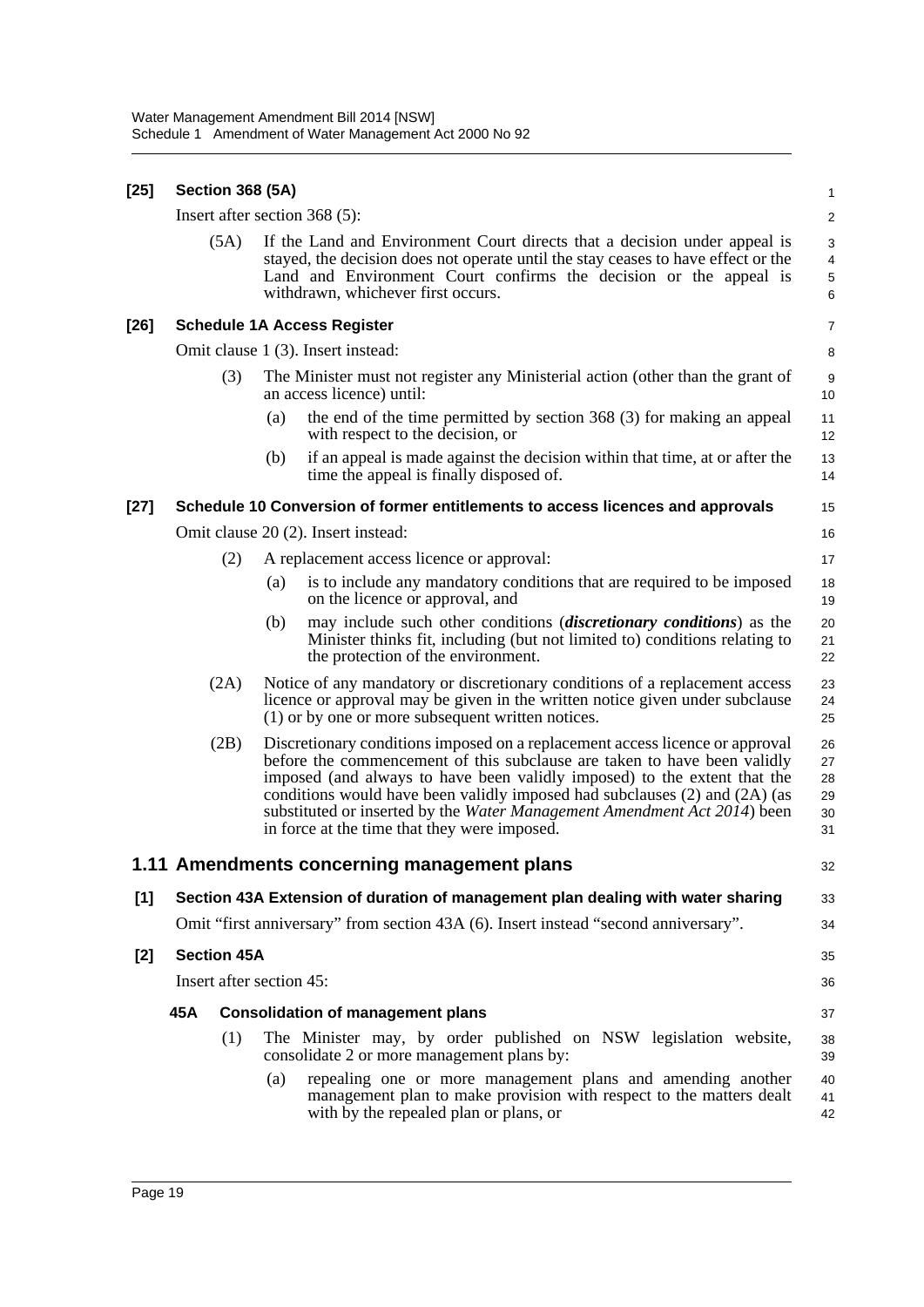|       |             |                       | (b) | amending a management plan to make provision with respect to the<br>matters dealt with by one or more other plans that have expired (or are<br>to expire) by operation of section 43.                                                                                                                                                                                                         | 1<br>$\overline{c}$<br>$\mathsf 3$ |
|-------|-------------|-----------------------|-----|-----------------------------------------------------------------------------------------------------------------------------------------------------------------------------------------------------------------------------------------------------------------------------------------------------------------------------------------------------------------------------------------------|------------------------------------|
|       |             | (2)                   |     | A consolidated management plan may contain provisions of a savings or<br>transitional nature consequent on the consolidation.                                                                                                                                                                                                                                                                 | 4<br>5                             |
|       |             | (3)                   |     | The provisions of Division 9 (Compensation relating to access licences) of<br>Part 2 of Chapter 3 in relation to the consolidation of management plans under<br>this section have effect subject to the following:                                                                                                                                                                            | 6<br>$\overline{7}$<br>8           |
|       |             |                       | (a) | subject to paragraph (b), the consolidation of the management plans<br>does not affect any right to compensation that the holder of an access<br>licence would have had under section 87 or 87AA had the consolidation<br>not occurred,                                                                                                                                                       | 9<br>10<br>11<br>12                |
|       |             |                       | (b) | the commencement of the 10-year period referred to in section 87AA<br>$(6)$ (b) in its application to an expired or repealed plan is to be calculated<br>by reference to the 10-year period commencing on the date on which the<br>expired or repealed plan was due to expire rather than the date on which<br>the plan into which the provisions were consolidated ceases to be in<br>force. | 13<br>14<br>15<br>16<br>17<br>18   |
|       |             | (4)                   |     | Section 45 does not limit the circumstances in which the Minister may repeal<br>or amend a management plan under this section (including a management plan<br>that deals with water sharing).                                                                                                                                                                                                 | 19<br>20<br>21                     |
| $[3]$ |             | <b>Section 87AC</b>   |     |                                                                                                                                                                                                                                                                                                                                                                                               | 22                                 |
|       |             |                       |     | Insert after section 87AB:                                                                                                                                                                                                                                                                                                                                                                    | 23                                 |
|       | <b>87AC</b> |                       |     | No compensation payable for reductions in water allocations under certain<br>replacement management plans                                                                                                                                                                                                                                                                                     | 24<br>25                           |
|       |             |                       |     | The holder of an access licence is not entitled to any compensation in respect<br>of reductions in water allocations for the access licence resulting from<br>provisions included in a management plan that replaces another management<br>plan if the replaced management plan authorised the inclusion of amendments<br>containing provisions of that kind in the replaced management plan. | 26<br>27<br>28<br>29<br>30         |
|       |             |                       |     | 1.12 Amendments concerning combined approvals                                                                                                                                                                                                                                                                                                                                                 | 31                                 |
| $[1]$ |             |                       |     | Chapter 3, Part 3, Division 2, heading                                                                                                                                                                                                                                                                                                                                                        | 32                                 |
|       |             |                       |     | Insert "and granting of" after "for".                                                                                                                                                                                                                                                                                                                                                         | 33                                 |
| [2]   |             |                       |     | <b>Section 95 Determination of applications</b>                                                                                                                                                                                                                                                                                                                                               | 34                                 |
|       |             |                       |     | Insert at the end of section $95(1)$ :                                                                                                                                                                                                                                                                                                                                                        | 35                                 |
|       |             |                       |     | Note. Section 99A enables the Minister to grant combined approvals at the time an<br>application is granted for one or more of the approvals concerned or subsequently.                                                                                                                                                                                                                       | 36<br>37                           |
| $[3]$ |             | <b>Section 95 (2)</b> |     |                                                                                                                                                                                                                                                                                                                                                                                               | 38                                 |
|       |             | Omit the subsection.  |     |                                                                                                                                                                                                                                                                                                                                                                                               | 39                                 |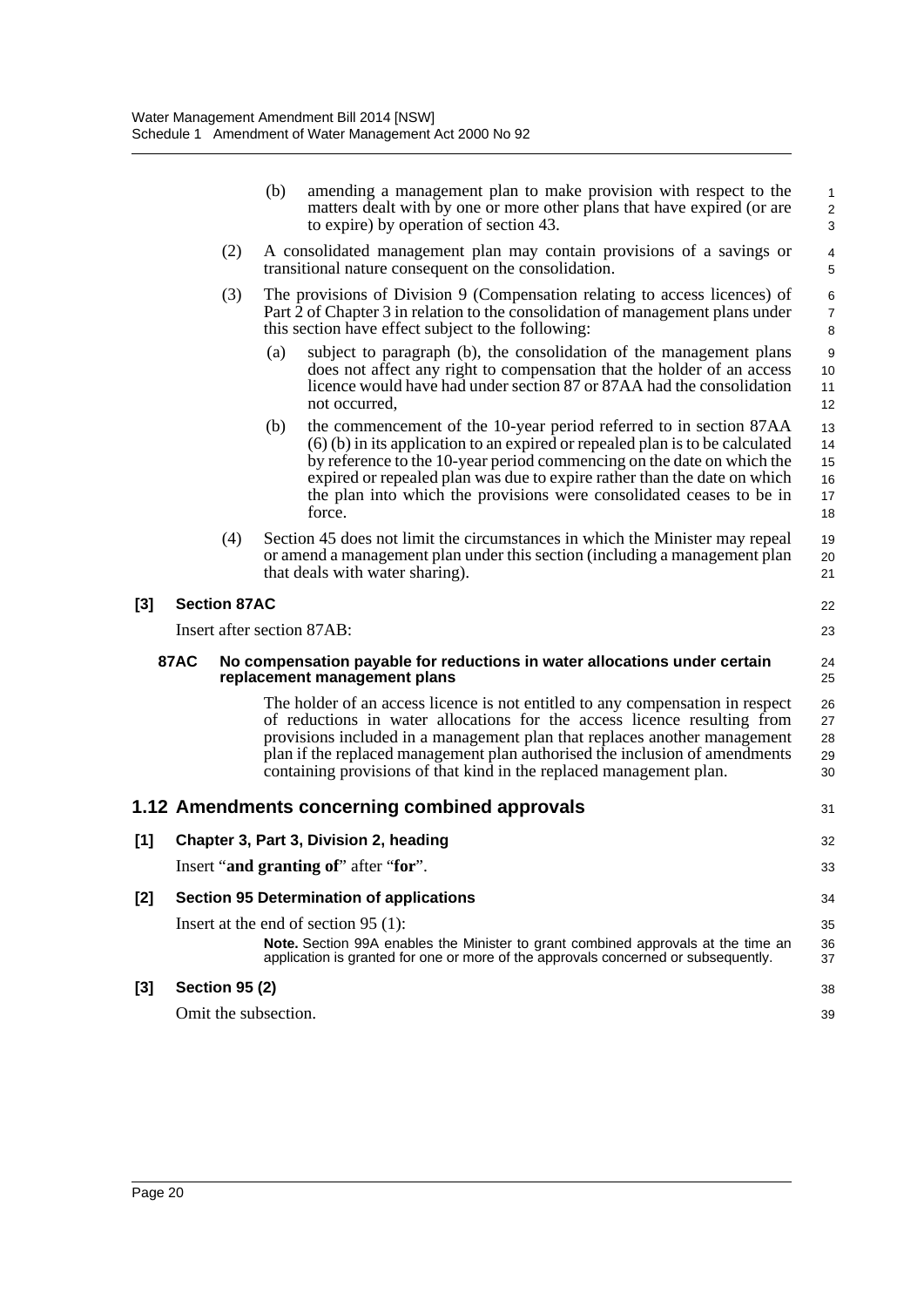| [4] | <b>Section 99A</b> |     |                          |                                                                                                                                                                                                                                              |                      |  |
|-----|--------------------|-----|--------------------------|----------------------------------------------------------------------------------------------------------------------------------------------------------------------------------------------------------------------------------------------|----------------------|--|
|     |                    |     | Insert after section 99: |                                                                                                                                                                                                                                              | $\overline{a}$       |  |
|     | 99A                |     |                          | <b>Granting of combined approvals</b>                                                                                                                                                                                                        | 3                    |  |
|     |                    | (1) | <i>approval</i> ).       | The Minister may, on application or on the Minister's own motion, grant 2 or<br>more approvals by means of a single approval document (a <b><i>combined</i></b>                                                                              | 4<br>5<br>6          |  |
|     |                    | (2) |                          | A combined approval may be granted:                                                                                                                                                                                                          | $\overline{7}$       |  |
|     |                    |     | (a)                      | at the time an application for one or more of the approvals is granted, or                                                                                                                                                                   | 8                    |  |
|     |                    |     | (b)                      | by amending an existing approval (whether or not a combined approval)<br>to include additional approvals.                                                                                                                                    | 9<br>10              |  |
|     |                    |     |                          | Note. Section 92 (4) provides that an application may relate to more than one approval,<br>whether of the same or of a different kind, unless the Minister requires a separate<br>application to be made in relation to one or more of them. | 11<br>12<br>13       |  |
|     |                    | (3) |                          | A combined approval that is granted by amending an existing approval must<br>provide for a common expiry date for all of the approvals.                                                                                                      | 14<br>15             |  |
|     |                    | (4) |                          | A combined approval may:                                                                                                                                                                                                                     | 16                   |  |
|     |                    |     | (a)                      | deal with approvals with respect to the same or different kinds of<br>approvals or the same or different kinds of uses, works or activities, and                                                                                             | 17<br>18             |  |
|     |                    |     | (b)                      | provide for common terms and conditions, or different terms and<br>conditions, for some or all of the approvals granted.                                                                                                                     | 19<br>20             |  |
|     |                    | (5) | it were:                 | A combined approval is taken to have effect for the purposes of this Act as if                                                                                                                                                               | 21<br>22             |  |
|     |                    |     | (a)                      | to the extent it contains an approval for water use—a water use<br>approval, or                                                                                                                                                              | 23<br>24             |  |
|     |                    |     | (b)                      | to the extent it contains an approval for the construction and use of a<br>water supply work—a water supply work approval, or                                                                                                                | 25<br>26             |  |
|     |                    |     | (c)                      | to the extent that it contains an approval for the construction and use of<br>a drainage work—a drainage work approval, or                                                                                                                   | 27<br>28             |  |
|     |                    |     | (d)                      | to the extent that it contains an approval for the construction and use of<br>a flood work—a flood work approval, or                                                                                                                         | 29<br>30             |  |
|     |                    |     | (e)                      | to the extent that it contains approval for the carrying out of a controlled<br>activity—a controlled activity approval, or                                                                                                                  | 31<br>32             |  |
|     |                    |     | (f)                      | to the extent that it contains approval for the carrying out of an aquifer<br>interference activity—an aquifer interference approval.                                                                                                        | 33<br>34             |  |
|     |                    | (6) |                          | Each approval granted by means of a combined approval takes effect as<br>provided by section 95 (5).                                                                                                                                         | 35<br>36             |  |
|     |                    | (7) |                          | Section 98 (Notice of decision) does not apply with respect to a determination<br>to grant a combined approval that is made on the Minister's own motion.                                                                                    | 37<br>38             |  |
|     |                    | (8) |                          | Nothing in this section:                                                                                                                                                                                                                     | 39                   |  |
|     |                    |     | (a)                      | permits the Minister to grant an approval, or to impose or alter terms or<br>conditions of an approval, by means of a combined approval otherwise<br>than in accordance with the requirements of this Act for that kind of<br>approval, or   | 40<br>41<br>42<br>43 |  |
|     |                    |     | (b)                      | limits any right of appeal against a decision made with respect to each<br>kind of approval granted.                                                                                                                                         | 44<br>45             |  |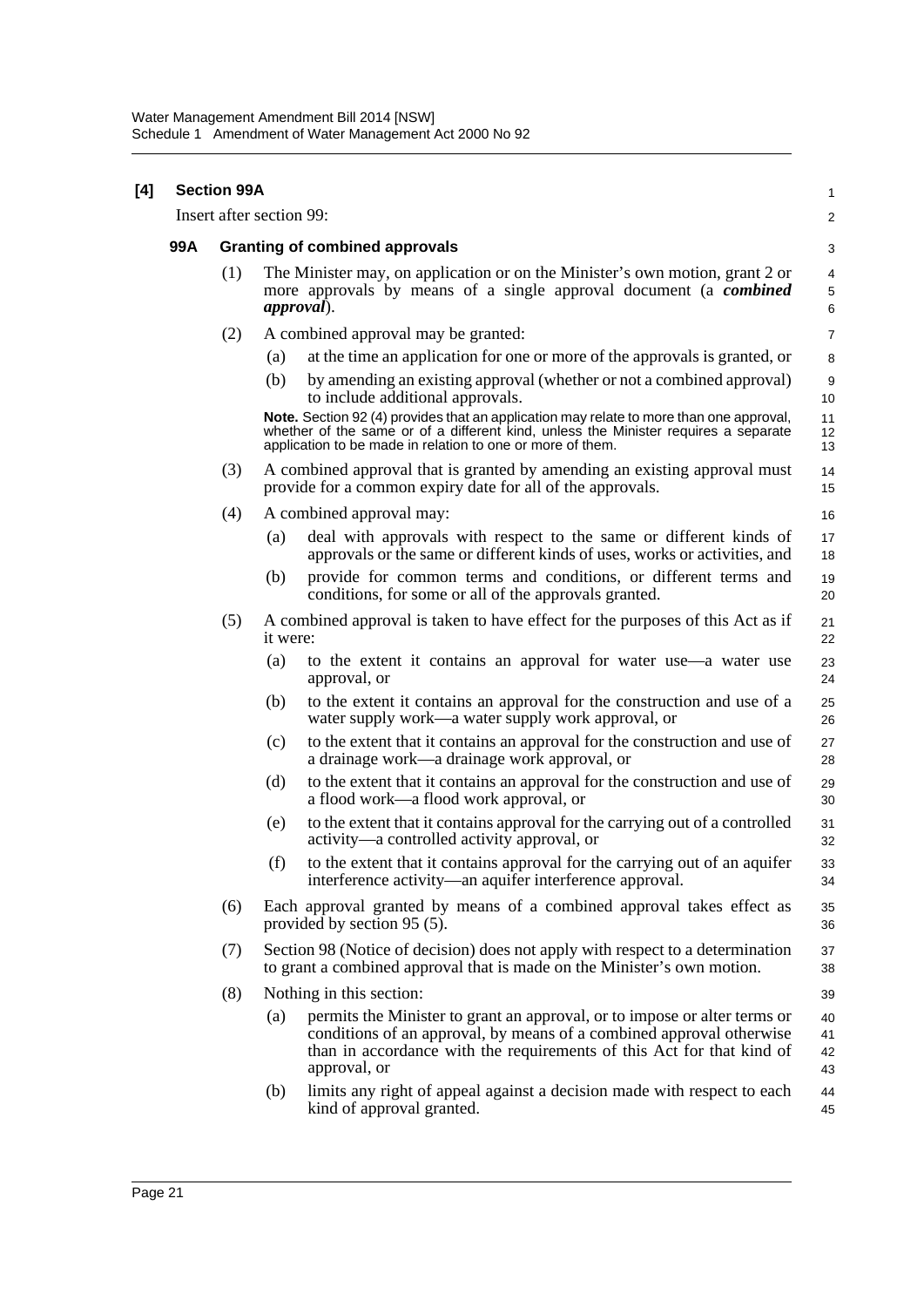|       |     |                          |      | 1.13 Amendments concerning floodplain harvesting access licences                                                                                                                                                                                                                                                                                                                       | $\mathbf{1}$                     |
|-------|-----|--------------------------|------|----------------------------------------------------------------------------------------------------------------------------------------------------------------------------------------------------------------------------------------------------------------------------------------------------------------------------------------------------------------------------------------|----------------------------------|
| [1]   |     |                          |      | <b>Section 57 Categories of licence</b>                                                                                                                                                                                                                                                                                                                                                | $\overline{2}$                   |
|       |     |                          |      | Insert after section 57 $(1)$ (k):                                                                                                                                                                                                                                                                                                                                                     | 3                                |
|       |     |                          | (k1) | floodplain harvesting (regulated river) access licences,                                                                                                                                                                                                                                                                                                                               | 4                                |
|       |     |                          | (k2) | floodplain harvesting (unregulated river) access licences,                                                                                                                                                                                                                                                                                                                             | 5                                |
| $[2]$ |     | <b>Section 57A</b>       |      |                                                                                                                                                                                                                                                                                                                                                                                        | 6                                |
|       |     | Insert after section 57: |      |                                                                                                                                                                                                                                                                                                                                                                                        | $\overline{7}$                   |
|       | 57A |                          |      | Special provisions relating to floodplain harvesting access licences                                                                                                                                                                                                                                                                                                                   | 8                                |
|       |     | (1)                      |      | The regulations may make provision for or with respect to the conversion of<br>actual or proposed floodplain water usage by landholders into any of the<br>following categories or subcategories of floodplain harvesting access licences<br>(replacement floodplain harvesting access licences):                                                                                      | 9<br>10<br>11<br>12              |
|       |     |                          | (a)  | floodplain harvesting (regulated river) access licences,                                                                                                                                                                                                                                                                                                                               | 13                               |
|       |     |                          | (b)  | floodplain harvesting (unregulated river) access licences,                                                                                                                                                                                                                                                                                                                             | 14                               |
|       |     |                          | (c)  | any other categories or subcategories of floodplain harvesting access<br>licences prescribed for the purposes of section 57 (1) (1) or (2).                                                                                                                                                                                                                                            | 15<br>16                         |
|       |     | (2)                      |      | Without limiting subsection (1), the regulations may make provision for or<br>with respect to the following:                                                                                                                                                                                                                                                                           | 17<br>18                         |
|       |     |                          | (a)  | the circumstances in which actual or proposed floodplain water usage<br>by landholders will give rise to replacement floodplain harvesting<br>access licences,                                                                                                                                                                                                                         | 19<br>20<br>21                   |
|       |     |                          | (b)  | the terms and conditions of replacement floodplain harvesting access<br>licences,                                                                                                                                                                                                                                                                                                      | 22<br>23                         |
|       |     |                          | (c)  | the share components of replacement floodplain harvesting access<br>licences (including the process for the determination of such share<br>components),                                                                                                                                                                                                                                | 24<br>25<br>26                   |
|       |     |                          | (d)  | the determination of applications for approvals for flood works or other<br>works (whether made under this Act or the Water Act 1912) in<br>connection with floodplains in respect of which replacement floodplain<br>harvesting access licences will arise,                                                                                                                           | 27<br>28<br>29<br>30             |
|       |     |                          | (e)  | the establishment, functions and procedure of advisory committees to<br>provide advice to the Minister on matters in connection with any<br>scheme prescribed by the regulations for the creation of replacement<br>floodplain harvesting access licences (including providing for the<br>application of section 397 to the acts or omissions of such committees<br>or their members). | 31<br>32<br>33<br>34<br>35<br>36 |
|       |     | (3)                      |      | Regulations made for the purposes of this section have effect despite any<br>provisions of this Act (including Schedule 10) that are specified by the<br>regulations.                                                                                                                                                                                                                  | 37<br>38<br>39                   |
|       |     | (4)                      |      | A floodplain harvesting (regulated river) access licence, or other category or<br>subcategory of floodplain harvesting access licence, that nominates a<br>regulated river water source is taken to authorise the taking of water from the<br>floodplain for the river and, accordingly, any water taken under that licence                                                            | 40<br>41<br>42<br>43             |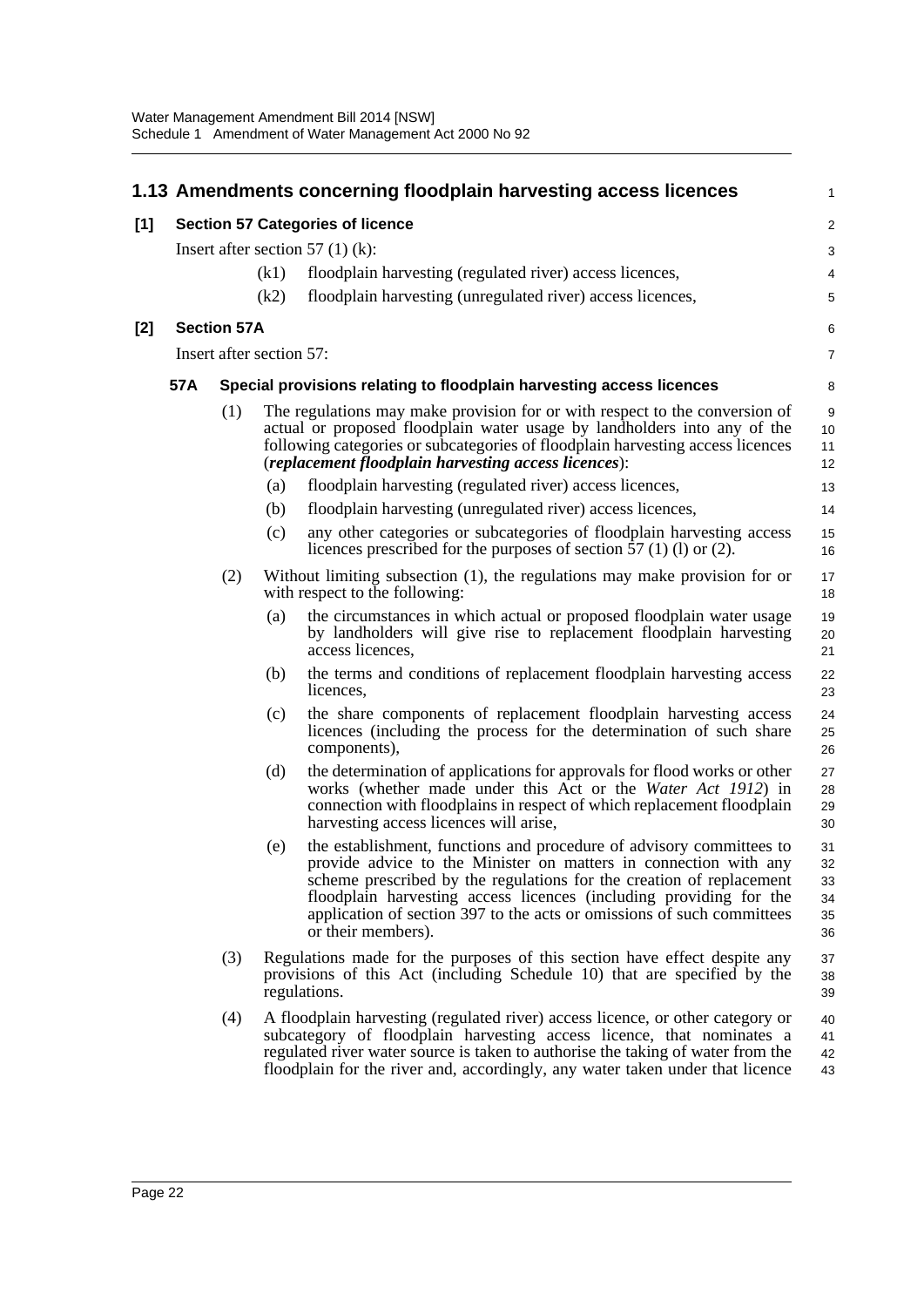|       |    |     | from that floodplain is to be treated as having been taken from the regulated<br>river water source for the purposes of this Act or any management plan that<br>applies to the river.                                                                                                                                                                               | $\mathbf{1}$<br>$\sqrt{2}$<br>$\mathsf 3$                 |
|-------|----|-----|---------------------------------------------------------------------------------------------------------------------------------------------------------------------------------------------------------------------------------------------------------------------------------------------------------------------------------------------------------------------|-----------------------------------------------------------|
|       |    |     | Note. For example, the taking of water from a floodplain under a floodplain harvesting<br>(regulated river) access licence otherwise than in accordance with the water allocation<br>for the licence will be an offence under section 60C even though it was not directly<br>taken from the regulated river to which the licence relates.                           | $\overline{4}$<br>5<br>$\boldsymbol{6}$<br>$\overline{7}$ |
|       |    | (5) | In this section:                                                                                                                                                                                                                                                                                                                                                    | 8                                                         |
|       |    |     | <i>floodplain water usage</i> by landholders means the taking or use of water by<br>landholders (whether or not under an approval, licence or other authority)<br>from land that is, or is to become, a floodplain.                                                                                                                                                 | 9<br>10<br>11                                             |
|       |    |     | Note. The Dictionary defines <i>floodplain</i> to mean land declared by the regulations to<br>be a floodplain.                                                                                                                                                                                                                                                      | 12<br>13                                                  |
|       |    |     | 1.14 Amendments concerning the conversion of former entitlements into<br>access licences                                                                                                                                                                                                                                                                            | 14<br>15                                                  |
| [1]   |    |     | Schedule 10 Conversion of former entitlements to access licences and approvals                                                                                                                                                                                                                                                                                      | 16                                                        |
|       |    |     | Insert after clause $6(2)$ :                                                                                                                                                                                                                                                                                                                                        | 17                                                        |
|       |    | (3) | However, subclauses $(1)$ and $(2)$ do not apply in relation to an entitlement to<br>take or use water for domestic and stock purposes if the entitlement arises from<br>Part 2 of the 1912 Act.                                                                                                                                                                    | 18<br>19<br>20                                            |
|       |    | (4) | Any access licence issued before the commencement of subclause (3) as a<br>replacement for an entitlement of the kind referred to in that subclause that<br>would have been validly issued if that subclause had been in force at the time<br>it was issued is taken to have been (and always to have been) validly issued.                                         | 21<br>22<br>23<br>24                                      |
| $[2]$ |    |     | Schedule 10, clause 25                                                                                                                                                                                                                                                                                                                                              | 25                                                        |
|       |    |     | Omit the clause. Insert instead:                                                                                                                                                                                                                                                                                                                                    | 26                                                        |
|       | 25 |     | <b>Water allocation accounts</b>                                                                                                                                                                                                                                                                                                                                    | 27                                                        |
|       |    | (1) | Water allocation accounts where appointed day before clause re-enactment<br>day                                                                                                                                                                                                                                                                                     | 28<br>29                                                  |
|       |    |     | Subclauses $(2)$ – $(5)$ apply with respect to a replacement access licence if the<br>appointed day in relation to the licence occurred before the day on which this<br>clause was substituted by the Water Management Amendment Act 2014 (the<br><i>clause re-enactment day</i> ).                                                                                 | 30<br>31<br>32<br>33                                      |
|       |    | (2) | The <i>first reconciliation balance</i> for the water allocation account for a<br>replacement access licence is the balance determined for the account as at<br>1 July of the next water year following the water year in which the appointed<br>day occurred.                                                                                                      | 34<br>35<br>36<br>37                                      |
|       |    |     | Note. A first reconciliation balance will usually have been determined after the 1 July<br>concerned following the collection of relevant information such as, for example, meter<br>readings.                                                                                                                                                                      | 38<br>39<br>40                                            |
|       |    | (3) | Subject to subclause (4), any balance (including a zero balance) that appeared<br>on the clause re-enactment day in the water accounting system of the<br>Department as the first reconciliation balance for the water allocation account<br>for a replacement access licence is taken to be (and always to have been) the<br>correct first reconciliation balance. | 41<br>42<br>43<br>44<br>45                                |
|       |    |     | Note. This subclause extends to first reconciliation balances that may have been<br>revised or corrected after the appointed day but before the clause re-enactment day.                                                                                                                                                                                            | 46<br>47                                                  |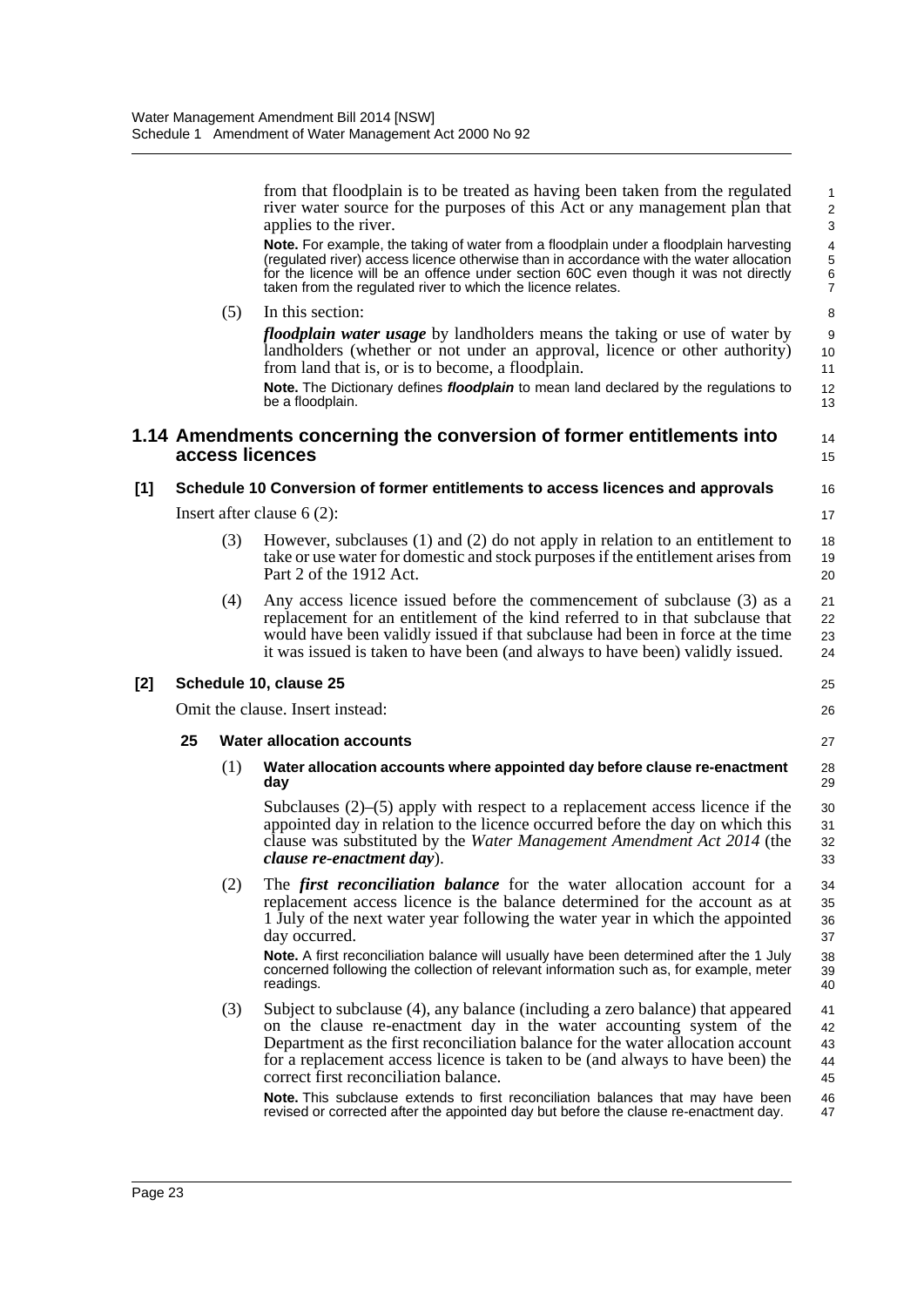|     | (4)  |         | The Minister may amend the first reconciliation balance referred to in<br>subclause (3) after the clause re-enactment day if:                                                                                                                                                                  | 1<br>$\overline{\mathbf{c}}$ |
|-----|------|---------|------------------------------------------------------------------------------------------------------------------------------------------------------------------------------------------------------------------------------------------------------------------------------------------------|------------------------------|
|     |      | (a)     | the Minister is satisfied, based on later and more accurate information,<br>that the balance was not correctly determined or displayed, and                                                                                                                                                    | 3<br>4                       |
|     |      | (b)     | the clause re-enactment day occurred no later than 2 years after the<br>appointed day.                                                                                                                                                                                                         | 5<br>6                       |
|     | (5)  |         | Without limiting section 367, a certificate issued by the Minister that states<br>that a specified balance (including a zero balance):                                                                                                                                                         | 7<br>8                       |
|     |      | (a)     | was, or was not, the first reconciliation balance for the water allocation<br>account for the purposes of subclause $(3)$ , or                                                                                                                                                                 | 9<br>10                      |
|     |      | (b)     | was, or was not, the first reconciliation balance for the water allocation<br>account for the purposes of subclause (3), as amended under<br>subclause (4),                                                                                                                                    | 11<br>12<br>13               |
|     |      | stated. | is admissible in any legal proceedings and is evidence of the fact or facts so                                                                                                                                                                                                                 | 14<br>15                     |
|     | (6)  |         | Water allocations accounts where appointed day on or after clause<br>re-enactment day                                                                                                                                                                                                          | 16<br>17                     |
|     |      |         | Subclauses $(7)$ – $(9)$ apply with respect to an access licence if the appointed day<br>in relation to the licence occurs on or after the clause re-enactment day.                                                                                                                            | 18<br>19                     |
|     | (7)  |         | On the appointed day, the balance for the water allocation account for a<br>replacement access licence or licences is taken to be zero unless the<br>regulations provide otherwise.                                                                                                            | 20<br>21<br>22               |
|     | (8)  |         | The regulations may make provision for or with respect to the balances to be<br>allocated to the water allocation accounts for replacement access licences<br>(whether generally or for the purposes of the relevant management plan).                                                         | 23<br>24<br>25               |
|     | (9)  |         | Without limiting subclause (8), the regulations may make provision for or with<br>respect to the following:                                                                                                                                                                                    | 26<br>27                     |
|     |      | (a)     | the allocation, calculation or determination of balances for water<br>allocation accounts for replacement access licences,                                                                                                                                                                     | 28<br>29                     |
|     |      | (b)     | the use of balances from existing water accounts for former entitlements<br>and other information in connection with the allocation, calculation or<br>determination of balances for water allocation accounts for replacement<br>access licences,                                             | 30<br>31<br>32<br>33         |
|     |      | (c)     | the correction or re-calculation of balances for water allocation<br>accounts for replacement access licences.                                                                                                                                                                                 | 34<br>35                     |
|     | (10) |         | <b>Definition</b>                                                                                                                                                                                                                                                                              | 36                           |
|     |      |         | In this clause:                                                                                                                                                                                                                                                                                | 37                           |
|     |      |         | <i>existing water account</i> , in relation to a former entitlement, means the water<br>account that, in accordance with the administrative practices followed by the<br>Director-General before the appointed day in relation to the entitlement, was<br>kept in relation to the entitlement. | 38<br>39<br>40<br>41         |
|     |      |         | <i>water year</i> means a year commencing on 1 July.                                                                                                                                                                                                                                           | 42                           |
|     |      |         | 1.15 Amendments concerning savings and transitional matters                                                                                                                                                                                                                                    | 43                           |
| [1] |      |         | Schedule 9 Savings, transitional and other provisions                                                                                                                                                                                                                                          | 44                           |
|     |      |         | Insert at the end of clause $1(1)$ :                                                                                                                                                                                                                                                           | 45                           |
|     |      |         | any other Act that amends this Act                                                                                                                                                                                                                                                             | 46                           |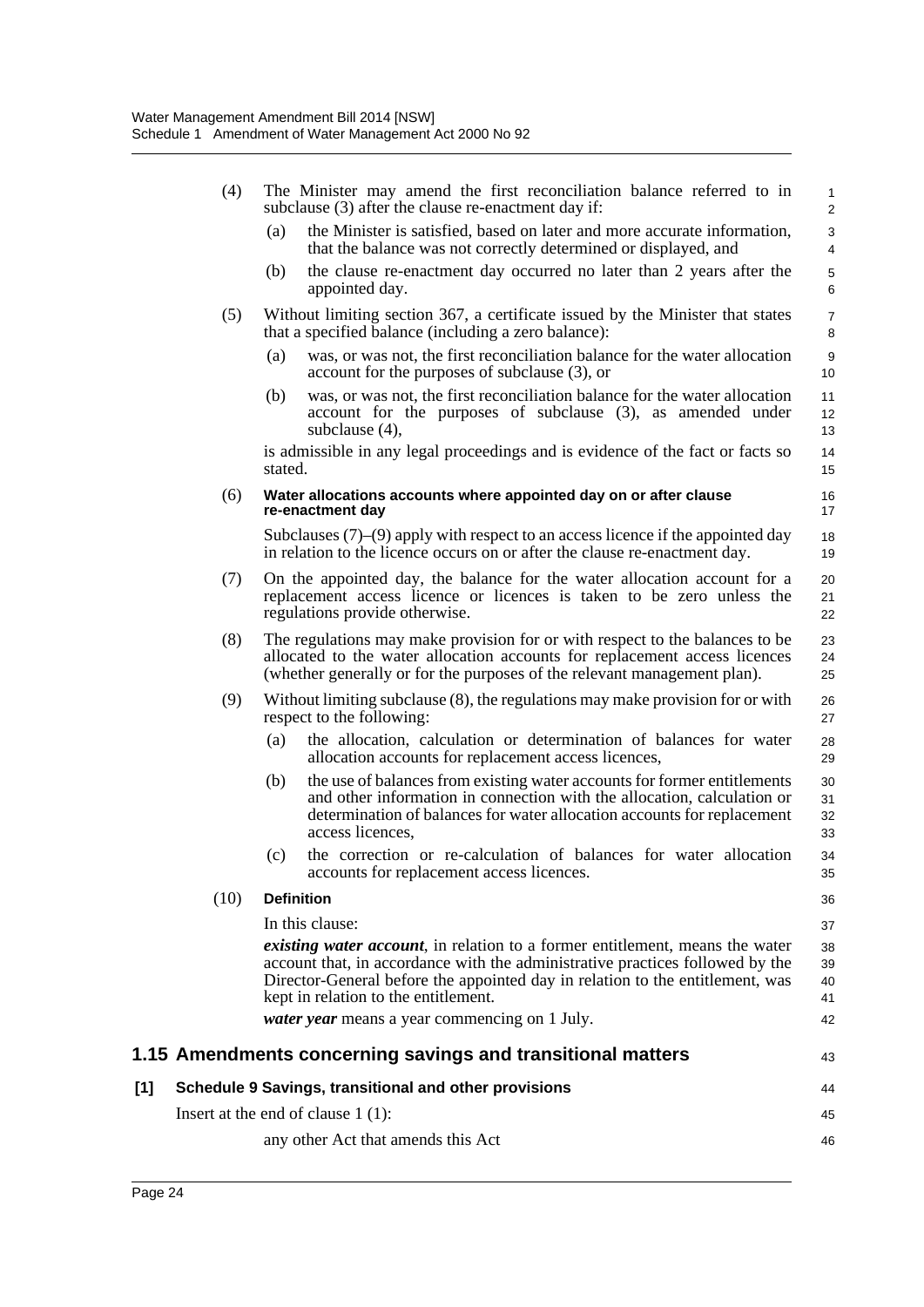| [2] |                                  | Schedule 9, clause 13                                                                                                                                                                                                                                                                                          | $\mathbf{1}$                      |
|-----|----------------------------------|----------------------------------------------------------------------------------------------------------------------------------------------------------------------------------------------------------------------------------------------------------------------------------------------------------------|-----------------------------------|
|     | Insert at the end of the clause: |                                                                                                                                                                                                                                                                                                                |                                   |
|     | (2)                              | Section 43 (Duration of management plans) is taken to apply to a floodplain<br>management plan that becomes a Minister's plan by operation of subclause (1)<br>as if it had commenced on the day on which it became a Minister's plan.                                                                         | 3<br>$\overline{\mathbf{4}}$<br>5 |
| [3] | <b>Schedule 9</b>                |                                                                                                                                                                                                                                                                                                                | 6                                 |
|     |                                  | Insert at the end of the Schedule with appropriate Part and clause numbering:                                                                                                                                                                                                                                  | $\overline{7}$                    |
|     | <b>Part</b>                      | <b>Provisions consequent on enactment of Water</b><br><b>Management Amendment Act 2014</b>                                                                                                                                                                                                                     | 8<br>9                            |
|     |                                  | <b>Definition</b>                                                                                                                                                                                                                                                                                              | 10                                |
|     |                                  | In this Part:<br><b>amending Act</b> means the Water Management Amendment Act 2014.                                                                                                                                                                                                                            | 11<br>12                          |
|     |                                  | Amendments concerning supplementary water access licences                                                                                                                                                                                                                                                      | 13                                |
|     | (1)                              | An order that was in force under section 70 immediately before the day on<br>which that section was substituted by Schedule 1.2 to the amending Act<br>continues to have effect for the purposes of the substituted section as if the<br>provisions of the order were contained in a relevant management plan. | 14<br>15<br>16<br>17              |
|     | (2)                              | An order to which subclause (1) applies ceases to have effect on the day on<br>which a relevant management plan makes provision for the matter concerned<br>or the day on which the order is revoked, whichever is earlier.                                                                                    | 18<br>19<br>20                    |
|     | (3)                              | Sections 87 and 87AA, as amended by Schedule 1.2 to the amending Act,<br>extend to regulated river supplementary water access licences that were in<br>force immediately before their amendment.                                                                                                               | 21<br>22<br>23                    |
|     |                                  | Amendments concerning harvestable rights                                                                                                                                                                                                                                                                       | 24                                |
|     | (1)                              | Sections 53 and 54, as substituted by Schedule 1.3 to the amending Act, extend<br>to existing dams.                                                                                                                                                                                                            | 25<br>26                          |
|     | (2)                              | An existing dam is a dam that was in existence immediately before sections 53<br>and 54 were substituted by Schedule 1.3 to the amending Act.                                                                                                                                                                  | 27<br>28                          |
|     | (3)                              | However, nothing in this clause permits the capturing and storage of water in,<br>or the taking and use of water from, an existing dam in accordance with<br>substituted sections 53 and 54 if the dam was not lawfully constructed and<br>continues to be unlawful.                                           | 29<br>30<br>31<br>32              |
|     |                                  | Amendments concerning the controlled allocation of access licences                                                                                                                                                                                                                                             | 33                                |
|     |                                  | Section 65, as amended by Schedule 1.4 to the amending Act, extends to<br>orders under that section that were in force immediately before the<br>commencement of that Schedule.                                                                                                                                | 34<br>35<br>36                    |
|     |                                  | Amendments concerning water allocation accounts and the taking of water                                                                                                                                                                                                                                        | 37                                |
|     | (1)                              | An order that was in force under section 85A immediately before the day on<br>which that section was amended by Schedule 1.8 to the amending Act<br>continues to have effect for the purposes of the amended section as if the<br>provisions of the order were contained in a relevant management plan.        | 38<br>39<br>40<br>41              |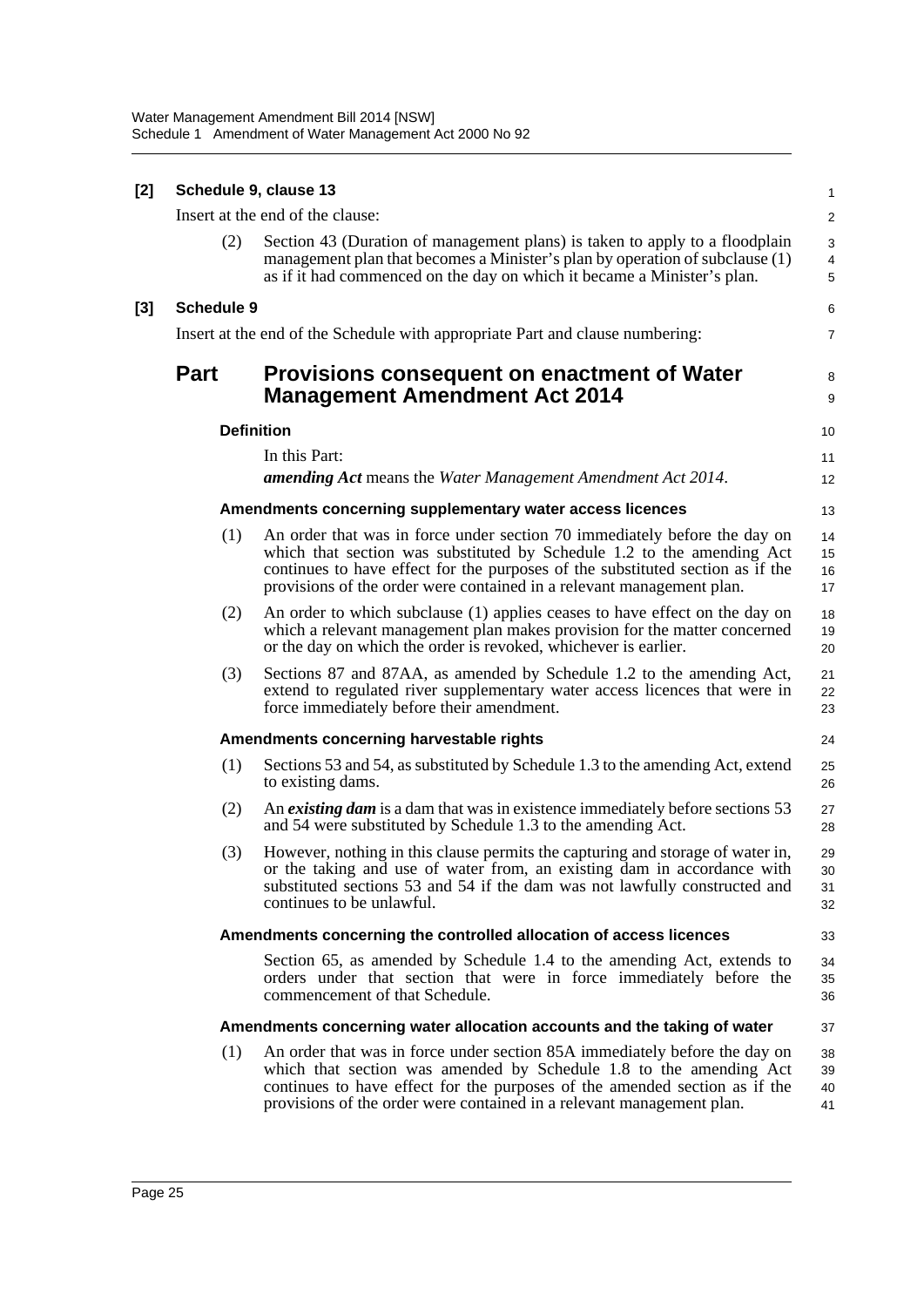(2) An order to which subclause (1) applies ceases to have effect on the day on which a relevant management plan makes provision for the matter concerned or the day on which the order is revoked, whichever is earlier.

#### **Amendments concerning nominated water supply works and water tagging zones**

Section 71W, as in force immediately before the day on which it was substituted by Schedule 1.9 to the amending Act, continues to apply to applications that were made (but not determined) before that day.

24

29

36

#### **Amendments concerning the streamlining of licensing and trading processes**

- (1) Each of the following provisions, as amended, inserted or substituted by Schedule 1.10 to the amending Act, extends to applications made (but not determined) before the amendment, insertion or substitution of the provision concerned:
	- (a) sections 61 and 92, 14 15
	- (b) sections 63 (1A) and 95 (1A),
	- (c) sections 66A, 67 and 100A, (d) section 95 (5).
- (2) Section 107, as amended by Schedule 1.10 to the amending Act, extends to approvals that were in force immediately before the commencement of the amendment concerned.
- (3) Clause 1 (3) of Schedule 1A, as substituted by Schedule 1.10 to the amending Act, extends to access licences granted (but not recorded in the Access Register) before the substitution of that subclause.

#### **Amendments concerning management plans**

Sections 43A, 45A and 87AC, as amended, substituted or inserted by Schedule 1.11 to the amending Act, extend to management plans that were in force immediately before the amendment, substitution or insertion of the provision concerned. 25 26 27 28

#### **Amendments concerning combined approvals**

Sections 95 and 99A, as amended or inserted by Schedule 1.12 to the amending Act, extend to: 30 31

- (a) applications for approvals that were made (but not determined) before the amendment or insertion of the provision concerned, and
- (b) approvals that were in force immediately before the amendment or insertion of the provision concerned.

#### **Amendments concerning floodplain harvesting access licences**

- (1) Part 2 of Chapter 3 is taken not to have commenced to apply to any category of floodplain harvesting access licences in connection with a place or water source regardless of whether or not that category was expressly excluded from a previous application proclamation for the place or source. 37 38 39 40
- (2) A *previous application proclamation* for a place or water source is a proclamation under section 55A made with respect to the place or water source that was published before the day on which section 57A was inserted by the amending Act. 41 42 43 44

**Note.** A proclamation under section 55A operates to apply Part 2 of Chapter 3 to parts of the State or water sources specified by the proclamation. 45 46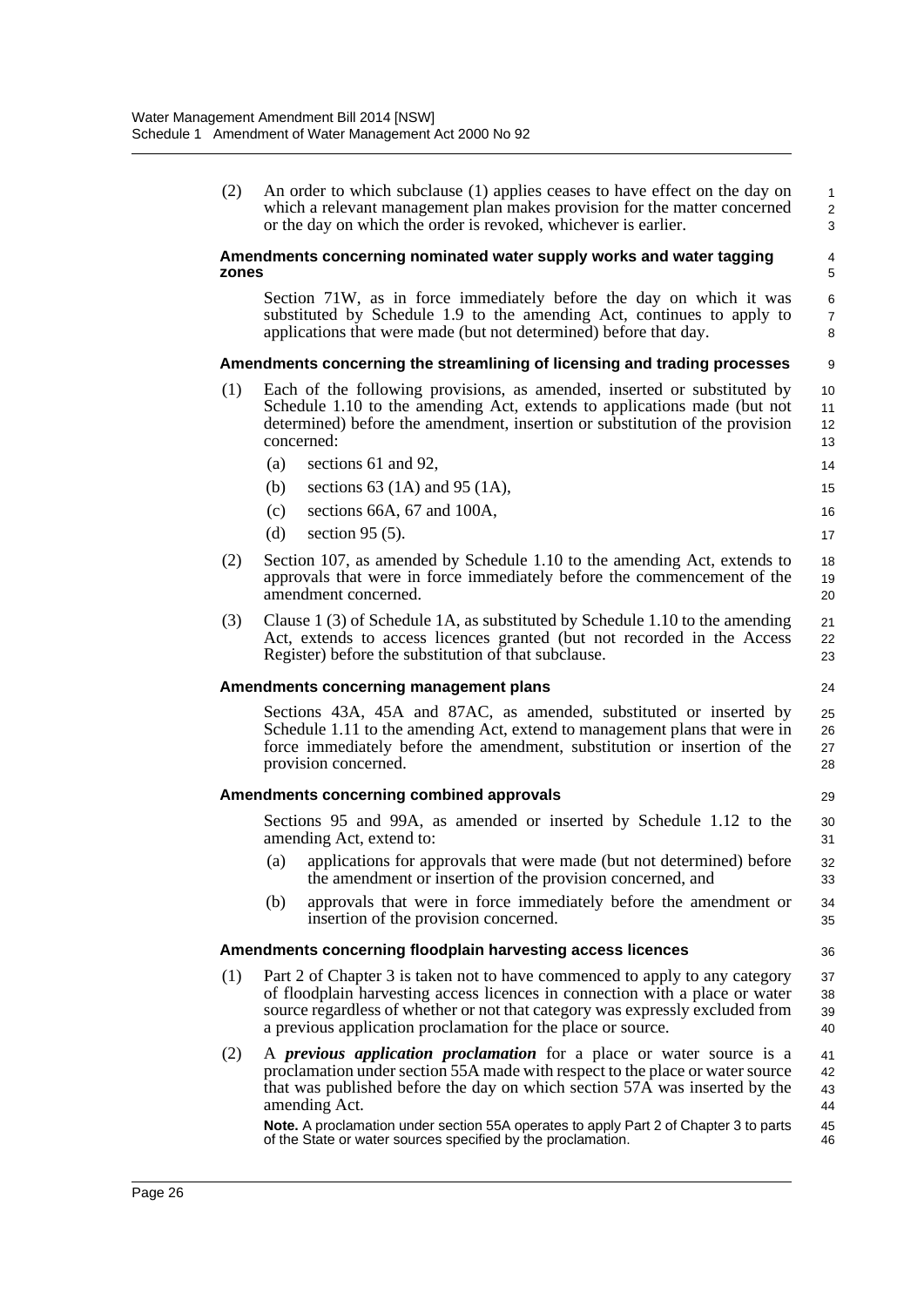(3) This clause applies despite section 55A (or a proclamation made under that section) or Schedule 10.

1 2

8

(4) However, nothing in this clause limits the application of section 57A (as inserted by Schedule 1.13 to the amending Act), or any regulations made for the purposes of that section, to the conversion of actual or proposed floodplain water usage by landholders into floodplain harvesting access licences in connection with a water source to which subclause (1) applies. 3 4 5 6 7

#### **Amendment of water sharing plans**

- (1) The amendments made to a water sharing plan by Schedule 2 to the amending Act are not to be construed as altering the meaning of any provision of the plan (a *native title provision*) dealing with the management of a water source with respect to which there may be native rights. 9 10 11 12
- (2) Accordingly, a native title provision is to continue to be construed to have the same meaning as it had before the amendment of the plan until it is amended by some other means. 13 14 15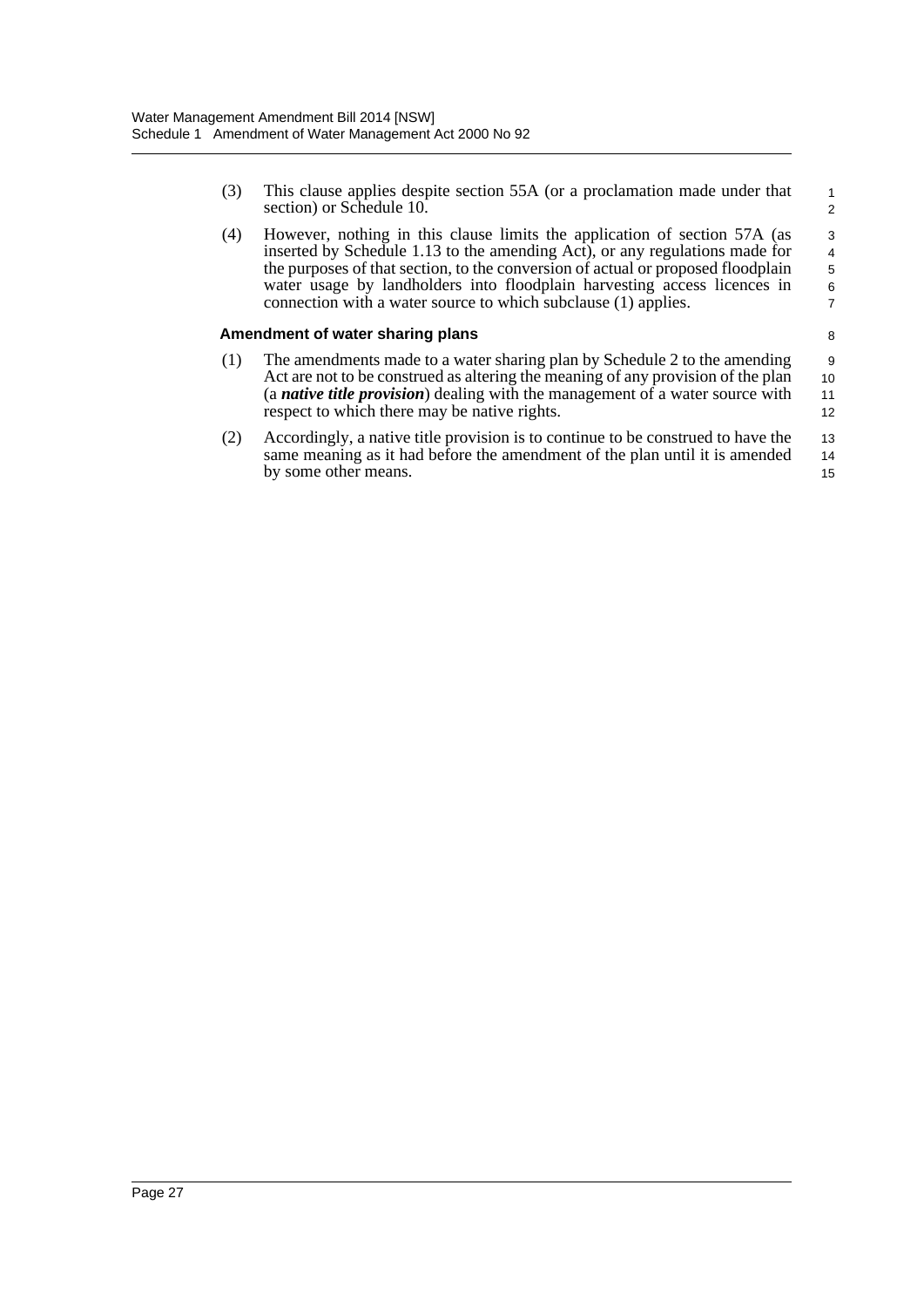<span id="page-34-0"></span>

|                  | <b>Schedule 2</b>                 | Amendment of water sharing plans                                                                                                                                                                                                                                                                                                  | $\mathbf{1}$                 |
|------------------|-----------------------------------|-----------------------------------------------------------------------------------------------------------------------------------------------------------------------------------------------------------------------------------------------------------------------------------------------------------------------------------|------------------------------|
| 2.1              |                                   | Water Sharing Plan for the Bega and Brogo Rivers Area Regulated,<br><b>Unregulated and Alluvial Water Sources 2011</b>                                                                                                                                                                                                            | $\sqrt{2}$<br>3              |
| [1]              | <b>licences</b>                   | Clause 38 Supply for domestic and stock rights, native title rights and access                                                                                                                                                                                                                                                    | $\overline{\mathbf{4}}$<br>5 |
|                  |                                   | Omit "domestic and stock rights and" from clause 38 (1) (a).                                                                                                                                                                                                                                                                      | 6                            |
| $[2]$            | Clause 38 (1) (a1)                |                                                                                                                                                                                                                                                                                                                                   | 7                            |
|                  | Insert after clause $38(1)(a)$ :  |                                                                                                                                                                                                                                                                                                                                   | 8                            |
|                  | (a1)                              | it would be capable of maintaining supply to those persons exercising<br>domestic and stock rights in the water source through a repeat of the<br>worst period of low inflows into the Bega and Brogo Regulated Rivers<br>Water Source (based on historical flow information held by the<br>Department when this Plan commenced), | 9<br>10<br>11<br>12<br>13    |
| $[3]$            | Clause 38 (1) (b)                 |                                                                                                                                                                                                                                                                                                                                   | 14                           |
|                  | held by the NSW Office of Water". | Omit "worst period of inflows into this water source, as represented in flow information                                                                                                                                                                                                                                          | 15<br>16                     |
|                  |                                   | Insert instead "worst period of low inflows into this water source (based on historical flow<br>information held by the Department when this Plan commenced)".                                                                                                                                                                    | 17<br>18                     |
| [4]              | Clause 38 (1) (c)                 |                                                                                                                                                                                                                                                                                                                                   | 19                           |
|                  |                                   | Omit "worst period of low inflows into these water sources, as represented in flow<br>information held by the NSW Office of Water".                                                                                                                                                                                               | 20<br>21                     |
|                  |                                   | Insert instead "worst period of low inflows into this water source (based on historical flow<br>information held by the Department when this Plan commenced)".                                                                                                                                                                    | 22<br>23                     |
| [5]              | Clause 38 (1) (d)                 |                                                                                                                                                                                                                                                                                                                                   | 24                           |
|                  | held by the NSW Office of Water". | Omit "worst period of low inflows into this water source, as represented in flow information                                                                                                                                                                                                                                      | 25<br>26                     |
|                  |                                   | Insert instead "worst period of low inflows into this water source (based on historical flow<br>information held by the Department when this Plan commenced)".                                                                                                                                                                    | 27<br>28                     |
| $2.2\phantom{0}$ | 2012                              | Water Sharing Plan for the Belubula Regulated River Water Source                                                                                                                                                                                                                                                                  | 29<br>30                     |
| [1]              |                                   | Clause 31 Supply for domestic and stock and native title rights                                                                                                                                                                                                                                                                   | 31                           |
|                  |                                   | Insert "in connection with the exercise of native title rights, but is restricted in connection<br>with the exercise of domestic and stock rights to historical flow information held by the<br>Department when this Plan commenced" after "data" in clause 31 (1).                                                               | 32<br>33<br>34               |
| [2]              |                                   | Clause 39 Available water determinations for domestic and stock access licences                                                                                                                                                                                                                                                   | 35                           |
|                  |                                   | Omit "worst period of inflows into this water source, as represented in flow information<br>held by the Department" from clause 39 (3).                                                                                                                                                                                           | 36<br>37                     |
|                  |                                   | Insert instead "worst period of low inflows into this water source (based on historical flow<br>information held by the Department when this Plan commenced)".                                                                                                                                                                    | 38<br>39                     |
|                  |                                   |                                                                                                                                                                                                                                                                                                                                   |                              |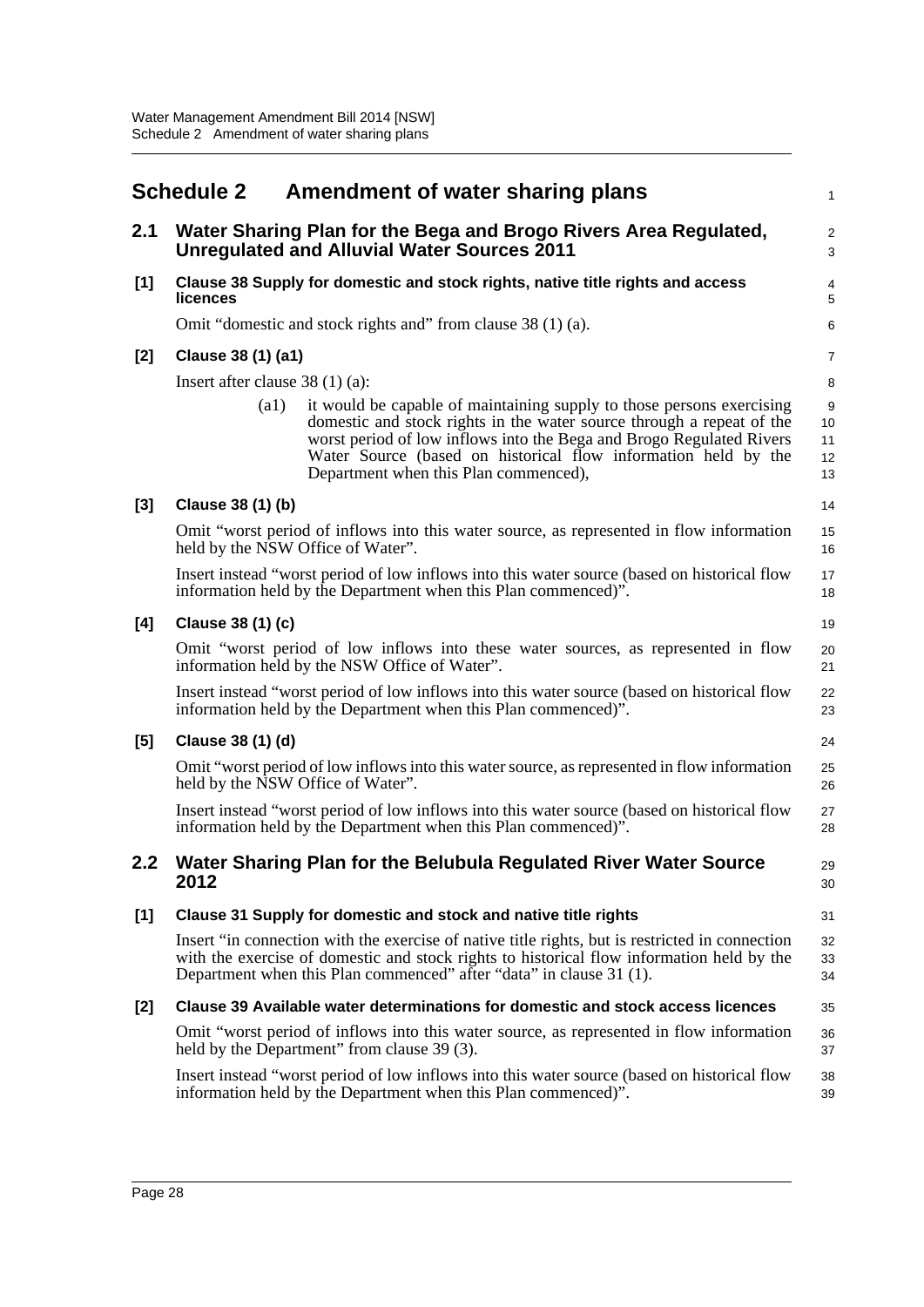| $[3]$ | Clause 40 Available water determinations for local water utility access licences                                                                                        | $\mathbf{1}$              |
|-------|-------------------------------------------------------------------------------------------------------------------------------------------------------------------------|---------------------------|
|       | Omit "worst period of inflows into this water source, as represented in flow information<br>held by the Department" from clause 40 (3).                                 | $\sqrt{2}$<br>$\mathsf 3$ |
|       | Insert instead "worst period of low inflows into this water source (based on historical flow<br>information held by the Department when this Plan commenced)".          | $\overline{4}$<br>5       |
| [4]   | Clause 41 Available water determinations for regulated river (high security) access<br>licences                                                                         | 6<br>$\overline{7}$       |
|       | Omit "worst period of inflows into the water source, as represented in flow information held<br>by the Department at the commencement of this Plan" from clause 40 (3). | 8<br>9                    |
|       | Insert instead "worst period of low inflows into this water source (based on historical flow<br>information held by the Department when this Plan commenced)".          | 10<br>11                  |
| 2.3   | Water Sharing Plan for the Gwydir Regulated River Water Source 2002                                                                                                     | 12                        |
| [1]   | <b>Clause 18 Domestic and stock rights</b>                                                                                                                              | 13                        |
|       | Omit "worst period of low inflows into this water source, as represented in flow information<br>held by the Department" from clause 18(3).                              | 14<br>15                  |
|       | Insert instead "worst period of low inflows into this water source (based on historical flow<br>information held by the Department when this Plan commenced)".          | 16<br>17                  |
| $[2]$ | Clause 35 Available water determinations for domestic and stock access licences                                                                                         | 18                        |
|       | Omit "worst period of low inflows to this water source, as represented in flow information<br>held by the Department" from clause 35 (1).                               | 19<br>20                  |
|       | Insert instead "worst period of low inflows into this water source (based on historical flow<br>information held by the Department when this Plan commenced)".          | 21<br>22                  |
| $[3]$ | Clause 36 Available water determinations for local water utility access licences                                                                                        | 23                        |
|       | Omit "worst period of low inflows to this water source, as represented in flow information<br>held by the Department" from clause 36 (1).                               | 24<br>25                  |
|       | Insert instead "worst period of low inflows into this water source (based on historical flow<br>information held by the Department when this Plan commenced)".          | 26<br>27                  |
| [4]   | Clause 37 Available water determinations for regulated river (high security) access<br>licences                                                                         | 28<br>29                  |
|       | Omit "worst period of low inflows to this water source, as represented in flow information<br>held by the Department" from clause 37 (1).                               | $30\,$<br>31              |
|       | Insert instead "worst period of low inflows into this water source (based on historical flow<br>information held by the Department when this Plan commenced)".          | 32<br>33                  |
| 2.4   | Water Sharing Plan for the Hunter Regulated River Water Source 2003                                                                                                     | 34                        |
| [1]   | <b>Clause 15 Planned environmental water</b>                                                                                                                            | 35                        |
|       | Omit "worst drought in this water source for which reliable flow information is available"<br>from clause $15$ (d).                                                     | 36<br>37                  |
|       | Insert instead "worst period of low inflows into this water source (based on historical flow<br>information held by the Department when this Plan commenced)".          | 38<br>39                  |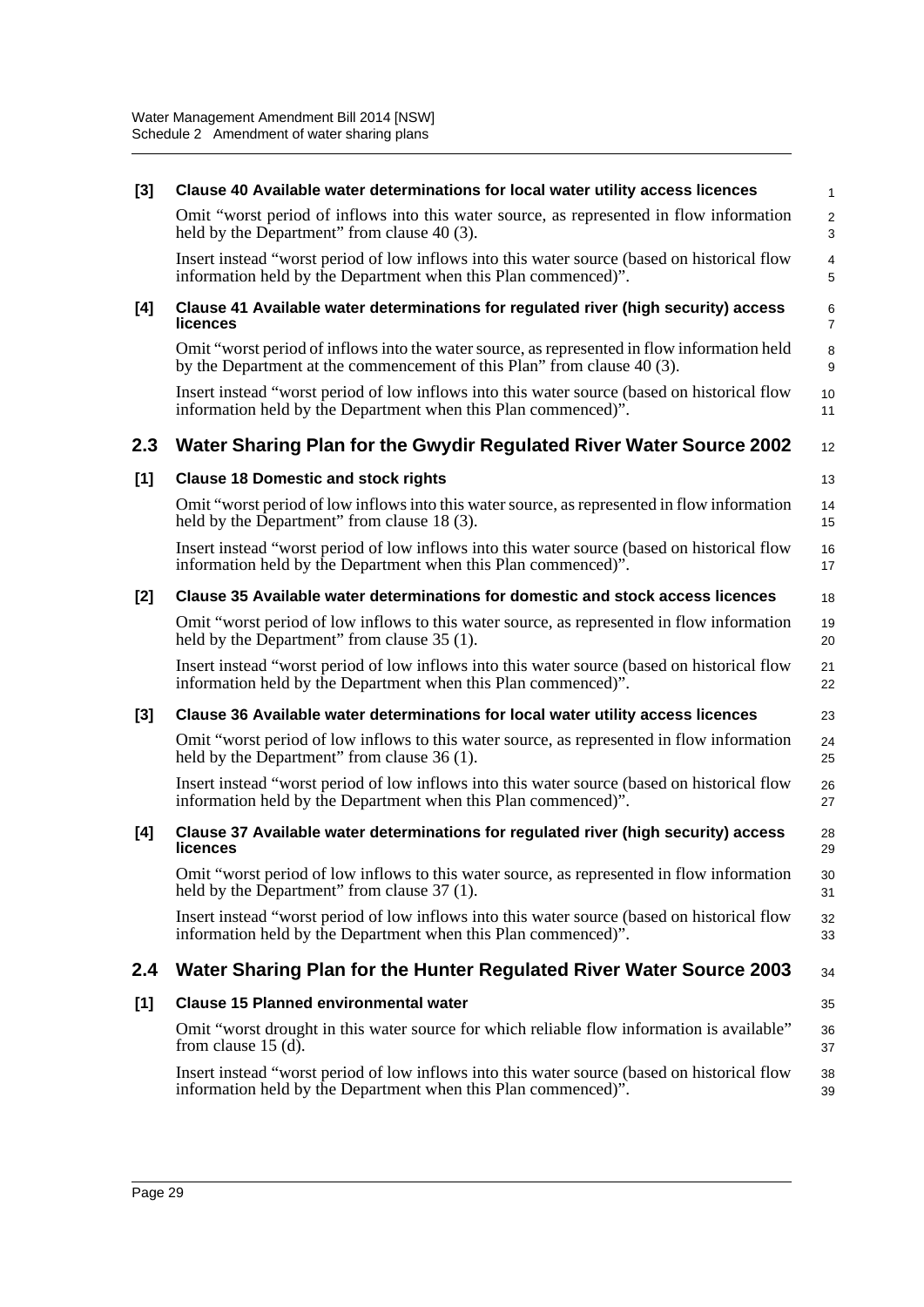| $[2]$ | <b>Clause 19 Domestic and stock rights</b>                                                                                                                     | $\mathbf{1}$        |
|-------|----------------------------------------------------------------------------------------------------------------------------------------------------------------|---------------------|
|       | Omit "worst period of low inflows to this water source, as represented in flow information<br>held by the Department" from clause 19 (3).                      | $\overline{2}$<br>3 |
|       | Insert instead "worst period of low inflows into this water source (based on historical flow<br>information held by the Department when this Plan commenced)". | 4<br>5              |
| $[3]$ | Clause 36 Available water determinations for domestic and stock access licences                                                                                | 6                   |
|       | Omit "worst period of low inflows to this water source, represented in flow information<br>held by the Department" from clause 36 (1).                         | 7<br>8              |
|       | Insert instead "worst period of low inflows into this water source (based on historical flow<br>information held by the Department when this Plan commenced)". | 9<br>10             |
| [4]   | Clause 37 Available water determinations for major utility access licences                                                                                     | 11                  |
|       | Omit "worst period of low inflows to this water source, represented in flow information<br>held by the Department" from clause 37 (1).                         | 12<br>13            |
|       | Insert instead "worst period of low inflows into this water source (based on historical flow<br>information held by the Department when this Plan commenced)". | 14<br>15            |
| [5]   | Clause 38 Available water determinations for local water utility access licences                                                                               | 16                  |
|       | Omit "worst period of low inflows to this water source, represented in flow information<br>held by the Department" from clause 38 (1).                         | 17<br>18            |
|       | Insert instead "worst period of low inflows into this water source (based on historical flow<br>information held by the Department when this Plan commenced)". | 19<br>20            |
| 2.5   | Water Sharing Plan for the Lachlan Regulated River Water Source 2003                                                                                           | 21                  |
| [1]   | <b>Clause 18 Domestic and stock rights</b>                                                                                                                     | 22                  |
|       | Omit "worst period of low inflows to this water source, as represented in flow information<br>held by the Department" from clause 18 (3).                      | 23<br>24            |
|       | Insert instead "worst period of low inflows into this water source (based on historical flow<br>information held by the Department when this Plan commenced)". | 25<br>26            |
| $[2]$ | Clause 37 Available water determinations for domestic and stock access licences                                                                                | 27                  |
|       | Omit "worst period of low inflows to this water source, represented in flow information<br>held by the Department" from clause 37 (1).                         | 28<br>29            |
|       | Insert instead "worst period of low inflows into this water source (based on historical flow<br>information held by the Department when this Plan commenced)". | 30<br>31            |
| $[3]$ | Clause 38 Available water determinations for local water utility access licences                                                                               | 32                  |
|       | Omit "worst period of low inflows to this water source, represented in flow information<br>held by the Department" from clause 38 (1).                         | 33<br>34            |
|       | Insert instead "worst period of low inflows into this water source (based on historical flow<br>information held by the Department when this Plan commenced)". | 35<br>36            |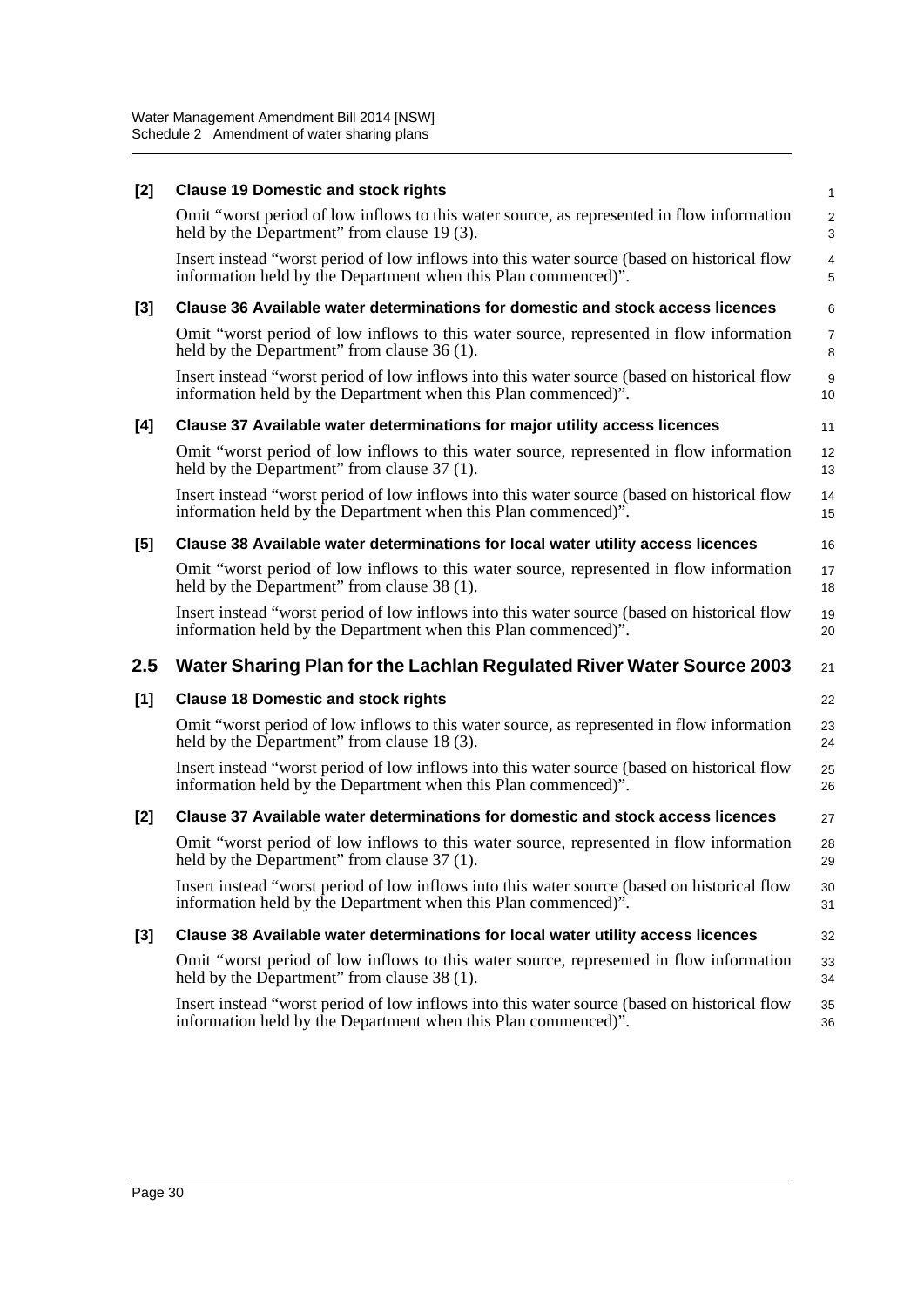| [4]   | Clause 39 Available water determinations for regulated river (high security) access<br>licences                                                                      | 1<br>$\overline{\mathbf{c}}$ |
|-------|----------------------------------------------------------------------------------------------------------------------------------------------------------------------|------------------------------|
|       | Omit "worst period of low inflows to this water source represented in flow information held<br>by the Department" from clause 39 (1).                                | 3<br>4                       |
|       | Insert instead "worst period of low inflows into this water source (based on historical flow<br>information held by the Department when this Plan commenced)".       | 5<br>6                       |
| 2.6   | Water Sharing Plan for the Macquarie and Cudgegong Regulated<br><b>Rivers Water Source 2003</b>                                                                      | 7<br>8                       |
| [1]   | <b>Clause 18 Domestic and stock rights</b>                                                                                                                           | 9                            |
|       | Omit "worst period of low inflows to this water source, represented in flow information<br>held by the Department" from clause 18 (3).                               | 10<br>11                     |
|       | Insert instead "worst period of low inflows into this water source (based on historical flow<br>information held by the Department when this Plan commenced)".       | 12<br>13                     |
| [2]   | Clause 35 Available water determinations for domestic and stock access licences                                                                                      | 14                           |
|       | Omit "worst period of low inflows to this water source, represented in flow information<br>held by the Department" from clause 35 (1).                               | 15<br>16                     |
|       | Insert instead "worst period of low inflows into this water source (based on historical flow<br>information held by the Department when this Plan commenced)".       | 17<br>18                     |
| $[3]$ | Clause 36 Available water determinations for local water utility access licences                                                                                     | 19                           |
|       | Omit "worst period of low inflows to this water source, represented in flow information<br>held by the Department" from clause 36 (1).                               | 20<br>21                     |
|       | Insert instead "worst period of low inflows into this water source (based on historical flow<br>information held by the Department when this Plan commenced)".       | 22<br>23                     |
| [4]   | Clause 37 Available water determinations for regulated river (high security) access<br>licences                                                                      | 24<br>25                     |
|       | Omit "worst period of low inflows to this water source, represented in flow information<br>held by the Department" from clause 37 (1).                               | 26<br>27                     |
|       | Insert instead "worst period of low inflows into this water source (based on historical flow<br>information held by the Department when this Plan commenced)".       | 28<br>29                     |
| 2.7   | Water Sharing Plan for the Murrumbidgee Regulated River Water<br>Source 2003                                                                                         | 30<br>31                     |
| [1]   | <b>Clause 18 Domestic and stock rights</b>                                                                                                                           | 32                           |
|       | Omit "worst period of low inflows to this water source represented in flow information held<br>by the Department of Land and Water Conservation" from clause 18 (3). | 33<br>34                     |
|       | Insert instead "worst period of low inflows into this water source (based on historical flow<br>information held by the Department when this Plan commenced)".       | 35<br>36                     |
| [2]   | Clause 36 Available water determinations for domestic and stock access licences                                                                                      | 37                           |
|       | Omit "worst period of low inflows to this water source represented in flow information held<br>by the Department" from clause $36(1)$ .                              | 38<br>39                     |
|       | Insert instead "worst period of low inflows into this water source (based on historical flow<br>information held by the Department when this Plan commenced)".       | 40<br>41                     |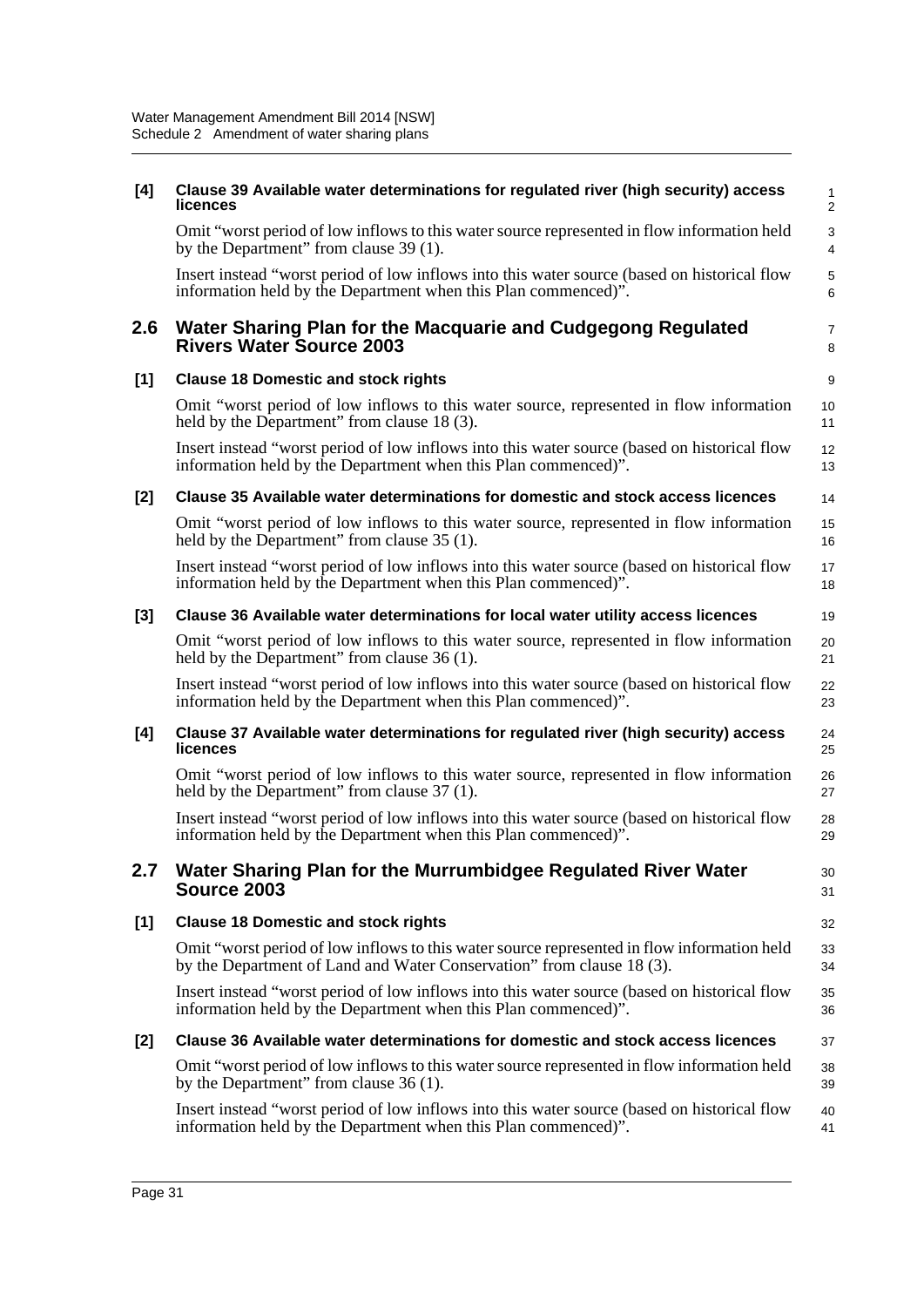| $[3]$ | Clause 37 Available water determinations for local water utility access licences                                                                                                 | 1                   |
|-------|----------------------------------------------------------------------------------------------------------------------------------------------------------------------------------|---------------------|
|       | Omit "worst period of low inflows to this water source represented in flow information held<br>by the Department" from clause 37 (1).                                            | $\overline{c}$<br>3 |
|       | Insert instead "worst period of low inflows into this water source (based on historical flow<br>information held by the Department when this Plan commenced)".                   | 4<br>5              |
| [4]   | Clause 38 Available water determinations for regulated river (high security) access<br>licences                                                                                  | 6<br>$\overline{7}$ |
|       | Omit "worst period of low inflows to this water source represented in flow information held<br>by the Department" from clause 38 (1).                                            | 8<br>9              |
|       | Insert instead "worst period of low inflows into this water source (based on historical flow<br>information held by the Department when this Plan commenced)".                   | 10<br>11            |
| 2.8   | Water Sharing Plan for the NSW Border Rivers Regulated River Water<br><b>Source 2009</b>                                                                                         | 12<br>13            |
| [1]   | <b>Clause 15 Domestic and stock rights</b>                                                                                                                                       | 14                  |
|       | Omit "worst period of inflows into this water source prior to the commencement of this<br>Plan, as represented in flow information held by the Department" from clause 15 (3).   | 15<br>16            |
|       | Insert instead "worst period of low inflows into this water source (based on historical flow<br>information held by the Department when this Plan commenced)".                   | 17<br>18            |
| [2]   | Clause 33 Available water determinations for domestic and stock access licences                                                                                                  | 19                  |
|       | Omit "worst period of low inflows to this water source prior to the commencement of this<br>Plan, as represented in flow information held by the Department" from clause 33 (1). | 20<br>21            |
|       | Insert instead "worst period of low inflows into this water source (based on historical flow<br>information held by the Department when this Plan commenced)".                   | 22<br>23            |
| [3]   | Clause 34 Available water determinations for local water utility access licences                                                                                                 | 24                  |
|       | Omit "worst period of low inflows to this water source prior to the commencement of this<br>Plan, as represented in flow information held by the Department" from clause 34 (1). | 25<br>26            |
|       | Insert instead "worst period of low inflows into this water source (based on historical flow<br>information held by the Department when this Plan commenced)".                   | 27<br>28            |
| [4]   | Clause 35 Available water determinations for regulated river (high security) access<br>licences                                                                                  | 29<br>30            |
|       | Omit "worst period of low inflows to this water source prior to the commencement of this<br>Plan, as represented in flow information held by the Department" from clause 35 (1). | 31<br>32            |
|       | Insert instead "worst period of low inflows into this water source (based on historical flow<br>information held by the Department when this Plan commenced)".                   | 33<br>34            |
| 2.9   | Water Sharing Plan for the New South Wales Murray and Lower Darling<br><b>Regulated Rivers Water Sources 2003</b>                                                                | 35<br>36            |
| [1]   | <b>Clause 18 Domestic and stock rights</b>                                                                                                                                       | 37                  |
|       | Omit "worst period of low inflows to each water source for which flow information is held<br>by the Department" from clause 18 (4).                                              | 38<br>39            |
|       | Insert instead "worst period of low inflows into each water source (based on historical flow<br>information held by the Department when this Plan commenced)".                   | 40<br>41            |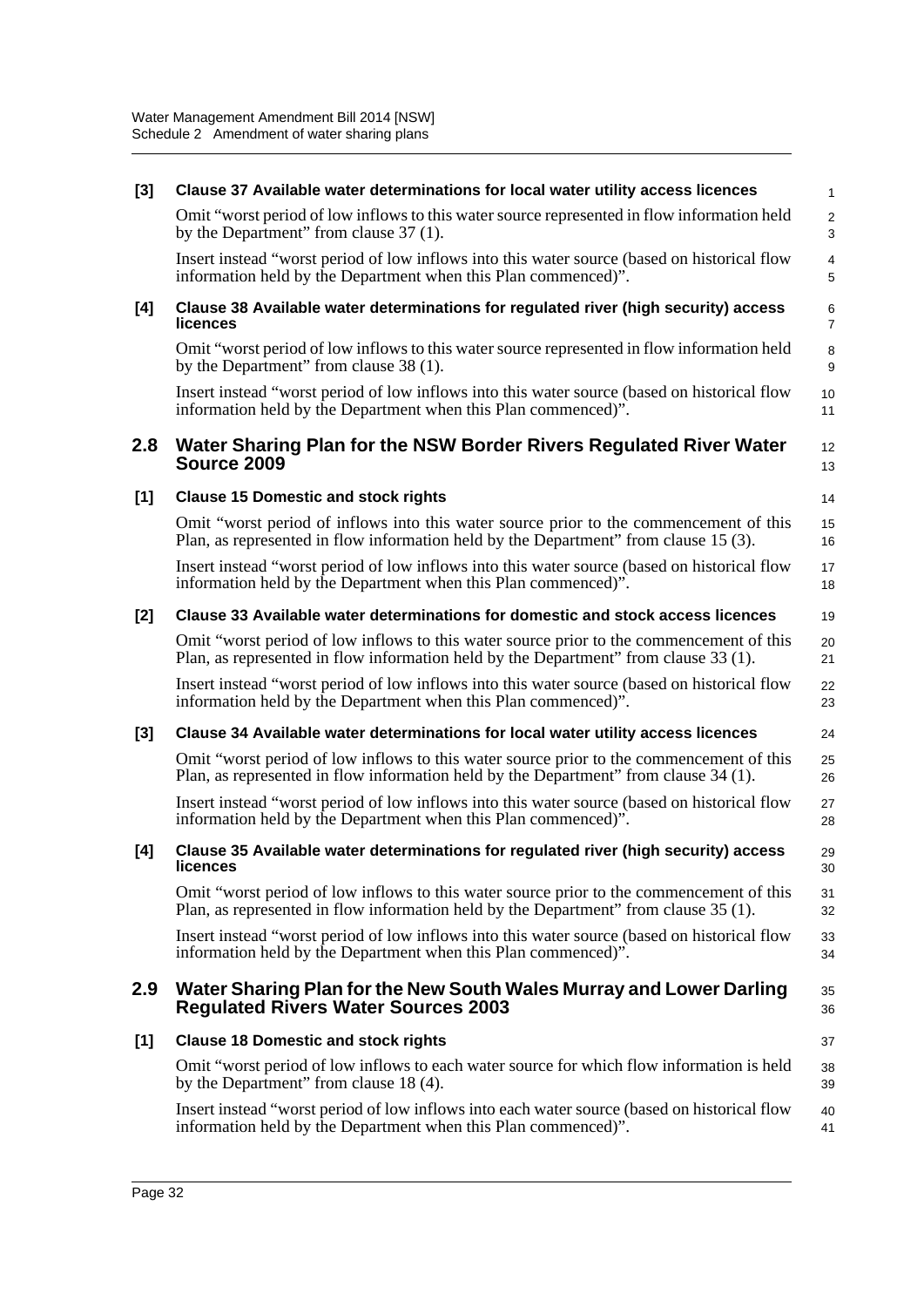| $[2]$ | Clause 35 Available water determinations for domestic and stock access licences                                                                                            | $\mathbf{1}$        |
|-------|----------------------------------------------------------------------------------------------------------------------------------------------------------------------------|---------------------|
|       | Omit "worst period of low inflows to the Murray Water Source represented in flow<br>information held by the Department" from clause 35 (1).                                | $\overline{c}$<br>3 |
|       | Insert instead "worst period of low inflows into the Murray Water Source (based on<br>historical flow information held by the Department when this Plan commenced)".       | $\overline{4}$<br>5 |
| [3]   | Clause 36 Available water determinations for local water utility access licences                                                                                           | 6                   |
|       | Omit "worst period of low inflows to the Murray Water Source represented in flow<br>information held by the Department" from clause 36 (1).                                | $\overline{7}$<br>8 |
|       | Insert instead "worst period of low inflows into the Murray Water Source (based on<br>historical flow information held by the Department when this Plan commenced)".       | 9<br>10             |
| [4]   | Clause 37 Available water determinations for regulated river (high security) access<br>licences                                                                            | 11<br>12            |
|       | Omit "worst period of low inflows to the Murray Water Source represented in flow<br>information held by the Department" from clause 37 (1).                                | 13<br>14            |
|       | Insert instead "worst period of low inflows into the Murray Water Source (based on<br>historical flow information held by the Department when this Plan commenced)".       | 15<br>16            |
|       | 2.10 Water Sharing Plan for the Paterson Regulated River Water Source<br>2007                                                                                              | 17<br>18            |
| $[1]$ | <b>Clause 14 Planned environmental water</b>                                                                                                                               | 19                  |
|       | Omit "worst drought in this water source for which reliable flow information is available"<br>from clause $14(1)$ (f).                                                     | 20<br>21            |
|       | Insert instead "worst period of low inflows into this water source (based on historical flow<br>information held by the Department when this Plan commenced)".             | 22<br>23            |
| $[2]$ | <b>Clause 17 Domestic and stock rights</b>                                                                                                                                 | 24                  |
|       | Omit "worst period of low inflows to this water source, as represented in flow information<br>held by the Department at the commencement of this Plan" from clause 17 (3). | 25<br>26            |
|       | Insert instead "worst period of low inflows into this water source (based on historical flow<br>information held by the Department when this Plan commenced)".             | 27<br>28            |
| $[3]$ | Clause 33 Available water determinations for domestic and stock access licences                                                                                            | 29                  |
|       | Omit "worst period of low inflows to this water source, represented in flow information<br>held by the Department at the commencement of this Plan" from clause 33 (1).    | 30<br>31            |
|       | Insert instead "worst period of low inflows into this water source (based on historical flow<br>information held by the Department when this Plan commenced)".             | 32<br>33            |
| [4]   | Clause 34 Available water determinations for local water utility access licences                                                                                           | 34                  |
|       | Omit "worst period of low inflows to this water source, represented in flow information<br>held by the Department at the commencement of this Plan" from clause 34 (1).    | 35<br>36            |
|       | Insert instead "worst period of low inflows into this water source (based on historical flow<br>information held by the Department when this Plan commenced)".             | 37<br>38            |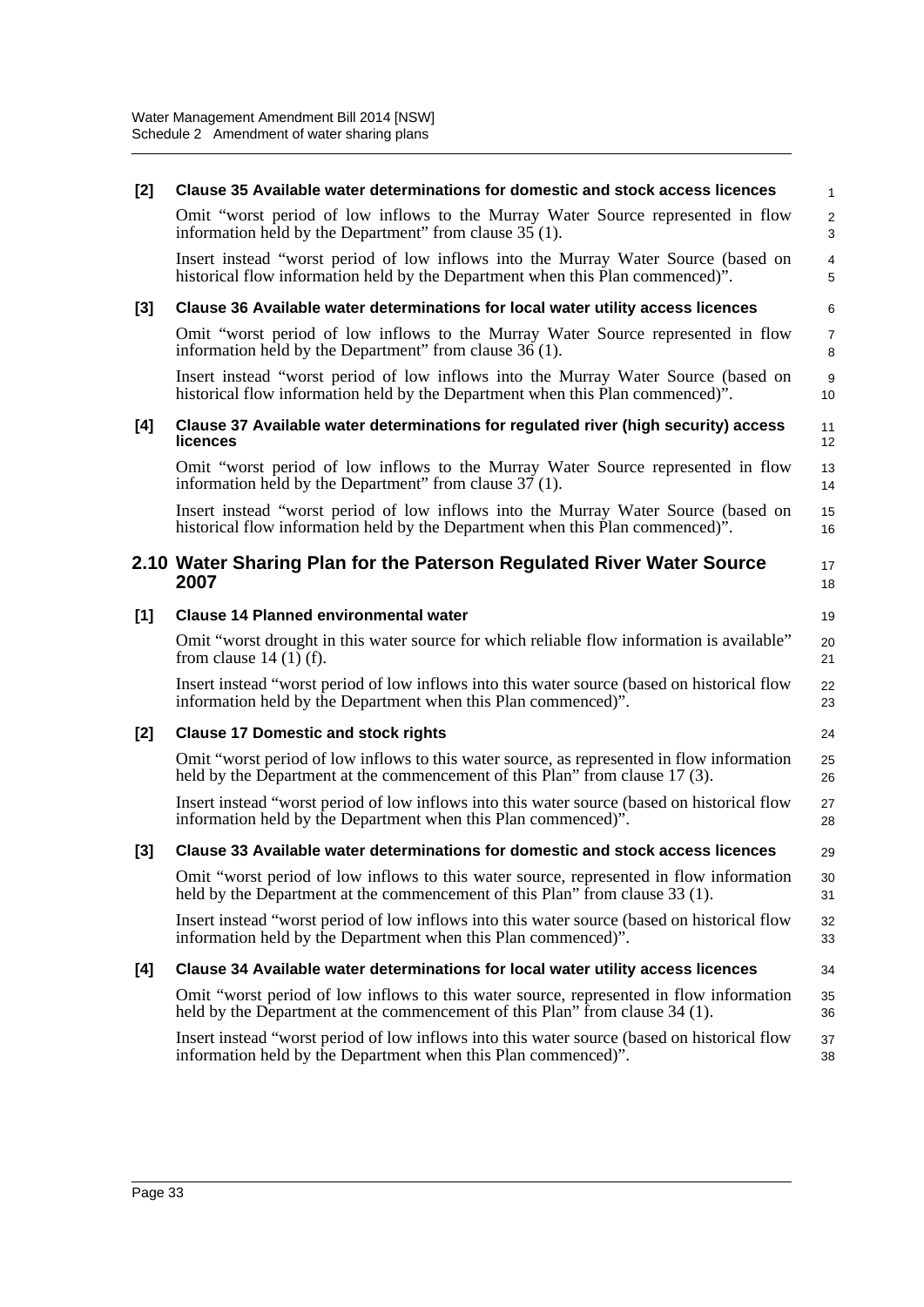|       |                                                                 | 2.11 Water Sharing Plan for the Peel Valley Regulated, Unregulated,<br><b>Alluvium and Fractured Rock Water Sources 2010</b>                                                                                                                                                          | 1<br>$\overline{2}$                        |
|-------|-----------------------------------------------------------------|---------------------------------------------------------------------------------------------------------------------------------------------------------------------------------------------------------------------------------------------------------------------------------------|--------------------------------------------|
| $[1]$ |                                                                 | Clause 37 Supply for domestic and stock and native title rights                                                                                                                                                                                                                       | 3                                          |
|       |                                                                 | Insert after clause $37(1)$ :                                                                                                                                                                                                                                                         | $\overline{4}$                             |
|       | (1A)                                                            | However, the flow information that may be relied on under subclause (1) to<br>determine the worst period of low inflows in connection with the exercise of<br>domestic and stock rights is limited to historical flow information held by the<br>Department when this Plan commenced. | 5<br>$6\phantom{a}$<br>$\overline{7}$<br>8 |
| [2]   |                                                                 | Clause 47 Available water determinations for domestic and stock access licences                                                                                                                                                                                                       | 9                                          |
|       |                                                                 | Omit "worst period of inflows into this water source, as represented in flow information<br>held by the NSW Office of Water" from clause 47 (5).                                                                                                                                      | 10<br>11                                   |
|       |                                                                 | Insert instead "worst period of low inflows into this water source (based on historical flow<br>information held by the Department when this Plan commenced)".                                                                                                                        | 12<br>13                                   |
| $[3]$ |                                                                 | Clause 48 Available water determinations for local water utility access licences                                                                                                                                                                                                      | 14                                         |
|       |                                                                 | Omit "worst period of low inflows into these water sources, as represented in flow<br>information held by the NSW Office of Water" from clause 48 (5).                                                                                                                                | 15<br>16                                   |
|       |                                                                 | Insert instead "worst period of low inflows into these water sources (based on historical<br>flow information held by the Department when this Plan commenced)".                                                                                                                      | 17<br>18                                   |
| [4]   | licences                                                        | Clause 49 Available water determinations for regulated river (high security) access                                                                                                                                                                                                   | 19<br>20                                   |
|       |                                                                 | Omit "worst period of low inflows into these water sources, as represented in flow<br>information held by the NSW Office of Water" from clause 49 (2).                                                                                                                                | 21<br>22                                   |
|       |                                                                 | Insert instead "worst period of low inflows into these water sources (based on historical<br>flow information held by the Department when this Plan commenced)".                                                                                                                      | 23<br>24                                   |
| [5]   |                                                                 | <b>Schedule 1 Dictionary</b>                                                                                                                                                                                                                                                          | 25                                         |
|       |                                                                 | Omit the definition of worst period of low inflows.                                                                                                                                                                                                                                   | 26                                         |
|       |                                                                 | 2.12 Water Sharing Plan for the Richmond River Area Unregulated,<br><b>Regulated and Alluvial Water Sources 2010</b>                                                                                                                                                                  | 27<br>28                                   |
| [1]   |                                                                 | <b>Clause 31 Environmental release rules for Toonumbar Dam</b>                                                                                                                                                                                                                        | 29                                         |
|       |                                                                 | Omit "worst period of low inflows to this water source, as represented in flow information<br>held by the NSW Office of Water" from clause 31 (4).                                                                                                                                    | 30<br>31                                   |
|       |                                                                 | Insert instead "worst period of low inflows into this water source (based on historical flow<br>information held by the Department when this Plan commenced)".                                                                                                                        | 32<br>33                                   |
| [2]   | Clause 36 Supply for domestic and stock and native title rights |                                                                                                                                                                                                                                                                                       | 34                                         |
|       |                                                                 | Insert after clause $36(1)$ :                                                                                                                                                                                                                                                         | 35                                         |
|       | (1A)                                                            | However, the flow information that may be relied on under subclause (1) to<br>determine the worst period of low inflows in connection with the exercise of<br>domestic and stock rights is limited to historical flow information held by the<br>Department when this Plan commenced. | 36<br>37<br>38<br>39                       |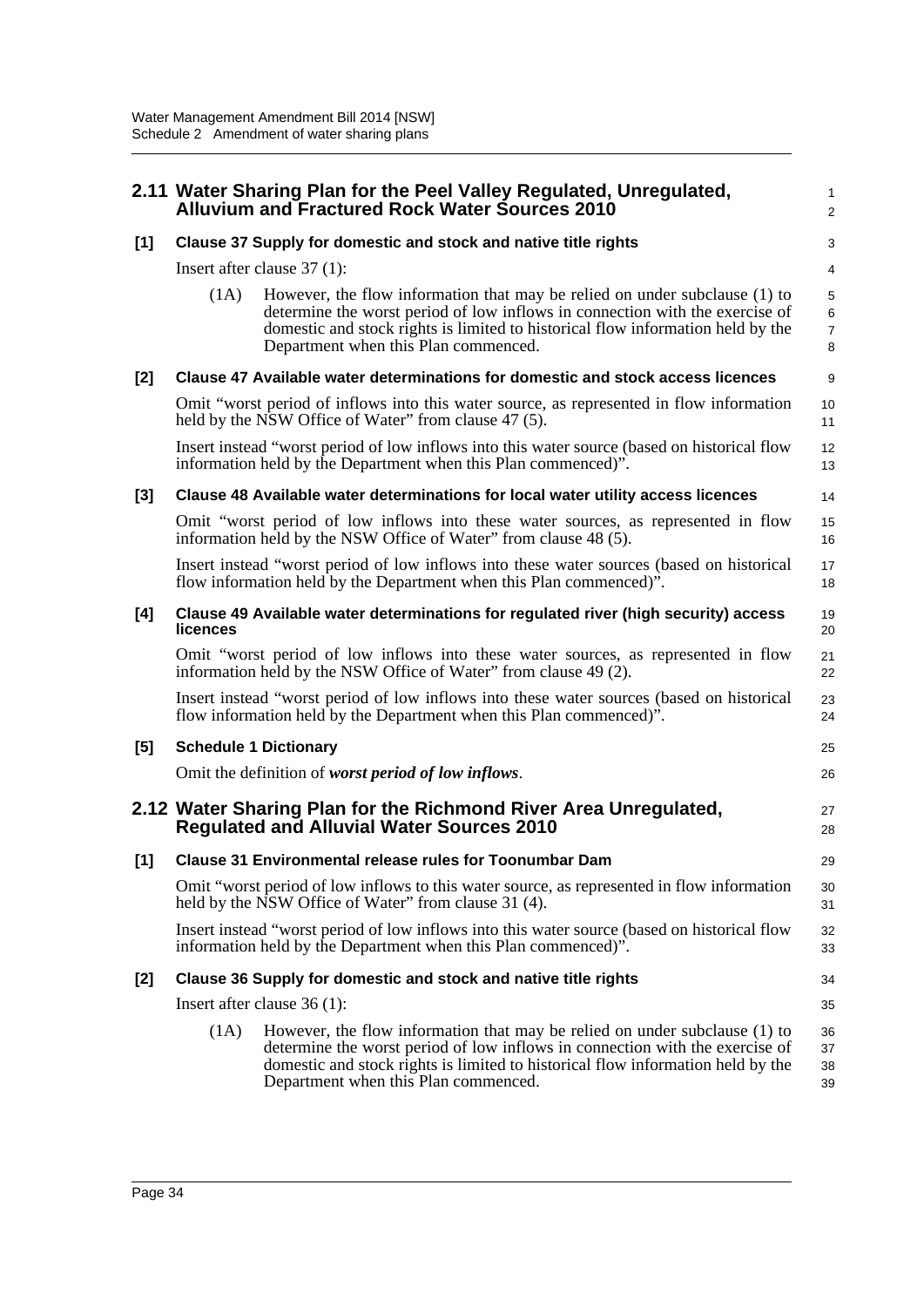| $[3]$ | Clause 43 Available water determinations for domestic and stock access licences                                                                                  | $\mathbf{1}$           |
|-------|------------------------------------------------------------------------------------------------------------------------------------------------------------------|------------------------|
|       | Omit "worst period of inflows into this water source, as represented in flow information<br>held by the NSW Office of Water" from clause 43 (5).                 | 2<br>3                 |
|       | Insert instead "worst period of low inflows into this water source (based on historical flow<br>information held by the Department when this Plan commenced)".   | 4<br>5                 |
| [4]   | Clause 44 Available water determinations for local water utility access licences                                                                                 | 6                      |
|       | Omit "worst period of inflows into this water source, as represented in flow information<br>held by the NSW Office of Water" from clause 44 (5).                 | $\overline{7}$<br>8    |
|       | Insert instead "worst period of low inflows into this water source (based on historical flow<br>information held by the Department when this Plan commenced)".   | $\boldsymbol{9}$<br>10 |
| [5]   | Clause 45 Available water determinations for regulated river (high security) access<br>licences                                                                  | 11<br>12               |
|       | Omit "worst period of low inflows into the water source, as represented in flow information<br>held by the NSW Office of Water" from clause 45 (3).              | 13<br>14               |
|       | Insert instead "worst period of low inflows into the water source (based on historical flow<br>information held by the Department when this Plan commenced)".    | 15<br>16               |
|       | 2.13 Water Sharing Plan for the Upper Namoi and Lower Namoi Regulated<br><b>River Water Sources 2003</b>                                                         | 17<br>18               |
| [1]   | <b>Clause 18 Domestic and stock rights</b>                                                                                                                       | 19                     |
|       | Omit "worst period of low inflows into these water sources, as represented in flow<br>information held by the Department" from clause 18 (4).                    | 20<br>21               |
|       | Insert instead "worst period of low inflows into these water sources (based on historical<br>flow information held by the Department when this Plan commenced)". | 22<br>23               |
| [2]   | Clause 35 Available water determinations for domestic and stock access licences                                                                                  | 24                     |
|       | Omit "worst period of low inflows into these water sources, as represented in flow<br>information held by the Department" from clause 35 (1).                    | 25<br>26               |
|       | Insert instead "worst period of low inflows into these water sources (based on historical<br>flow information held by the Department when this Plan commenced)". | 27<br>28               |
| $[3]$ | Clause 36 Available water determinations for local water utility access licences                                                                                 | 29                     |
|       | Omit "worst period of low inflows into these water sources, as represented in flow<br>information held by the Department" from clause 36 (1).                    | 30<br>31               |
|       | Insert instead "worst period of low inflows into these water sources (based on historical<br>flow information held by the Department when this Plan commenced)". | 32<br>33               |
| [4]   | Clause 37 Available water determinations for regulated river (high security) access<br>licences                                                                  | 34<br>35               |
|       | Omit "worst period of low inflows into these water sources, as represented in flow<br>information held by the Department" from clause 37 (1).                    | 36<br>37               |
|       | Insert instead "worst period of low inflows into these water sources (based on historical<br>flow information held by the Department when this Plan commenced)". | 38<br>39               |